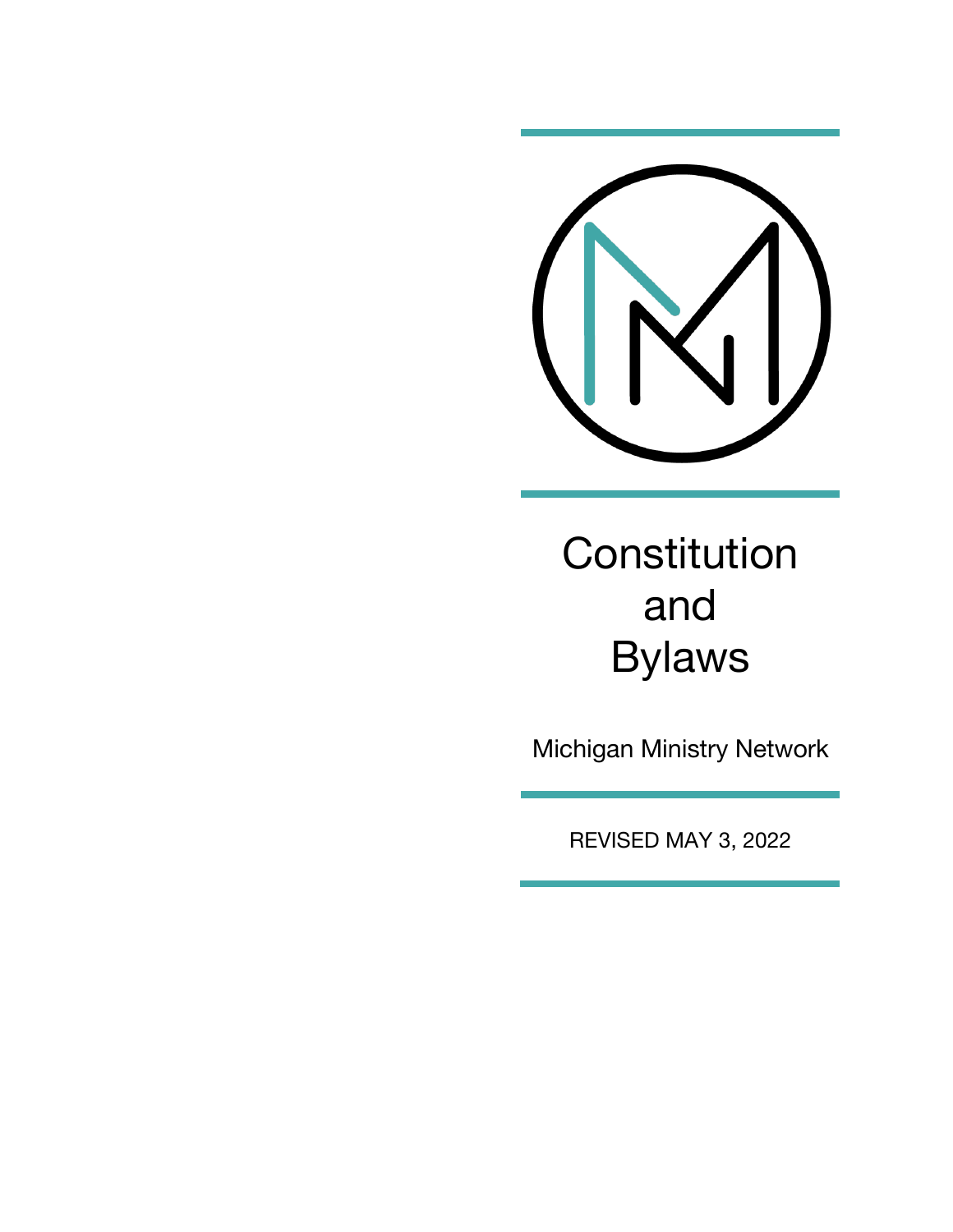### **TABLE OF CONTENTS FOR THE CONSTITUTION AND BYLAWS MICHIGAN MINISTRY NETWORK**

#### **CONSTITUTION**

| Article I.   |            |                                                               |
|--------------|------------|---------------------------------------------------------------|
| Article II.  |            |                                                               |
| Article III. |            |                                                               |
| Article IV.  |            |                                                               |
| Article V.   |            |                                                               |
| Article VI.  |            |                                                               |
|              |            |                                                               |
|              | Section 1. | <b>Network Council</b>                                        |
|              | Section 2. | <b>Local Churches</b>                                         |
|              |            |                                                               |
|              | Section 1. | Ministers                                                     |
|              |            | Section 2. Assemblies                                         |
| Article IX.  |            |                                                               |
|              | Section 1. | <b>Network Meetings</b>                                       |
|              | Section 2. | <b>Sectional Meetings</b>                                     |
| Article X.   |            |                                                               |
|              | Section 1. | <b>Executive Officers</b>                                     |
|              | Section 2. | <b>Executive Presbyters</b>                                   |
|              | Section 3. | <b>Executive Board</b>                                        |
|              | Section 4. | <b>General Council Presbyters</b>                             |
|              | Section 5. | <b>Sectional Officers</b>                                     |
|              | Section 6. | <b>Presbyter Board</b>                                        |
|              | Section 7. | <b>Departmental Officers</b>                                  |
|              | Section 8. | Nominees for General Council Non-Resident Executive Presbyter |
| Article XI.  |            |                                                               |
| Article XII. |            |                                                               |
|              |            |                                                               |

### **BYLAWS**

| Section 1. Authority           |  |
|--------------------------------|--|
| Section 2. Parliamentarians    |  |
|                                |  |
|                                |  |
| Section 1. Voting Constituency |  |
| Section 2. Quorum              |  |
| Section 3. Alternate Voting    |  |
|                                |  |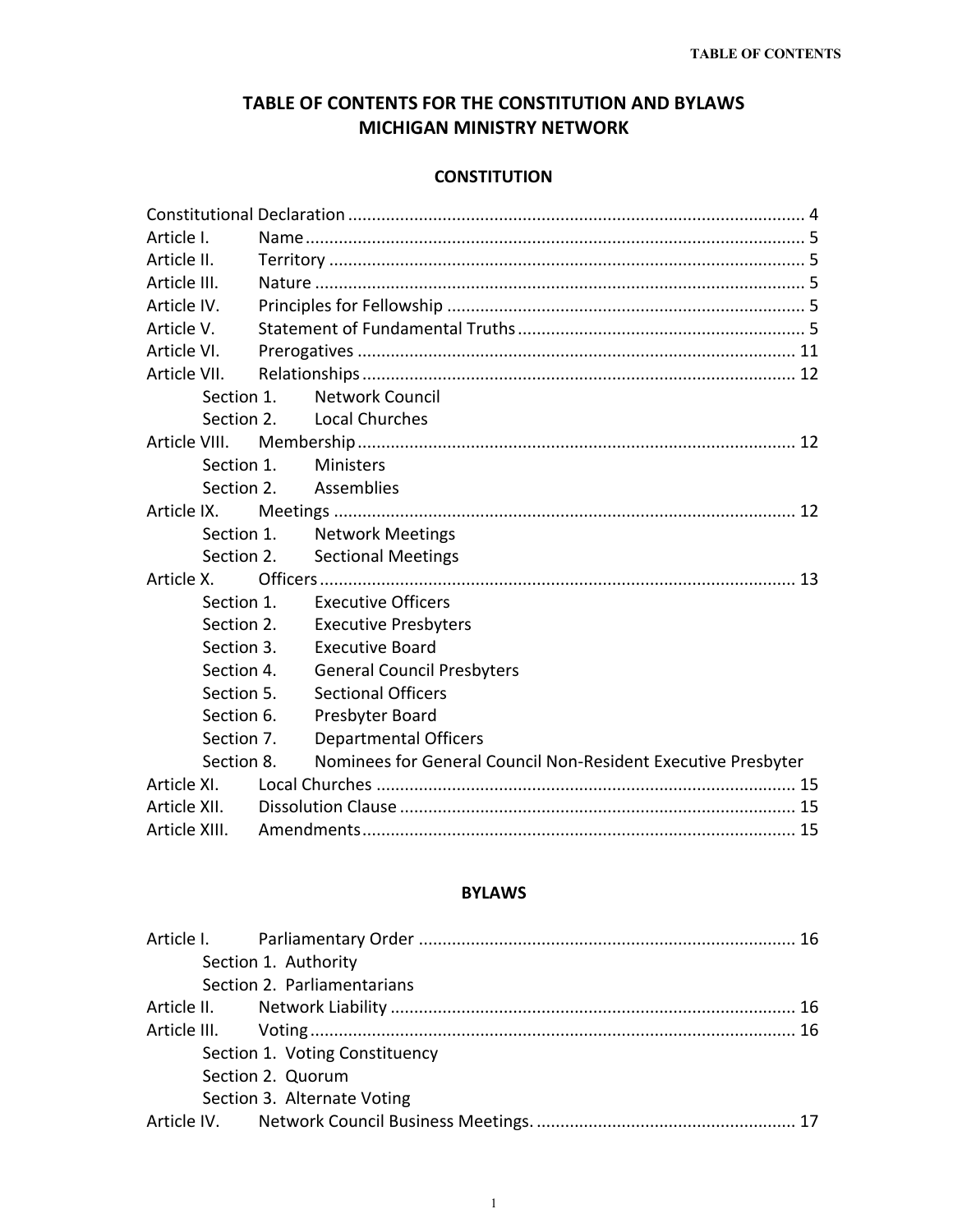| Article V.    |             |                                                               |
|---------------|-------------|---------------------------------------------------------------|
|               | Section 1.  | <b>Executive Officers</b>                                     |
|               | Section 2.  | <b>Executive Presbyters</b>                                   |
|               | Section 3.  | <b>Sectional Officers</b>                                     |
|               | Section 4.  | Additional Ethnic Minority, Female, and Under 40 Presbyters   |
|               | Section 5.  | Nominees for Non-Resident General Council Executive Presbyter |
|               | Section 6.  | <b>General Council Presbyters</b>                             |
|               | Section 7.  | <b>Appointed Network Directors</b>                            |
| Article VI.   |             |                                                               |
|               | Section 1.  | Occurrence                                                    |
|               | Section 2.  | <b>Filling Vacancies</b>                                      |
|               | Section 3.  | Term of Office                                                |
| Article VII.  |             |                                                               |
|               | Section 1.  | Network Superintendent                                        |
|               | Section 2.  | Assistant Network Superintendent                              |
|               | Section 3.  | <b>Network Secretary</b>                                      |
|               | Section 4.  | <b>Network Treasurer</b>                                      |
|               | Section 5.  | <b>Executive Presbyters</b>                                   |
|               | Section 6.  | <b>Executive Board</b>                                        |
|               | Section 7.  | Presbyter Board                                               |
|               | Section 8.  | <b>Sectional Officers</b>                                     |
|               | Section 9.  | <b>Additional Presbyters</b>                                  |
|               | Section 10. | <b>General Presbyters</b>                                     |
|               | Section 11. | <b>Network Directors</b>                                      |
| Article VIII. |             |                                                               |
|               | Section 1.  | <b>Standing Committees</b>                                    |
|               | Section 2.  | <b>Special Committees</b>                                     |
|               | Section 3.  | Term of Office                                                |
|               | Section 4.  | <b>Resolutions Committee</b>                                  |
| Article IX.   |             |                                                               |
|               |             | Section 1. Classification                                     |
|               | Section 2.  | Reclassification                                              |
|               | Section 3.  | <b>Senior Pastor</b>                                          |
|               | Section 4.  | <b>Membership Requirements</b>                                |
|               | Section 5.  | <b>Officers</b>                                               |
|               | Section 6.  | <b>Transfer of Membership</b>                                 |
|               | Section 7.  | <b>Network Assistance</b>                                     |
|               | Section 8.  | <b>Bond Programs</b>                                          |
|               | Section 9.  | Church Property                                               |
| Article X.    |             |                                                               |
|               | Section 1.  | <b>Requirements for Ministry</b>                              |
|               | Section 2.  | Discipline                                                    |
|               | Section 3.  | Arbitration                                                   |
| Article XI.   |             |                                                               |
|               | Section 1.  | Relationship to Network                                       |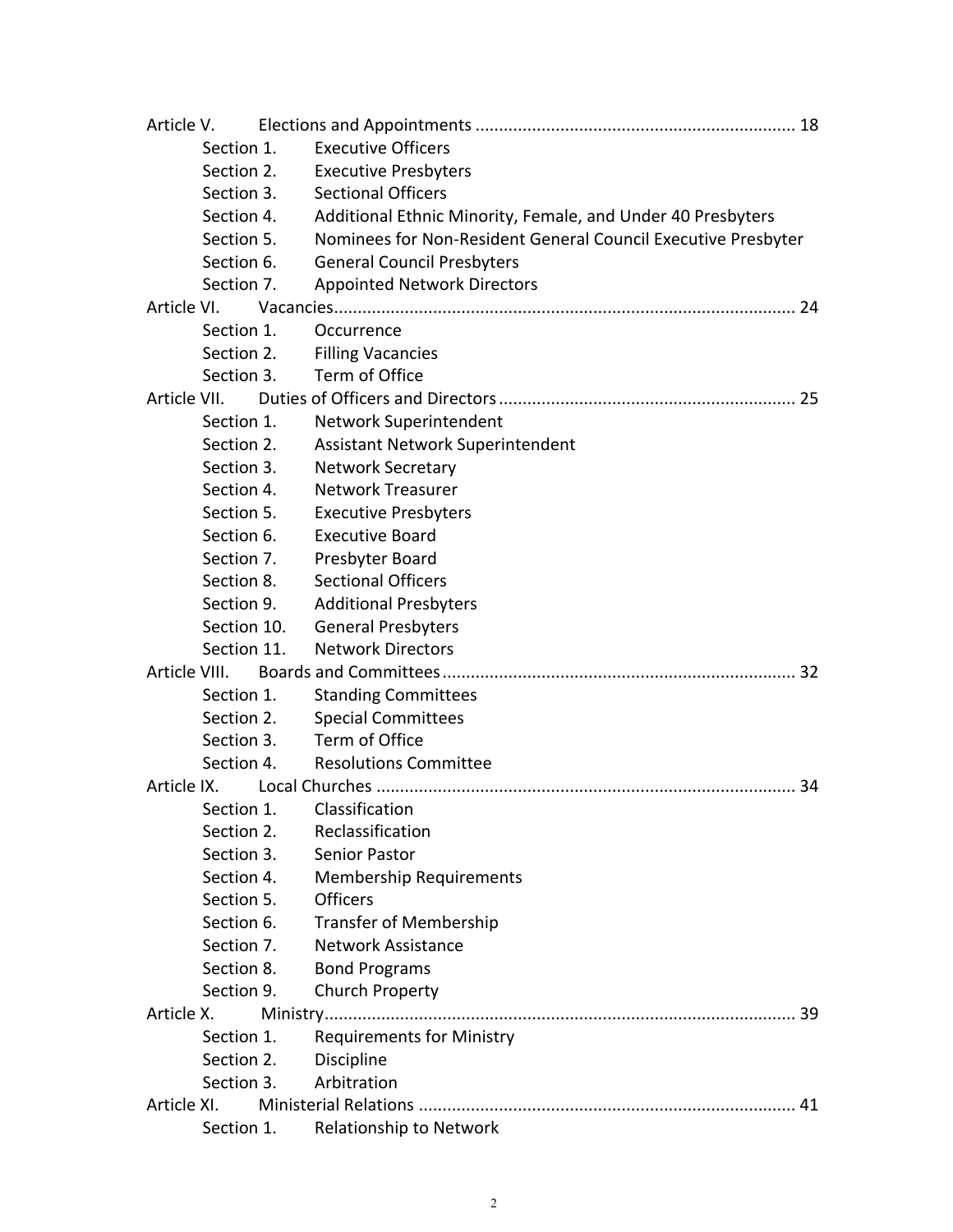| Section 2.     | Relationship to Pastorate                                     |  |
|----------------|---------------------------------------------------------------|--|
| Section 3.     | Relationship to Other Churches                                |  |
| Section 4.     | Relationship to a Non-Assemblies of God Church                |  |
| Section 5.     | Attitude Toward Those Removed from the Fellowship             |  |
| Article XII.   |                                                               |  |
| Section 1.     | Scope and Policy                                              |  |
| Section 2.     | Organization                                                  |  |
| Section 3.     | <b>World Missions Giving</b>                                  |  |
| Section 4.     | <b>Planting New Local Churches</b>                            |  |
| Article XIII.  |                                                               |  |
| Section 1.     | <b>Network Ministries</b>                                     |  |
|                | Section 2. North Central University                           |  |
| Article XIV.   |                                                               |  |
|                |                                                               |  |
|                |                                                               |  |
|                |                                                               |  |
| Section 1.     | <b>Network Council Support</b>                                |  |
| Section 2.     | <b>Support of Network Ministries</b>                          |  |
| Section 3.     | Depositories                                                  |  |
| Section 4.     | Network Indebtedness                                          |  |
| Section 5.     | <b>Financial Reviews and Audits</b>                           |  |
| Section 6.     | <b>Finance Committee</b>                                      |  |
| Section 7.     | <b>Budgets</b>                                                |  |
| Article XVIII. |                                                               |  |
| Article XIX.   |                                                               |  |
| Article XX.    |                                                               |  |
| Section 1.     | <b>Unconditional Security</b>                                 |  |
| Section 2.     | Legalism                                                      |  |
| Section 3.     | <b>Eschatological Errors</b>                                  |  |
| Section 4.     | Membership in Secret Orders                                   |  |
| Section 5.     | Divorce and Remarriage                                        |  |
| Section 6.     | Worldliness                                                   |  |
| Section 7.     | Abuses of Stewardship                                         |  |
| Section 8.     | <b>Violations of Ministerial Courtesy</b>                     |  |
| Section 9.     | Ministry in a Non-Assemblies of God Church                    |  |
| Section 10.    | An Improper Attitude Toward Those Removed From the Fellowship |  |
| Section 11.    | The Ecumenical Movement                                       |  |
| Section 12.    | Divine Healing and Professional Medicine                      |  |
| Article XXI.   |                                                               |  |
|                |                                                               |  |

### **RULES OF ORDER**

Network Affiliated Churches....................................................To be added upon approval.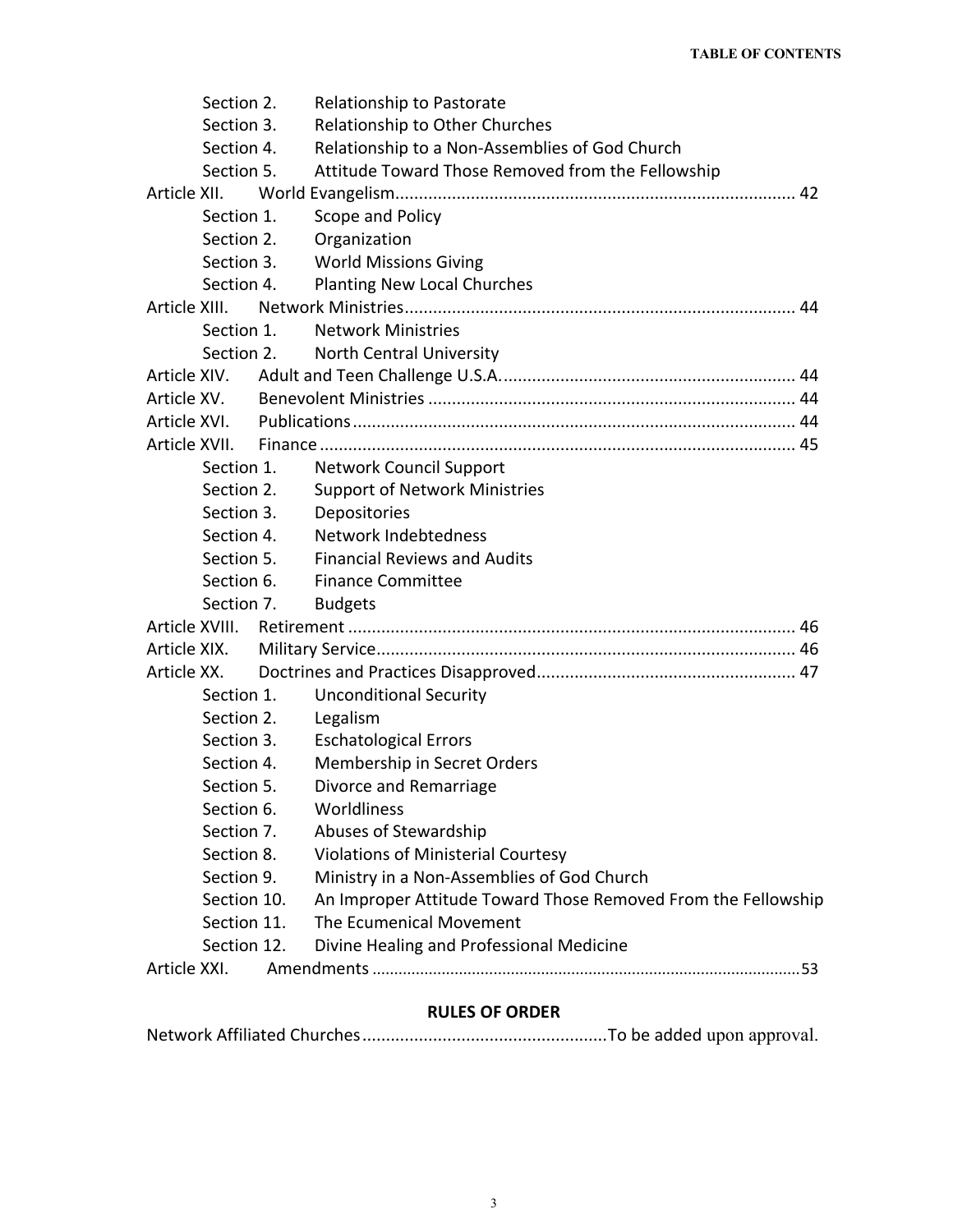| 1        | <b>CONSTITUTION</b>                                                                                                                                                                   |
|----------|---------------------------------------------------------------------------------------------------------------------------------------------------------------------------------------|
| 2        | of the                                                                                                                                                                                |
| 3        | <b>ASSEMBLIES OF GOD, MICHIGAN DISTRICT</b>                                                                                                                                           |
| 4        | DBA: ASSEMBLIES OF GOD, MICHIGAN MINISTRY NETWORK                                                                                                                                     |
| 5<br>6   | <b>Constitutional Declaration</b>                                                                                                                                                     |
| 7        |                                                                                                                                                                                       |
| $8\,$    | <b>WE BELIEVE:</b>                                                                                                                                                                    |
| 9        |                                                                                                                                                                                       |
| 10       | That God's purpose concerning mankind finds fulfillment in a priority reason-for-being: 1) to                                                                                         |
| 11       | be an agency of God for evangelizing the world, 2) to be a corporate body in which people                                                                                             |
| 12       | may worship God, 3) to be a channel of God's purpose to build a body of saints being                                                                                                  |
| 13       | perfected in the image of His Son, and 4) to be a people who demonstrate God's love and                                                                                               |
| 14       | compassion for all the world.                                                                                                                                                         |
| 15       |                                                                                                                                                                                       |
| 16<br>17 | That the Assemblies of God, Michigan Ministry Network exists expressly to give continuing<br>emphasis to this reason-for-being in the New Testament apostolic pattern by teaching and |
| 18       | encouraging believers to be baptized in the Holy Spirit, which enables them to evangelize in                                                                                          |
| 19       | the power of the Spirit with accompanying supernatural signs, adding a necessary dimension                                                                                            |
| 20       | to worshipful relationship with God, and enabling them to respond to the full working of the                                                                                          |
| 21       | Holy Spirit in expression of fruit and gifts and ministries as in New Testament times for the                                                                                         |
| 22       | edifying of the Body of Christ.                                                                                                                                                       |
| 23       |                                                                                                                                                                                       |
| 24       | In accord with these aforesaid principles, in the year of 1945, the ninth day of May, the                                                                                             |
| 25       | Assemblies of God, Michigan Ministry Network was formed and recognized by the parent                                                                                                  |
| 26       | body, The General Council of the Assemblies of God (Springfield, Missouri).                                                                                                           |
| 27       |                                                                                                                                                                                       |
| 28       | Therefore, we recognize ourselves to be a voluntary cooperative Fellowship of Spirit-                                                                                                 |
| 29       | baptized believers from local Pentecostal churches of like precious faith located in the<br>Michigan Ministry Network of The General Council of the Assemblies of God, hereinafter    |
| 30<br>31 | called "General Council." "Voluntary cooperation" means that once one, out of their own                                                                                               |
| 32       | free will, decides to become a cooperating member of the Assemblies of God, this                                                                                                      |
| 33       | cooperation becomes obligatory and not optional.                                                                                                                                      |
| 34       |                                                                                                                                                                                       |
| 35       | Our purpose is neither to usurp authority over the various local churches, nor to deprive                                                                                             |
| 36       | them of their scriptural and local rights and privileges; but to recognize and promote                                                                                                |
| 37       | scriptural methods and order for worship, unity, fellowship, work, and business for God so                                                                                            |
| 38       | that results of our efforts may be conserved and local churches established and developed                                                                                             |
| 39       | along the line of our distinctive testimony.                                                                                                                                          |
| 40       |                                                                                                                                                                                       |
| 41       | We reserve the right to disapprove unscriptural methods, doctrines, and conduct in order to                                                                                           |
| 42       | keep the unity of the Spirit in the bond of peace, "until we all reach unity in the faith and<br>knowledge of the Son of God and become mature, attaining to the whole measure of the |
| 43<br>44 | fullness of Christ" (Ephesians 4:13; NIV).                                                                                                                                            |
| 45       |                                                                                                                                                                                       |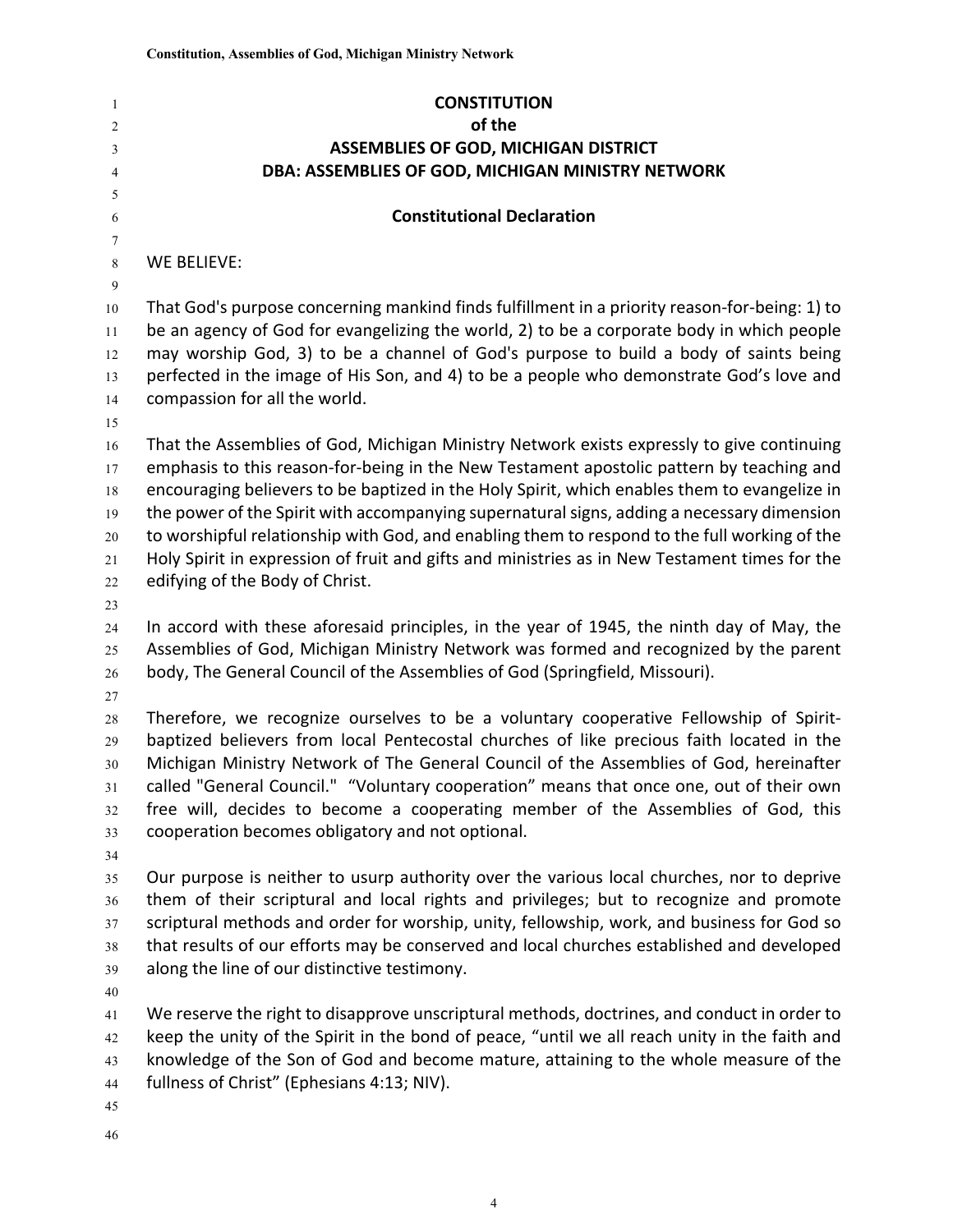|                                        | Article I, II, III, IV and V.                                                                                                                                                                                                                                                                                                                                                                                                                                                                                                |
|----------------------------------------|------------------------------------------------------------------------------------------------------------------------------------------------------------------------------------------------------------------------------------------------------------------------------------------------------------------------------------------------------------------------------------------------------------------------------------------------------------------------------------------------------------------------------|
| $\mathbf{1}$                           | <b>ARTICLE I. NAME</b>                                                                                                                                                                                                                                                                                                                                                                                                                                                                                                       |
| $\overline{c}$<br>3<br>4               | The corporate name of this body shall be Assemblies of God, Michigan District working under<br>a DBA of Assemblies of God, Michigan Ministry Network.                                                                                                                                                                                                                                                                                                                                                                        |
| 5<br>6                                 | <b>ARTICLE II. TERRITORY</b>                                                                                                                                                                                                                                                                                                                                                                                                                                                                                                 |
| 7                                      |                                                                                                                                                                                                                                                                                                                                                                                                                                                                                                                              |
| 8<br>9<br>10                           | 1. The work of the Assemblies of God, Michigan Ministry Network shall include the<br>territory comprising the Lower Peninsula of Michigan and that part of the Upper<br>Peninsula which includes Luce, Chippewa, and Mackinac Counties.                                                                                                                                                                                                                                                                                      |
| 11<br>12<br>13                         | 2. The Michigan Ministry Network shall be divided into Sectional fellowships, the<br>boundaries of which shall be determined by the Presbyter Board.                                                                                                                                                                                                                                                                                                                                                                         |
| 14<br>15<br>16<br>17                   | 3. The description of the Sectional boundaries shall be retained in the Network archives<br>and made available to the constituency through the periodic publishing of a Network<br>map.                                                                                                                                                                                                                                                                                                                                      |
| 18                                     |                                                                                                                                                                                                                                                                                                                                                                                                                                                                                                                              |
| 19                                     | <b>ARTICLE III. NATURE</b>                                                                                                                                                                                                                                                                                                                                                                                                                                                                                                   |
| 20<br>21<br>22<br>23                   | The Assemblies of God, Michigan Ministry Network, is a cooperative Fellowship based on<br>mutual agreements voluntarily entered into by its members.                                                                                                                                                                                                                                                                                                                                                                         |
| 24                                     | <b>ARTICLE IV. PRINCIPLES FOR FELLOWSHIP</b>                                                                                                                                                                                                                                                                                                                                                                                                                                                                                 |
| 25<br>26<br>27<br>28<br>29<br>30       | The Assemblies of God, Michigan Ministry Network, shall, as nearly as possible in detail,<br>represent the body of Christ as described in the New Testament, recognizing the principles<br>inherent in that body as also inherent in this Fellowship, particularly the principles of unity,<br>cooperation, and equality. Its purpose is to maintain conditions under which it can, as a<br>Fellowship, demonstrate these principles and their consequent development.                                                       |
| 31<br>32                               | ARTICLE V. STATEMENT OF FUNDAMENTAL TRUTHS*                                                                                                                                                                                                                                                                                                                                                                                                                                                                                  |
| 33<br>34<br>35<br>36<br>37<br>38<br>39 | The Bible is our all-sufficient rule for faith and practice. This Statement of Fundamental<br>Truths is intended simply as a basis of fellowship among us (i.e., that we all speak the same<br>thing, 1 Corinthians 1:10; Acts 2:42). The phraseology employed in this statement is not<br>inspired or contended for, but the truth set forth is held to be essential to a full-gospel<br>ministry. No claim is made that it contains all biblical truth, only that it covers our need as<br>to these fundamental doctrines. |
| 40<br>41                               | 1. The Scriptures Inspired                                                                                                                                                                                                                                                                                                                                                                                                                                                                                                   |
| 42<br>43<br>44<br>45                   | The Scriptures, both the Old and the New Testaments, are verbally inspired of God and are<br>the revelation of God to man, the infallible, authoritative rule of faith, and conduct (2<br>Timothy 3:15-17;1 Thessalonians 2:13, 2 Peter 1:21).                                                                                                                                                                                                                                                                               |

**Constitution of the Assemblies of God, Michigan Ministry Network**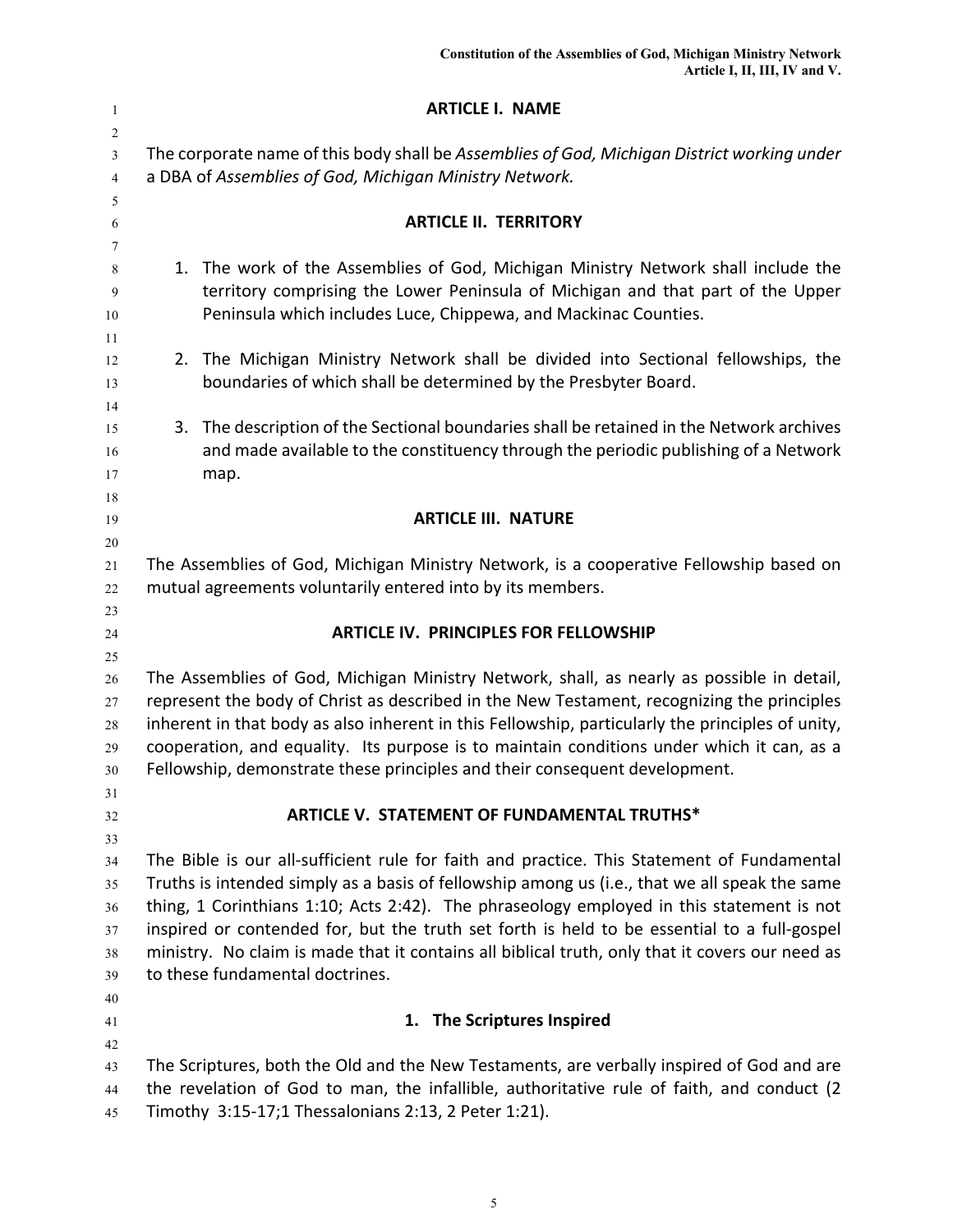| $\mathbf{1}$   |    |                                                                                             |
|----------------|----|---------------------------------------------------------------------------------------------|
| $\overline{2}$ |    | 2. The One True God                                                                         |
| 3              |    |                                                                                             |
| 4              |    | The one true God has revealed Himself as the eternally self-existent "I AM," the Creator of |
| 5              |    | heaven and earth, and the Redeemer of mankind. He has further revealed Himself as           |
| 6              |    | embodying the principles of relationship and association as Father, Son, and Holy Ghost     |
| 7              |    | (Deuteronomy 6:4; Isaiah 43:10,11; Matthew 28:19; Luke 3:22).                               |
| 8              |    |                                                                                             |
| 9              |    | THE ADORABLE GODHEAD                                                                        |
| 10             |    |                                                                                             |
| 11             |    | a. Terms Defined                                                                            |
| 12             |    | The terms trinity and persons as related to the godhead, while not found in the             |
| 13             |    | Scriptures, are words in harmony with Scripture, whereby we may convey to others our        |
| 14             |    | immediate understanding of the doctrine of Christ respecting the Being of God as            |
| 15             |    | distinguished from "gods many and lords many." We therefore may speak with propriety        |
| 16             |    | of the Lord our God, who is One Lord, as a Trinity or as one Being of three persons, and    |
| 17             |    | still be absolutely scriptural (examples, Matthew 28:19; 2 Corinthians 13:14; John          |
| 18             |    | $14:16,17$ ).                                                                               |
| 19             |    |                                                                                             |
| 20             |    | b. Distinction and Relationship in the Godhead                                              |
| 21             |    | Christ taught a distinction of persons in the godhead which He expressed in specific        |
| 22             |    | terms of relationship as Father, Son, and Holy Ghost, but that this distinction and         |
| 23             |    | relationship, as to its mode is inscrutable and incomprehensible, because unexplained       |
| 24             |    | (Luke 1:35; 1 Corinthians 1:24; Matthew 11:25-27; 28:19; 2 Corinthians 13:14; 1 John        |
| 25             |    | $1:3,4$ ).                                                                                  |
| 26             |    |                                                                                             |
| 27             | c. | Unity of the One Being of Father, Son, and Holy Ghost                                       |
| 28             |    | Accordingly, therefore, there is that in the Father which constitutes Him the Father and    |
| 29             |    | not the Son; there is that in the Son which constitutes Him the Son and not the Father;     |
| 30             |    | and there is that in the Holy Ghost which constitutes Him the Holy Ghost and not either     |
| 31             |    | the Father or the Son. Wherefore the Father is the Begetter; the Son is the Begotten;       |
| 32             |    | and the Holy Ghost is the One proceeding from the Father and the Son. Therefore,            |
| 33             |    | because these three persons in the godhead are in a state of unity, there is but one Lord   |
| 34             |    | God Almighty and His name one (John 1:18; 15:26; 17:11,21; Zechariah 14:9).                 |
| 35             |    |                                                                                             |
| 36             |    | d. Identity and Cooperation in the Godhead                                                  |
| 37             |    | The Father, the Son, and the Holy Ghost are never identical as to person; nor confused      |
| 38             |    | as to relation; nor divided in respect to the godhead; nor opposed as to cooperation.       |
| 39             |    | The Son is in the Father and the Father is in the Son as to relationship. The Son is with   |
| 40             |    | the Father and the Father is with the Son, as to fellowship. The Father is not from the     |
| 41             |    | Son, but the Son is from the Father as to authority. The Holy Ghost is from the Father      |
| 42             |    | and the Son proceeding, as to nature, relationship, cooperation, and authority. Hence,      |
| 43             |    | no person in the godhead either exists or works separately or independently of the          |
| 44             |    | others (John 5:17-30,32,37; 8:17,18).                                                       |
| 45             |    |                                                                                             |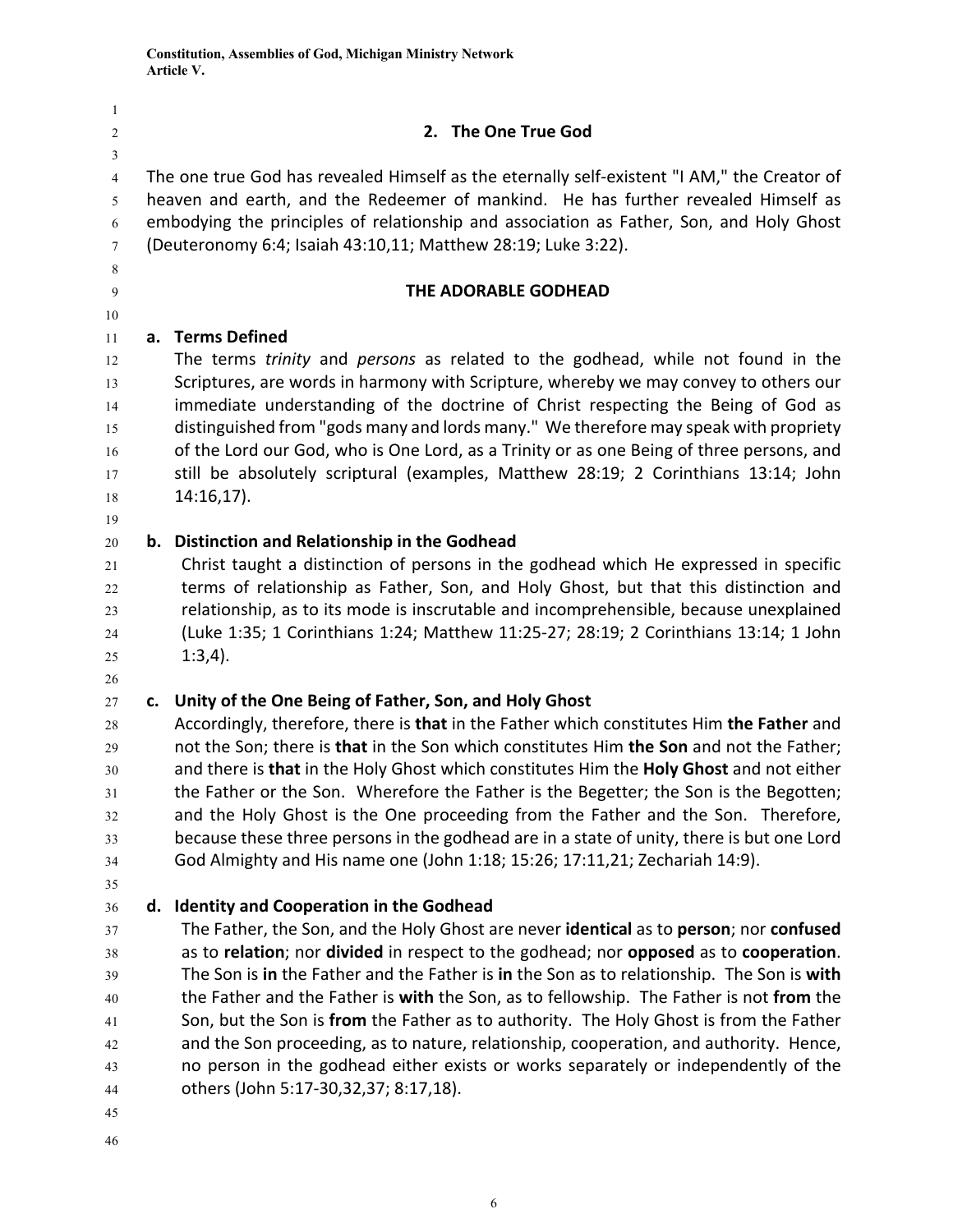### **e. The Title, Lord Jesus Christ**

 The appellation *Lord Jesus Christ* is a proper name. It is never applied in the New Testament either to the Father or to the Holy Ghost. It, therefore, belongs exclusively to the **Son of God** (Romans 1:1-3,7; 2 John 3).

### **f. The Lord Jesus Christ, God with Us**

 The Lord Jesus Christ, as to His divine and eternal nature, is the proper and only Begotten of the Father, but as to His human nature, He is the proper Son of Man. He is, therefore, acknowledged to be both God and man; who, because He is God and man, is "Immanuel," God with us (Matthew 1:23; 1 John 4:2,10,14; Revelation 1:13,17).

### **g. The Title, Son of God**

 Since the name *Immanuel* embraces both God and man, in the one person, our Lord Jesus Christ, it follows that the title *Son of God* describes His proper deity, and the title *Son of Man* His proper humanity. Therefore, the title *Son of God* belongs to the order of eternity and the title *Son of Man* to the **order of time** (Matthew 1:21-23; 2 John 3; 1 John 3:8; Hebrews 7:3; 1:1-13).

### **h. Transgression of the Doctrine of Christ**

 Wherefore, it is a transgression of the doctrine of Christ to say that Jesus Christ derived the title *Son of God* solely from the fact of the Incarnation, or because of His relation to the economy of redemption. Therefore, to deny that the Father is a real and eternal Father, and that the Son is a real and eternal Son, is a denial of the distinction and relationship in the Being of God; a denial of the Father and the Son; and a displacement of the truth that Jesus Christ is come in the flesh (2 John 9; John 1:1,2,14,18,29,49; 1 John 2:22,23; 4:1-5; Hebrews 12:2).

### **i. Exaltation of Jesus Christ as Lord**

 The Son of God, our Lord Jesus Christ, having by Himself purged our sins, sat down on the right hand of the Majesty on high, angels and principalities and powers having been made subject unto Him. And having been made both Lord and Christ, He sent the Holy Ghost that we, in the name of Jesus, might bow our knees and confess that Jesus Christ is Lord to the glory of God the Father until the end, when the Son shall become subject to the Father that God may be all in all (Hebrews 1:3; 1 Peter 3:22; Acts 2:32-36; Romans 14:11; 1 Corinthians 15:24-28).

### **j. Equal Honor to the Father and to the Son**

 Wherefore, since the Father has delivered all judgment unto the Son, it is not only the **express duty** of all in heaven and on earth to bow the knee, but it is an **unspeakable** joy in the Holy Ghost to ascribe unto the Son all the attributes of deity, and to give Him all 42 the honor and the glory contained in all the names and titles of the godhead except those which express relationship (see paragraphs b, c, and d), and thus honor the Son even as we honor the Father (John 5:22,23; 1 Peter 1:8; Revelation 5:6-14; Philippians 2:8,9; Revelation 7:9,10; 4:8-11).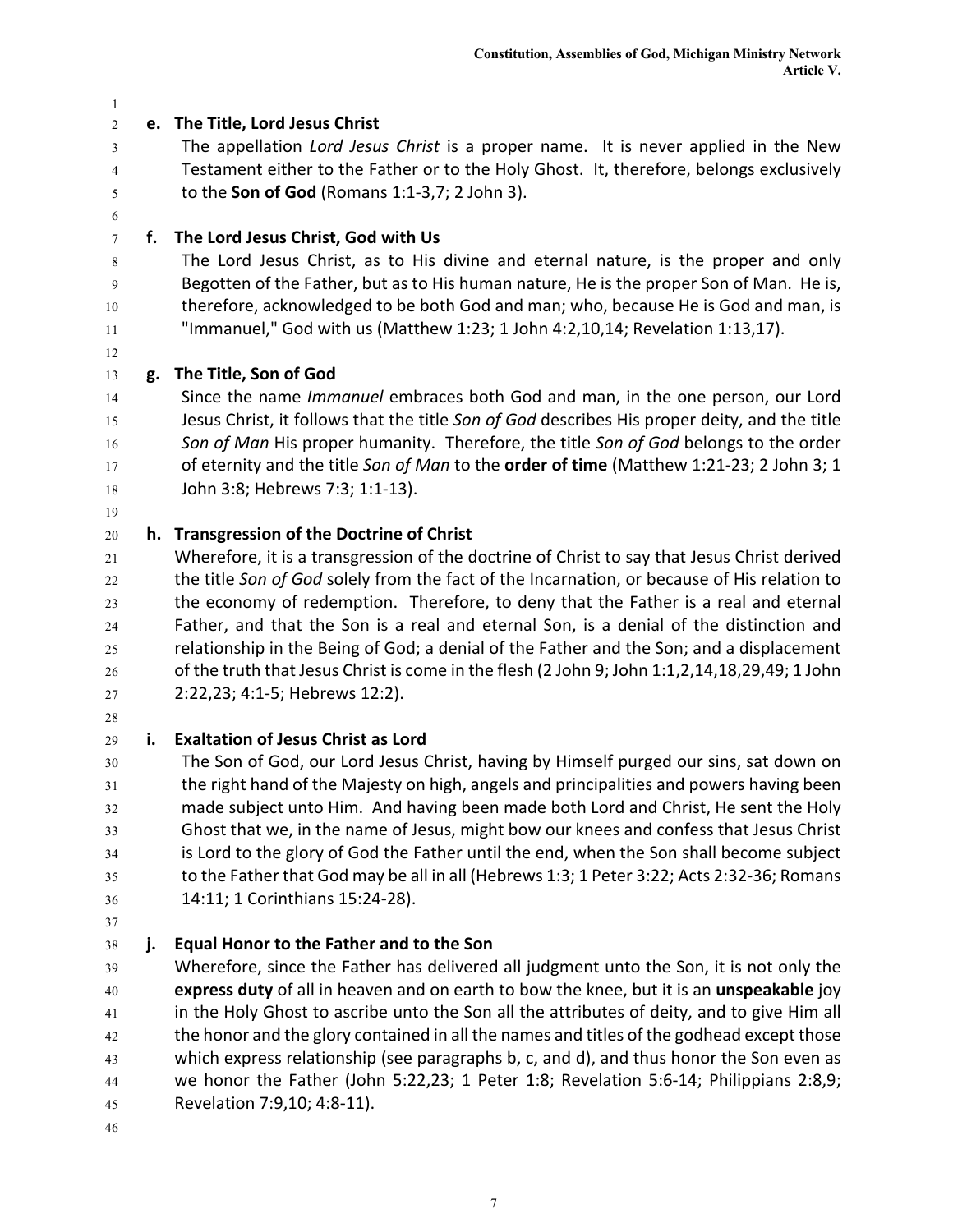| $\mathbf{1}$    |    |                                                                                                                                                                                         |
|-----------------|----|-----------------------------------------------------------------------------------------------------------------------------------------------------------------------------------------|
| $\overline{2}$  |    | 3. The Deity of the Lord Jesus Christ                                                                                                                                                   |
| 3               |    |                                                                                                                                                                                         |
| $\overline{4}$  |    | The Lord Jesus Christ is the eternal Son of God. The Scriptures declare:                                                                                                                |
| 5               |    | a. His virgin birth (Matthew 1:23; Luke 1:31,35).                                                                                                                                       |
| 6               |    | b. His sinless life (Hebrews 7:26; 1 Peter 2:22).                                                                                                                                       |
| $7\phantom{.0}$ |    | c. His miracles (Acts 2:22; 10:38).                                                                                                                                                     |
| 8               |    | d. His substitutionary work on the cross (I Corinthians 15:3, 2 Corinthians 5:21).                                                                                                      |
| 9<br>10         | f. | e. His bodily resurrection from the dead (Matthew 28:6; Luke 24:39; 1 Corinthians 15:4).<br>His exaltation to the right hand of God (Acts 1:9,11; 2:33; Philippians. 2:9-11; Hebrews 1- |
| 11              |    | 3).                                                                                                                                                                                     |
| 12              |    | 4. The Fall of Man                                                                                                                                                                      |
| 13              |    |                                                                                                                                                                                         |
| 14              |    | Man was created good and upright; for God said, "Let us make man in our image, after our                                                                                                |
| 15              |    | likeness." However, man by voluntary transgression fell and thereby incurred not only                                                                                                   |
| 16              |    | physical death but also spiritual death, which is separation from God (Genesis 1:26,27; 2:17;                                                                                           |
| 17              |    | 3:6; Romans 5:12-19).                                                                                                                                                                   |
| 18              |    |                                                                                                                                                                                         |
| 19              |    | 5. The Salvation of Man                                                                                                                                                                 |
| 20              |    |                                                                                                                                                                                         |
| 21              |    | Man's only hope of redemption is through the shed blood of Jesus Christ, the Son of God.                                                                                                |
| 22              |    |                                                                                                                                                                                         |
| 23              |    | a. Conditions of Salvation. Salvation is received through repentance toward God and faith                                                                                               |
| 24              |    | toward the Lord Jesus Christ. By washing of regeneration and renewing of the Holy                                                                                                       |
| 25              |    | Ghost, being justified by grace through faith, man becomes an heir of God according to                                                                                                  |
| 26              |    | the hope of eternal life (Luke 24:47; John 3:3; Romans 10:13-15; Ephesians 2:8; Titus                                                                                                   |
| 27              |    | $2:11; 3:5-7$ ).                                                                                                                                                                        |
| 28              |    |                                                                                                                                                                                         |
| 29              |    | b. The Evidences of Salvation. The inward evidence of salvation is the direct witness of the                                                                                            |
| 30              |    | Spirit (Romans 8:16). The outward evidence to all men is a life of righteousness and true                                                                                               |
| 31              |    | holiness (Ephesians 4:24; Titus 2:12).                                                                                                                                                  |
| 32              |    |                                                                                                                                                                                         |
| 33              |    | The Ordinances of the Church<br>6.                                                                                                                                                      |
| 34              |    |                                                                                                                                                                                         |
| 35              |    | a. Baptism in Water. The ordinance of baptism by immersion is commanded in the                                                                                                          |
| 36              |    | Scriptures. All who repent and believe on Christ as Savior and Lord are to be baptized.                                                                                                 |
| 37              |    | Thus they declare to the world that they have died with Christ and that they also have                                                                                                  |
| 38              |    | been raised with Him to walk in newness of life (Matthew 28:19; Mark 16:16; Acts                                                                                                        |
| 39              |    | 10:47,48; Romans 6:4).                                                                                                                                                                  |
| 40              |    |                                                                                                                                                                                         |
| 41              |    | <b>b.</b> Holy Communion. The Lord's Supper, consisting of the elements - bread and the fruit of                                                                                        |
| 42              |    | the vine $-$ is the symbol expressing our sharing and divine nature of our Lord Jesus Christ                                                                                            |
| 43              |    | (2 Peter 1:4); a memorial of His suffering and death (1 Corinthians 11:26); and a prophecy                                                                                              |
| 44              |    | of His second coming (1 Corinthians 11:26); and is enjoined on all believers "till He                                                                                                   |
| 45              |    | come!"                                                                                                                                                                                  |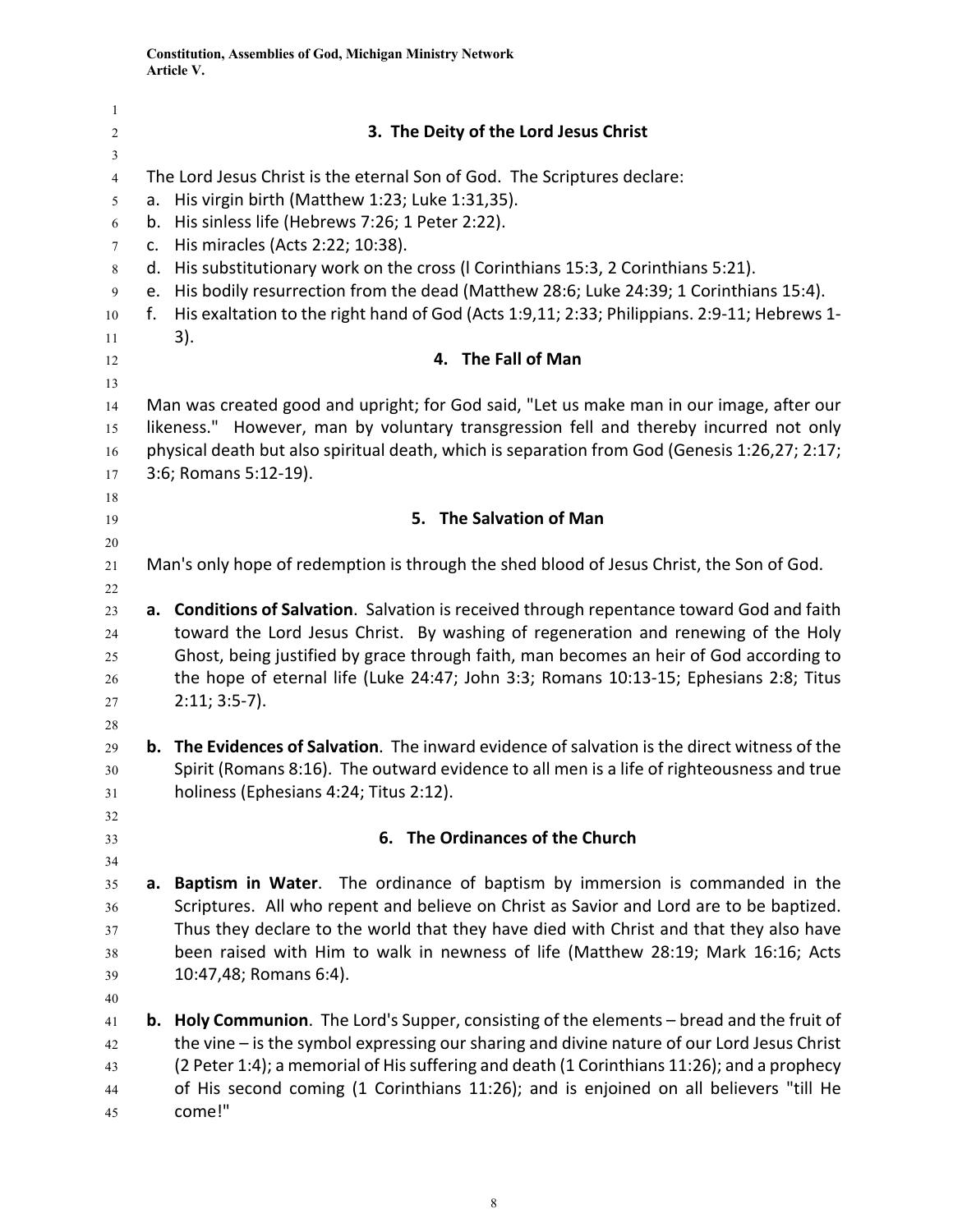**7. The Baptism in the Holy Spirit**

 All believers are entitled to and should ardently expect and earnestly seek the promise of the Father, the baptism in the Holy Ghost and fire, according to the command of our Lord Jesus Christ. This was the normal experience of all in the early Christian Church. With it comes the enduement of power for life and service, the bestowment of the gifts and their uses in the work of the ministry (Luke 24:49; Acts 1:4,8; 1 Corinthians 12:1-31). This experience is distinct from and subsequent to the experience of the new birth (Acts 8:12-17; 10:44-46; 11:14-16; 15:7-9). With the baptism in the Holy Ghost come such experiences as an overflowing fullness of the Spirit (John 7:37-39; Acts 4:8), a deepened reverence for God (Acts 2:43; Hebrews 12:28), an intensified consecration to God and dedication to His work (Acts 2:42), and a more active love for Christ, for His Word, and for the lost (Mark 16:20). **8. The Initial Physical Evidence of the Baptism in the Holy Spirit** 16 The baptism of believers in the Holy Ghost is witnessed by the initial physical sign of speaking with other tongues as the Spirit of God gives them utterance (Acts 2:4). The speaking in tongues in this instance is the same in essence as the gift of tongues (l Corinthians 12:4- 10,28), but different in purpose and use. **9. Sanctification** Sanctification is an act of separation from that which is evil, and of dedication unto God (Romans 12:1,2; 1 Thessalonians 5:23; Hebrews 13:12). Scriptures teach a life of "holiness without which no man shall see the Lord" (Hebrews 12:14). By the power of the Holy Ghost we are able to obey the command: "Be ye holy, for I am holy" (1 Peter 1:15,16). Sanctification is realized in the believer by recognizing his identification with Christ in His death and resurrection, by faith reckoning daily upon the fact of that union, and by offering every faculty continually to the dominion of the Holy Spirit. (Romans 6:1-11,13; 8:1,2,13; Galatians 2:20; Philippians 2:12,13; 1 Peter 1:5). **10. The Church and Its Mission** The Church is the body of Christ, the habitation of God through the Spirit, with divine appointments for the fulfillment of her great commission. Each believer, born of the Spirit, is an integral part of the general church and church of the Firstborn, which are written in heaven (Ephesians 1:22,23; 2:22; Hebrews 12:23). Since God's purpose concerning man is to seek and to save that which is lost, to be worshipped by man, to build a body of believers in the image of His Son, and to demonstrate 42 His love and compassion for all the world, the priority reason-for-being of the Assemblies of

- God as part of the Church is:
- a. To be an agency of God for evangelizing the world (Acts 1:8; Matthew 28:19,20; Mark 16:15,16).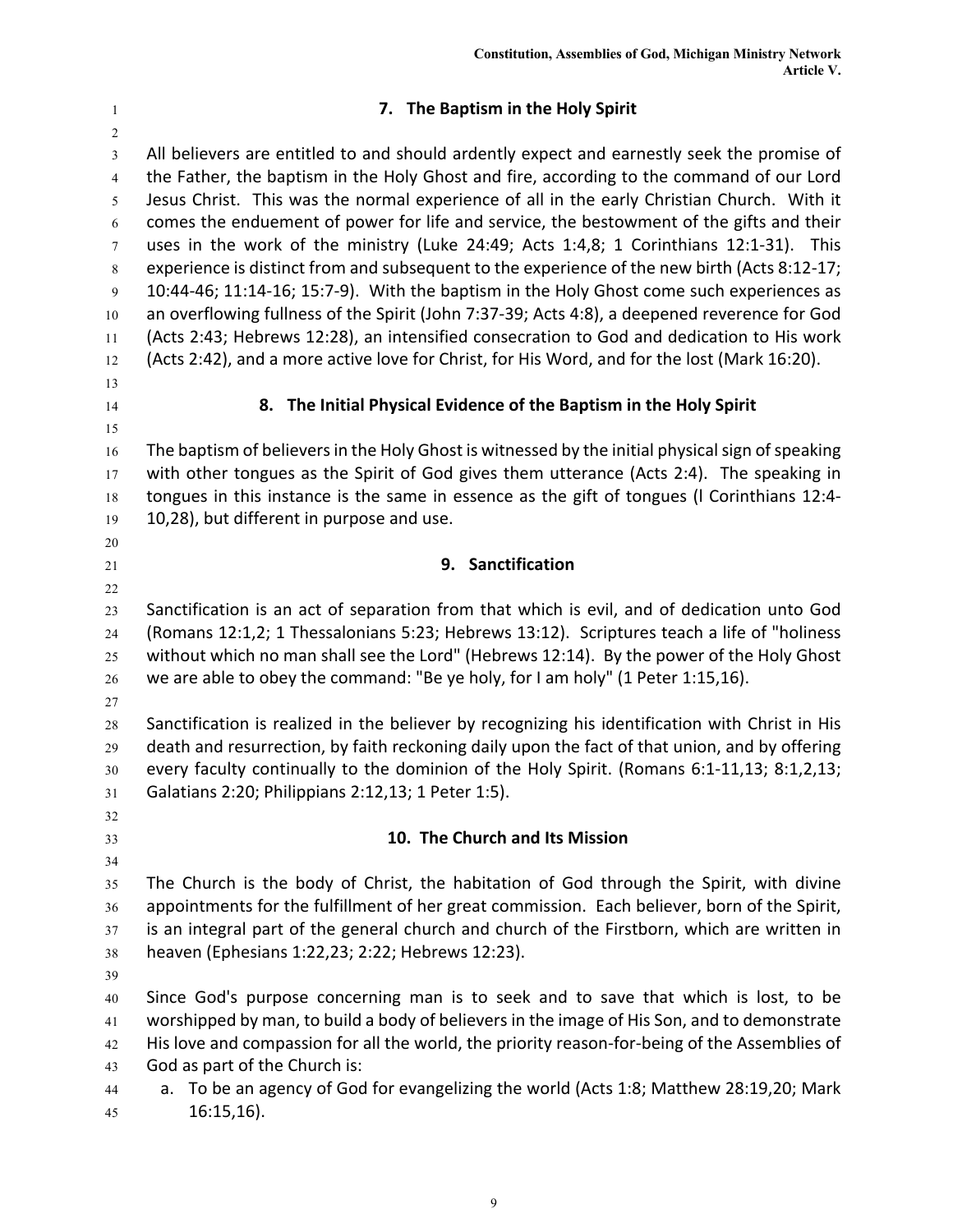#### **Constitution, Assemblies of God, Michigan Ministry Network Article V.**

| $\mathbf{1}$ | b. To be a corporate body in which man may worship God (1 Corinthians 12:13).                   |  |  |  |
|--------------|-------------------------------------------------------------------------------------------------|--|--|--|
| 2            | To be a channel of God's purpose to build a body of saints being perfect in the image<br>c.     |  |  |  |
| 3            | of His Son (Ephesians 4:11-16; 1 Corinthians 12:28; 14:12).                                     |  |  |  |
| 4            | d. To be a people who demonstrate God's love and compassion for all the world (Psalm            |  |  |  |
| 5            | 112:9; Galatians 2:10; 6:10; James 1:27).                                                       |  |  |  |
| 6            |                                                                                                 |  |  |  |
| $\tau$       | The Assemblies of God exists expressly to give continuing emphasis to this reason-for-being     |  |  |  |
| 8            | in the New Testament apostolic pattern by teaching and encouraging believers to be              |  |  |  |
| 9            | baptized in the Holy Spirit. This experience:                                                   |  |  |  |
| 10           | Enables them to evangelize in the power of the Spirit with accompanying supernatural<br>a.      |  |  |  |
| 11           | signs (Mark 16:15-20; Acts 4:29-31; Hebrews 2:3,4).                                             |  |  |  |
| 12           | b. Adds a necessary dimension to worshipful relationship with God (1 Corinthians 2:10-          |  |  |  |
| 13           | 16; 1 Corinthians 12-14).                                                                       |  |  |  |
| 14           | Enables them to respond to the full working of the Holy Spirit in expression of fruit and<br>c. |  |  |  |
| 15           | gifts and ministries as in New Testament times for the edifying of the body of Christ,          |  |  |  |
| 16           | and to care for the poor and needy of the world (Galatians 5:22-26; Matthew 25:37-              |  |  |  |
| 17           | 40; Galatians 6:10; 1 Corinthians 14:12; Ephesians 4:11,12; 1 Corinthians 12:28;                |  |  |  |
| 18           | Colossians 1:29).                                                                               |  |  |  |
| 19           |                                                                                                 |  |  |  |
| 20           | 11. The Ministry                                                                                |  |  |  |
| 21           |                                                                                                 |  |  |  |
| 22           | A divinely called and scripturally ordained ministry has been provided by our Lord for the      |  |  |  |
| 23           | fourfold purpose of leading the Church in: (1) evangelization of the world (Mark 16:15-20),     |  |  |  |
| 24           | (2) worship of God (John 4:23,24), (3) building a Body of saints being perfected in the image   |  |  |  |
| 25           | of His Son (Ephesians 4:11,16), and (4) meeting human need with ministries of love and          |  |  |  |
| 26           | compassion (Psalms 112:9; Galatians 2:10; 6:10; James 1:27).                                    |  |  |  |
| 27           |                                                                                                 |  |  |  |
| 28           | 12. Divine Healing                                                                              |  |  |  |
| 29           |                                                                                                 |  |  |  |
| 30           | Divine healing is an integral part of the gospel. Deliverance from sickness is provided for in  |  |  |  |
| 31           | the Atonement, and is the privilege of all believers (Isaiah 53:4,5; Matthew 8:16,17: James     |  |  |  |
| 32           | $5:14-16$ ).                                                                                    |  |  |  |
| 33           |                                                                                                 |  |  |  |
| 34           | 13. The Blessed Hope                                                                            |  |  |  |
| 35           |                                                                                                 |  |  |  |
| 36           | The resurrection of those who have fallen asleep in Christ and their translation together with  |  |  |  |
| 37           | those who are alive and remain unto the coming of the Lord is the imminent and blessed          |  |  |  |
| 38           | hope of the Church (I Thessalonians 4:16,17; Romans 8:23; Titus 2:13; 1 Corinthians             |  |  |  |
| 39           | $15:51,52$ ).                                                                                   |  |  |  |
| 40           |                                                                                                 |  |  |  |
| 41           | 14. The Millennial Reign of Christ                                                              |  |  |  |
| 42           |                                                                                                 |  |  |  |
| 43           | The second coming of Christ includes the rapture of the saints, which is our blessed hope,      |  |  |  |
| 44           | followed by the visible return of Christ with His saints to reign on the earth for one          |  |  |  |
| 45           | thousand years (Zechariah 14:5; Matthew 24:27,30; Revelation 1:7; 19:11-14; 20:1-6).            |  |  |  |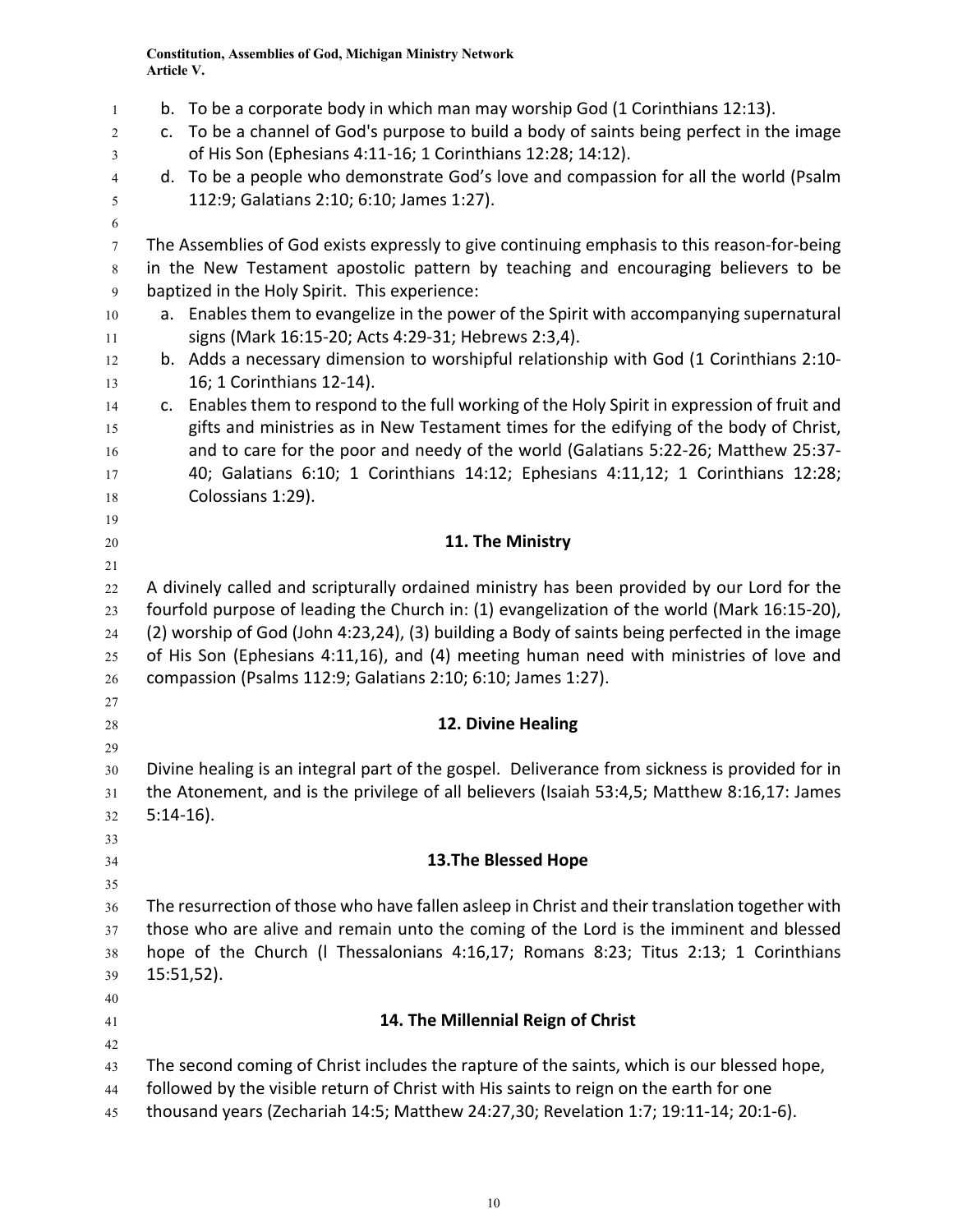| 1        |    | This millennial reign will bring the salvation of national Israel (Ezekiel 37:21,22; Zephaniah<br>3:19,20; Romans 11:26,27) and the establishment of universal peace (Isaiah 11:6-9; Psalm |
|----------|----|--------------------------------------------------------------------------------------------------------------------------------------------------------------------------------------------|
| 2        |    | 72:3-8; Micah 4:3,4)                                                                                                                                                                       |
| 3<br>4   |    |                                                                                                                                                                                            |
| 5        |    | 15. The Final Judgment                                                                                                                                                                     |
| 6        |    |                                                                                                                                                                                            |
| 7        |    | There will be a final judgment in which the wicked dead will be raised and judged according                                                                                                |
| 8        |    | to their works. Whosoever is not found written in the Book of Life, together with the devil                                                                                                |
| 9        |    | and his angels, the beast, and the false prophet, will be consigned to everlasting punishment                                                                                              |
| $10\,$   |    | in the lake which burneth with fire and brimstone, which is the second death (Matthew                                                                                                      |
| 11       |    | 25:46; Mark 9:43-48; Revelation 19:20; 20:11-15; 21:8).                                                                                                                                    |
| 12       |    |                                                                                                                                                                                            |
| 13       |    | 16. The New Heavens and the New Earth                                                                                                                                                      |
| 14       |    |                                                                                                                                                                                            |
| 15<br>16 |    | "We, according to His promise, look for new heavens and a new earth wherein dwelleth<br>righteousness" (2 Peter 3:13: Revelation 21:22).                                                   |
| 17       |    |                                                                                                                                                                                            |
| 18       |    | *Under Article V, the Michigan Ministry Network understands that the term "man" is used                                                                                                    |
| 19       |    | to refer to humankind and includes all people except when used in gender-specific cases.                                                                                                   |
| 20       |    |                                                                                                                                                                                            |
| 21<br>22 |    | <b>ARTICLE VI. PREROGATIVES</b>                                                                                                                                                            |
| 23<br>24 |    | 1. To incorporate and to elect officers.                                                                                                                                                   |
| 25       |    | 2. To approve all Scriptural teachings, methods, and conduct, and to disapprove                                                                                                            |
| 26       |    | unscriptural teachings, methods, and conduct.                                                                                                                                              |
| 27       |    |                                                                                                                                                                                            |
| 28       |    | 3. To encourage and promote the evangelization of our Network, our Country, and the                                                                                                        |
| 29       |    | World. To establish local churches within the Network territory, and to assist                                                                                                             |
| 30       |    | established local churches as may be necessary and advisable.                                                                                                                              |
| 31       |    |                                                                                                                                                                                            |
| 32       |    | 4. To provide a basis of fellowship among Christians of like precious faith.                                                                                                               |
| 33       |    |                                                                                                                                                                                            |
| 34       |    | 5. To establish and maintain such departments and institutions as may be necessary for                                                                                                     |
| 35       |    | the propagation of the Gospel and the work of this Pentecostal Fellowship.                                                                                                                 |
| 36       |    |                                                                                                                                                                                            |
| 37       |    | 6. To have the right to buy, take, or otherwise acquire, own, hold in trust, use, sell,                                                                                                    |
| 38       |    | convey, mortgage, lease, or otherwise dispose of such real, personal, intellectual,                                                                                                        |
| 39<br>40 |    | tangible and intangible, or other property of whatever kind as may be useful or<br>needed to carry out its work.                                                                           |
| 41       |    |                                                                                                                                                                                            |
| 42       | 7. | To examine candidates for the ministry and present qualified candidates to the                                                                                                             |
| 43       |    | General Council Credentials Committee.                                                                                                                                                     |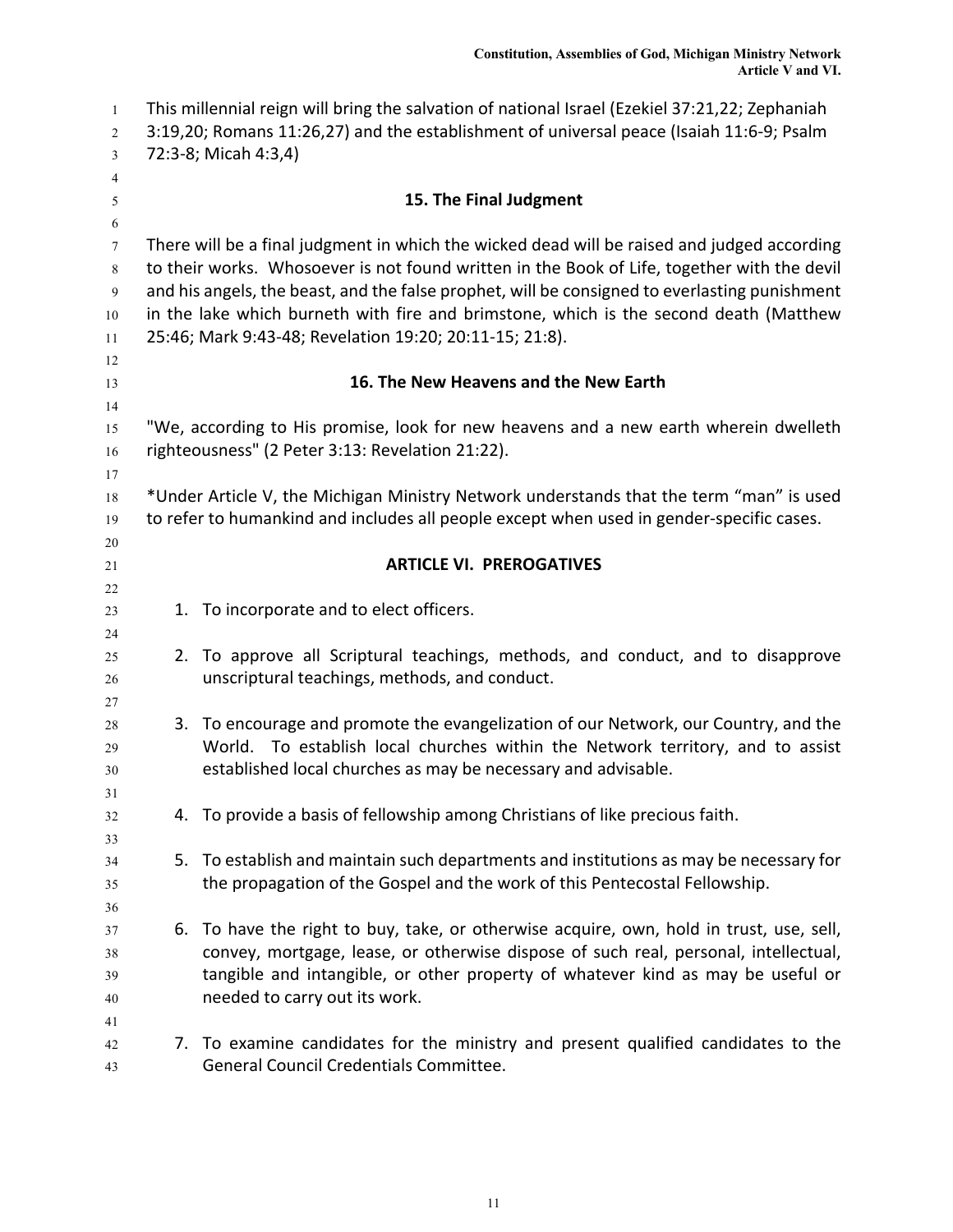| $\mathbf{1}$        | <b>ARTICLE VII. RELATIONSHIPS</b>                                                               |
|---------------------|-------------------------------------------------------------------------------------------------|
| $\overline{c}$      |                                                                                                 |
| $\mathfrak{Z}$<br>4 | Section 1.<br><b>Network Council</b>                                                            |
| 5                   | The Assemblies of God, Michigan Ministry Network, shall be an integral part of, and in          |
| 6                   | cooperative relationship with, The General Council of the Assemblies of God, Incorporated,      |
| 7                   | with headquarters in Springfield, Missouri.                                                     |
| 8                   |                                                                                                 |
| $\boldsymbol{9}$    | <b>Local Churches</b><br>Section 2.                                                             |
| 10                  |                                                                                                 |
| 11                  | Local churches that are members of the Assemblies of God, Michigan Ministry Network shall       |
| 12                  | recognize and be subject to the Network Council as set forth in the General Council             |
| 13                  | Constitution (Article XI).                                                                      |
| 14                  | <b>ARTICLE VIII. MEMBERSHIP</b>                                                                 |
| 15<br>16            |                                                                                                 |
| 17                  | Section 1.<br><b>Ministers</b>                                                                  |
| 18                  |                                                                                                 |
| 19                  | All ministers holding credentials with the General Council of the Assemblies of God, having     |
| 20                  | their permanent residence within the geographical boundaries of the Michigan Ministry           |
| 21                  | Network, are considered members of the Michigan Ministry Network except as provided for         |
| 22                  | in the General Council Constitution and Bylaws (Bylaws Article VII, Section 8, subsection b.)   |
| 23                  |                                                                                                 |
| 24                  | Ministers listed in the Michigan Ministry Network Bylaws, Article XI, Section I, subsection c., |
| 25                  | are also considered members of the Michigan Ministry Network.                                   |
| 26<br>27            | Section 2.<br><b>Assemblies</b>                                                                 |
| 28                  |                                                                                                 |
| 29                  | All General Council and Network affiliated local churches within the geographical boundaries    |
| 30                  | of the Michigan Ministry Network shall be considered to be member churches except as            |
| 31                  | provided for in the General Council Constitution and Bylaws (Constitution Article X, Section    |
| 32                  | 3, Bylaws Article V, Section 5). Each local church has the right of representation at the       |
| 33                  | Network Council according to the provision in the Network Bylaws (Article III, Section I,       |
| 34                  | subsections a. and b).                                                                          |
| 35                  |                                                                                                 |
| 36                  | <b>ARTICLE IX. MEETINGS</b>                                                                     |
| 37                  |                                                                                                 |
| 38                  | Section 1.<br><b>Network Meetings</b>                                                           |
| 39<br>40            | a. Regular sessions of the Network Council shall be held annually pursuant to a call by         |
| 41                  | the Presbyter Board.                                                                            |
| 42                  |                                                                                                 |
| 43                  | b. Special sessions of the Network Council may be arranged if agreed to by a two-thirds         |
| 44                  | majority of the Presbyter Board.                                                                |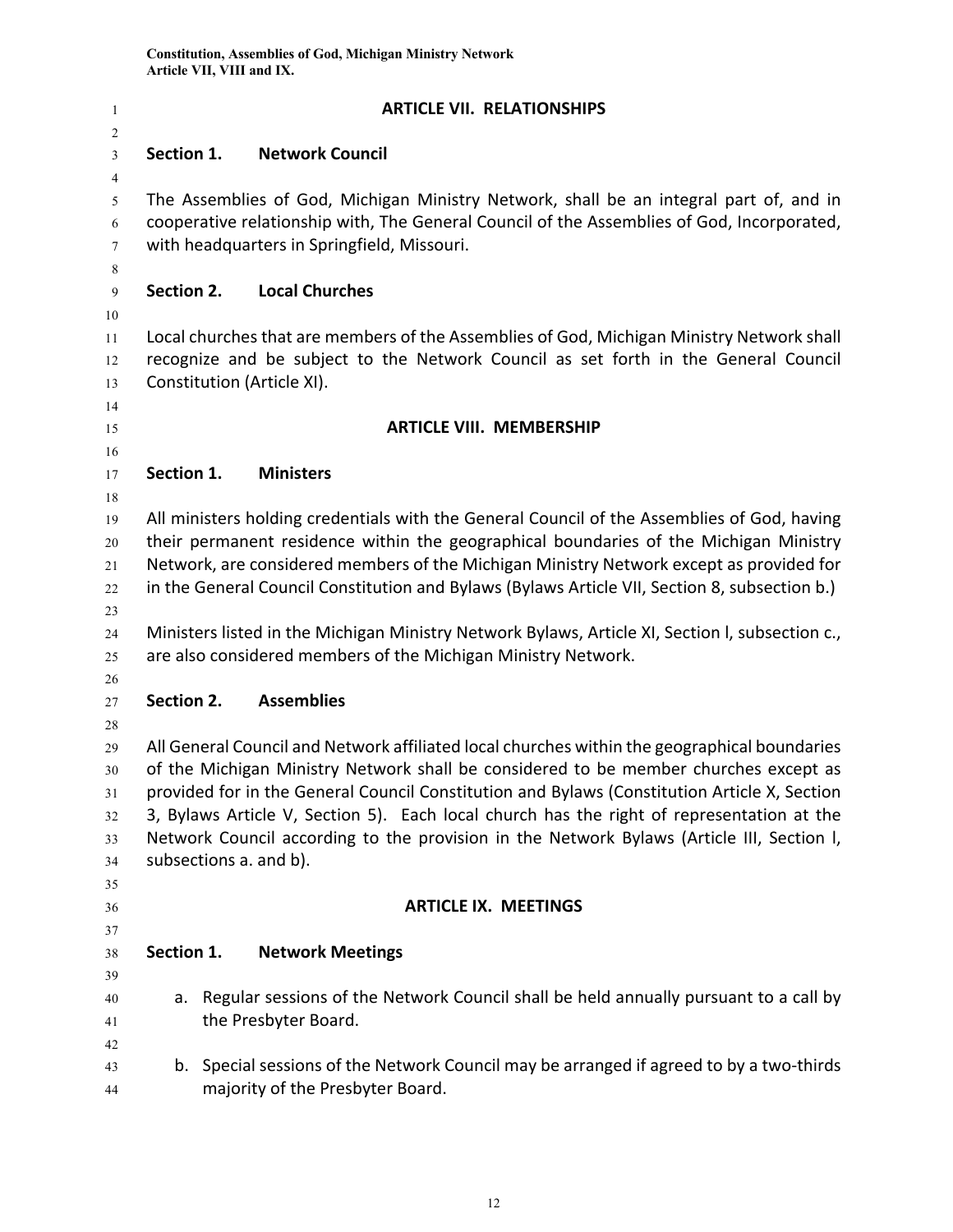| $\mathbf{1}$<br>$\overline{2}$<br>3<br>4<br>5<br>6<br>7<br>8<br>9 |            |            | c. The right of initiative in calling a special session of the Network Council shall be<br>granted to any ordained minister affiliated with the Assemblies of God, Michigan<br>Ministry Network. A statement of the reasons for calling the special session, signed<br>by not less than twenty-five percent (25%) of the ordained ministers affiliated with<br>the Assemblies of God, Michigan Ministry Network, shall be filed with the Network<br>Secretary. The Executive Officers shall thereupon issue a call for the special session<br>in accordance with the petition. Prior to the submission of a petition exercising the<br>right of initiative, any petitioner must first consult with the Executive Board in an<br>effort to resolve the stated reasons for the petition. |
|-------------------------------------------------------------------|------------|------------|----------------------------------------------------------------------------------------------------------------------------------------------------------------------------------------------------------------------------------------------------------------------------------------------------------------------------------------------------------------------------------------------------------------------------------------------------------------------------------------------------------------------------------------------------------------------------------------------------------------------------------------------------------------------------------------------------------------------------------------------------------------------------------------|
| 10<br>11<br>12<br>13<br>14<br>15                                  |            |            | d. Notice of all regular and special sessions of the Network Council shall be<br>communicated by the Network Secretary to the membership of the Network Council<br>at least thirty (30) days prior to the meeting and shall include a statement of the<br>purpose for the meeting.                                                                                                                                                                                                                                                                                                                                                                                                                                                                                                     |
| 16                                                                | Section 2. |            | <b>Sectional Meetings</b>                                                                                                                                                                                                                                                                                                                                                                                                                                                                                                                                                                                                                                                                                                                                                              |
| 17<br>18<br>19<br>20<br>21                                        |            | Section.   | a. A Sectional Council Meeting shall be held annually in each Section at least thirty (30)<br>days prior to the Network Council. Arrangements for the meeting shall be initiated<br>by the Network Officiary with the cooperation of the Sectional Officers of each                                                                                                                                                                                                                                                                                                                                                                                                                                                                                                                    |
| 22<br>23<br>24                                                    |            |            | b. Sectional Business Meetings as may be required shall be called by the Sectional<br>Presbyter or the Network Superintendent.                                                                                                                                                                                                                                                                                                                                                                                                                                                                                                                                                                                                                                                         |
| 25<br>26<br>27                                                    | c.         | Presbyter. | Regular fellowship meetings shall be conducted under the direction of the Sectional                                                                                                                                                                                                                                                                                                                                                                                                                                                                                                                                                                                                                                                                                                    |
| 28<br>29                                                          |            |            | <b>ARTICLE X. OFFICERS</b>                                                                                                                                                                                                                                                                                                                                                                                                                                                                                                                                                                                                                                                                                                                                                             |
| 30                                                                | Section 1. |            | <b>Executive Officers</b>                                                                                                                                                                                                                                                                                                                                                                                                                                                                                                                                                                                                                                                                                                                                                              |
| 31<br>32                                                          |            |            |                                                                                                                                                                                                                                                                                                                                                                                                                                                                                                                                                                                                                                                                                                                                                                                        |
| 33<br>34<br>35<br>36                                              |            |            | There shall be a Superintendent, an Assistant Superintendent, and a Secretary-Treasurer,<br>who shall be elected as provided in the Bylaws. They shall be the Executive Officers and shall<br>constitute the Network Officiary.                                                                                                                                                                                                                                                                                                                                                                                                                                                                                                                                                        |
| 37                                                                | Section 2. |            | <b>Executive Presbyters</b>                                                                                                                                                                                                                                                                                                                                                                                                                                                                                                                                                                                                                                                                                                                                                            |
| 38<br>39<br>40                                                    |            |            | There shall be three (3) Executive Presbyters who shall be elected as provided in the Bylaws.                                                                                                                                                                                                                                                                                                                                                                                                                                                                                                                                                                                                                                                                                          |
| 41                                                                | Section 3. |            | <b>Executive Board</b>                                                                                                                                                                                                                                                                                                                                                                                                                                                                                                                                                                                                                                                                                                                                                                 |
| 42<br>43<br>44                                                    |            |            | The Executive Board shall consist of the Executive Officers and the Executive Presbyters.                                                                                                                                                                                                                                                                                                                                                                                                                                                                                                                                                                                                                                                                                              |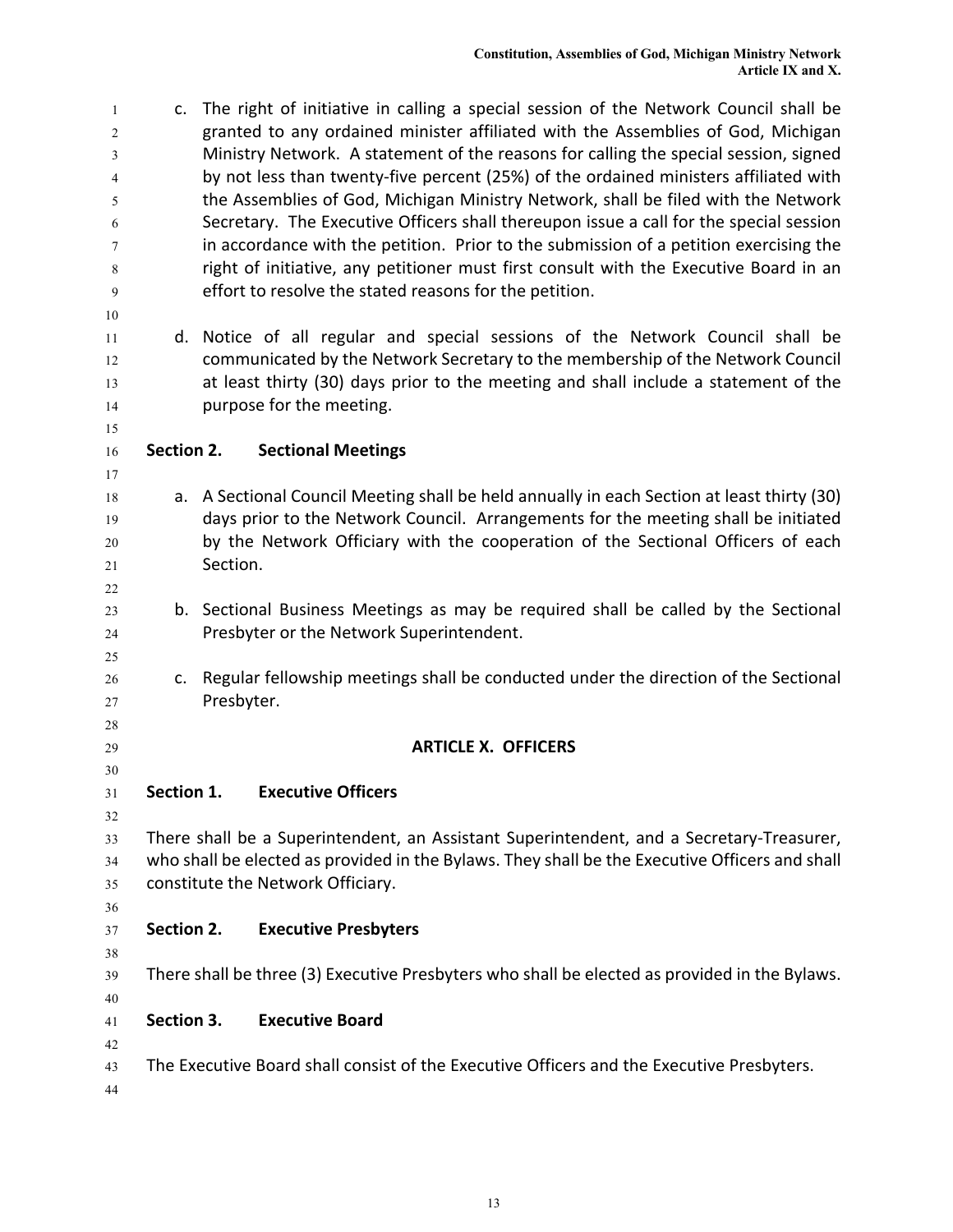**Constitution, Assemblies of God, Michigan Ministry Network Article X.**

| $\mathbf{1}$        | Section 4.                    | <b>General Council Presbyters</b>                                                                                                                                   |
|---------------------|-------------------------------|---------------------------------------------------------------------------------------------------------------------------------------------------------------------|
| 2<br>$\mathfrak{Z}$ |                               | The Assemblies of God, Michigan Network, shall be represented in the General Council                                                                                |
| $\overline{4}$      |                               | Presbytery by three members, which shall be the Network Executive Officers, by election to                                                                          |
| 5                   |                               | the office of Superintendent, Assistant Superintendent, and Secretary-Treasurer, they shall                                                                         |
| 6                   |                               | also be elected to serve as General Presbyters.                                                                                                                     |
| $\tau$              |                               |                                                                                                                                                                     |
| 8                   |                               | The General Presbyter is the official policy making body of the General Council of the                                                                              |
| 9                   |                               | Assemblies of God when the General Council is not is session (General Council Constitution                                                                          |
| 10                  | Article IX. Section 3).       |                                                                                                                                                                     |
| 11                  |                               |                                                                                                                                                                     |
| 12                  | Section 5.                    | <b>Sectional Officers</b>                                                                                                                                           |
| 13                  |                               |                                                                                                                                                                     |
| 14                  |                               | a. A Presbyter shall be elected by each Section to serve the Section.                                                                                               |
| 15                  |                               |                                                                                                                                                                     |
| 16                  |                               | b. An Assistant Sectional Presbyter shall be elected by each Section to serve the Section.                                                                          |
| 17                  |                               |                                                                                                                                                                     |
| 18                  | Section 6.                    | <b>Presbyter Board</b>                                                                                                                                              |
| 19                  |                               |                                                                                                                                                                     |
| 20                  |                               | The Presbyter Board shall consist of the Executive Board, the Sectional Presbyters, and                                                                             |
| 21                  | <b>Additional Presbyters.</b> |                                                                                                                                                                     |
| 22<br>23            | Section 7.                    | <b>Departmental Directors</b>                                                                                                                                       |
| 24                  |                               |                                                                                                                                                                     |
| 25                  |                               | Directors of departments established by action of the Network Council or Presbyter Board                                                                            |
| 26                  |                               | shall be appointed according to the provision of the Bylaws.                                                                                                        |
| 27                  |                               |                                                                                                                                                                     |
| 28                  | Section 8.                    | Nominees for General Council Non-Resident Executive Presbyter                                                                                                       |
| 29                  |                               |                                                                                                                                                                     |
| 30                  | a.                            | Nominees. The Michigan Ministry Network shall nominate two ministers from its                                                                                       |
| 31                  |                               | Network, one of whom is not an elected full-time Network Official, to be presented                                                                                  |
| 32                  |                               | to the General Council as its nominees to serve as a Non-Resident General Council                                                                                   |
| 33                  |                               | Executive Presbyter from the Great Lakes region in accordance with the General                                                                                      |
| 34                  |                               | Council Constitution and Bylaws (General Council Constitution Article IX, Section 2.                                                                                |
| 35                  |                               | (a); Bylaws Article II, Section 2., subsection c., subparagraph (1) (a).                                                                                            |
| 36                  |                               |                                                                                                                                                                     |
| 37                  |                               | b. Additional Representation Nominees. The Michigan Ministry Network shall nominate                                                                                 |
| 38                  |                               | two additional ministers from its Network, one who is an ordained pastor under 40                                                                                   |
| 39                  |                               | years of age at the time of election and one who is an ordained female (no age                                                                                      |
| 40                  |                               | requirement) as its nominees to serve on the Executive Presbytery of the General<br>Council in accordance with the General Council Constitution and Bylaws (General |
| 41<br>42            |                               | Council Constitution, Article IX, Section 2., (a); Bylaws Article II, Section 2., subsection                                                                        |
|                     |                               |                                                                                                                                                                     |

c., subparagraph (2) (c).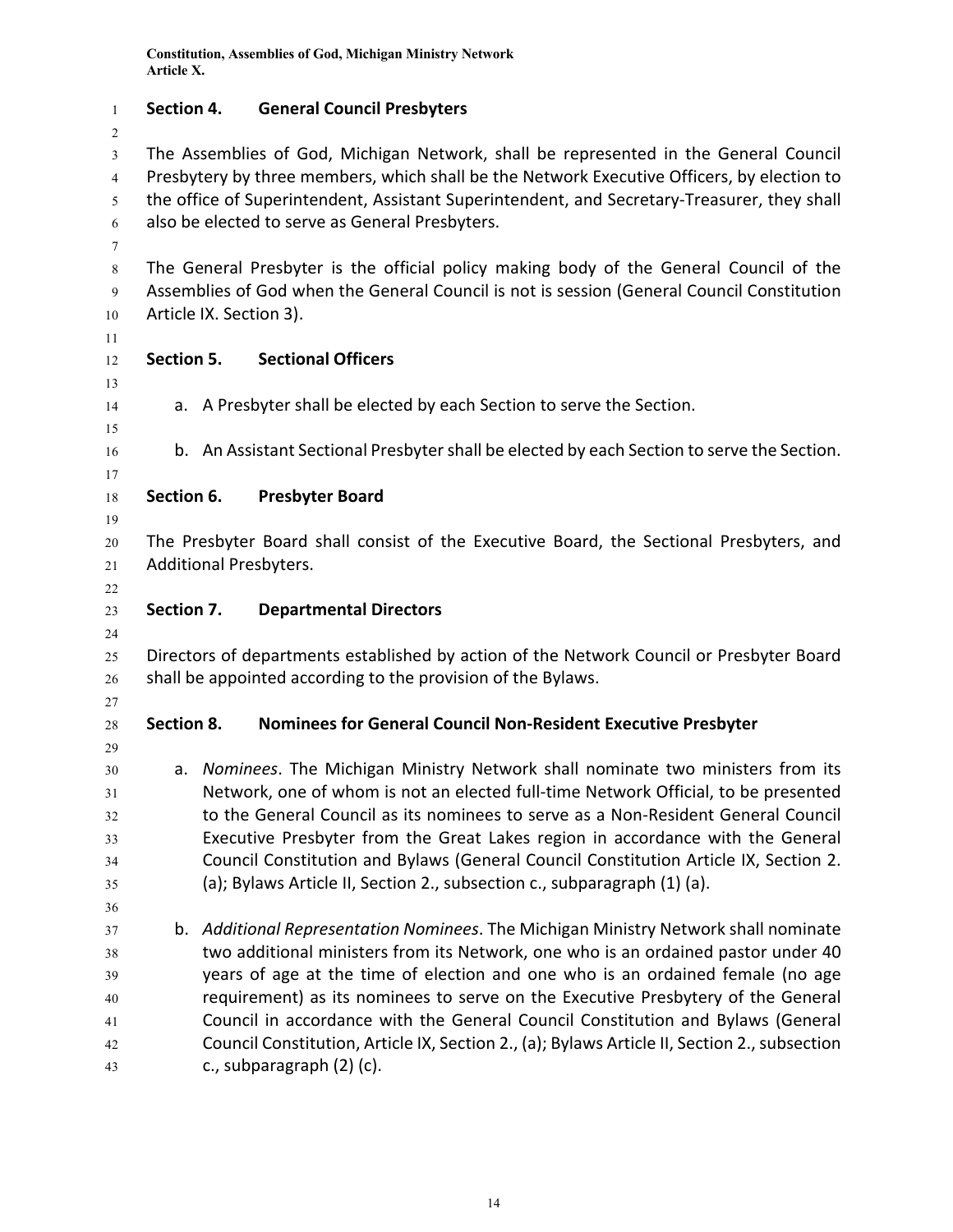#### **ARTICLE XI. LOCAL CHURCHES**

 Pentecostal believers associating themselves as local congregations shall have the right of recognition by the Michigan Ministry Network provided they meet the standards approved by the General Council and the Michigan Ministry Network in regards to membership, doctrine, order, methods, conduct, and all other matters affecting the harmony of the Fellowship as a whole.

**ARTICLE XII. DISSOLUTION CLAUSE**

 In the event the Assemblies of God, Michigan Ministry Network, shall cease to function for the purposes herein set forth, then all real, personal, intellectual, tangible and intangible, or other property of whatever kind, and all assets remaining after satisfying debts and obligations, shall revert to the parent body, The General Council of the Assemblies of God, a Missouri non-profit Corporation, with headquarters in Springfield, Missouri. The General 16 Council shall have full authority to sell such property and to use the proceeds derived thereof for the extension of the work of the Assemblies of God. In the event of cessation of the Assemblies of God, Michigan Ministry Network, its Board of Trustees shall transfer all properties and any remaining assets, in accordance with the foregoing provisions, within one year after the date such cessation. If such transfer is not made within the time prescribed 21 above, or if the aforesaid General Council shall be unable or unwilling to accept the aforesaid 22 transfer, then disposition thereof shall be made by the court of the county in which the headquarters office of the Assemblies of God, Michigan Ministry Network is located, provided that in such case proceeds of the dissolution shall be distributed to organizations 25 having purposes nearest the purpose of the Assemblies of God.

- 
- 

#### **ARTICLE XIII. AMENDMENTS**

 Amendments to the Constitution may be made at any regular or special meeting of the Network Council provided the proposed amendment has been submitted to the Executive Board at least sixty (60) days prior to the session at which the amendment is to be considered. The Network Secretary shall send either by mail or an electronic copy of the proposed amendment to the membership of the Network Council at least thirty (30) days prior to the meeting. A two-thirds majority of all votes cast shall be necessary for the adoption of an amendment.

 When changes occur in the General Council Constitution and Bylaws that cause the re- numbering or re-lettering of sections of those documents that are referenced in the Michigan Ministry Network Constitution, the Network Constitution may be amended to reflect those changes by action of the Presbyter Board, providing the changes are limited to such re-numbering and re-lettering items only, and that no change in the intent of the Network Constitution occurs.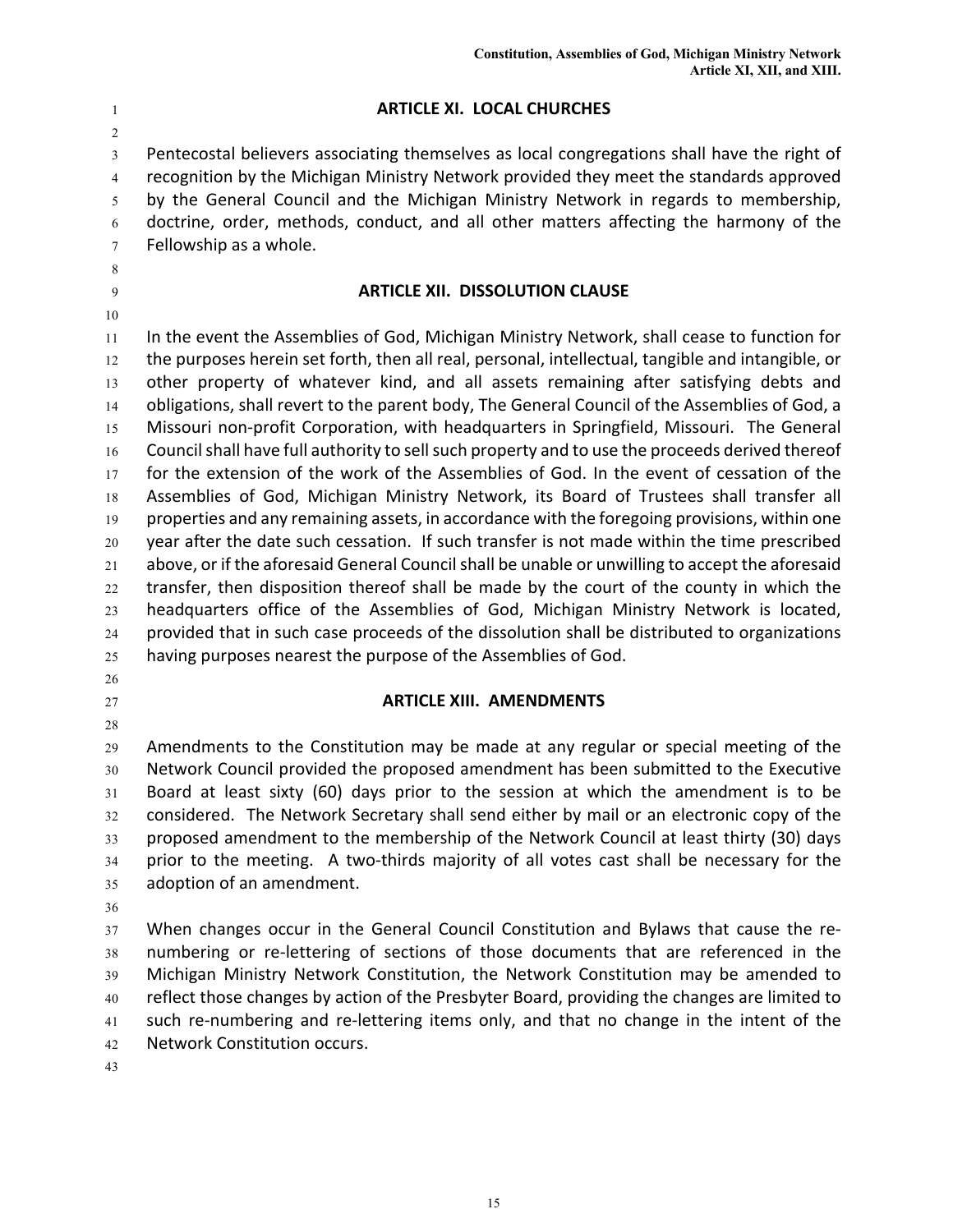| 1        |              | <b>BYLAWS</b>                                                                               |
|----------|--------------|---------------------------------------------------------------------------------------------|
| 2        |              | of the                                                                                      |
| 3        |              | <b>ASSEMBLIES OF GOD, MICHIGAN NETWORK</b>                                                  |
| 4<br>5   |              | <b>ARTICLE I. PARLIAMENTARY ORDER</b>                                                       |
| 6        |              |                                                                                             |
| 7        | Section 1.   | <b>Authority</b>                                                                            |
| 8        |              | In order to expedite the work of the Michigan Network Council and to avoid confusion in its |
| 9<br>10  |              | deliberations, the Network and Sectional Councils shall be governed by accepted rules of    |
| 11       |              | parliamentary procedure as set forth in Roberts' Rules of Order Newly Revised, in keeping   |
| 12       |              | with the spirit of Christian love and fellowship under the guidance of the Holy Spirit.     |
| 13       |              |                                                                                             |
| 14       | Section 2.   | Parliamentarians                                                                            |
| 15       |              |                                                                                             |
| 16       |              | The Network Superintendent shall appoint a committee of qualified individuals to serve as   |
| 17       |              | parliamentarians for Network Council sessions.                                              |
| 18<br>19 |              | <b>ARTICLE II. NETWORK LIABILITY</b>                                                        |
| 20       |              |                                                                                             |
| 21       |              | The Network's authority with regard to credentialed ministers is limited to those matters   |
| 22       |              | specified in these Bylaws. No minister shall be considered to be an employee of the Network |
| 23       |              | other than those who are officially listed as employees by the Network.                     |
| 24       |              |                                                                                             |
| 25       |              | <b>ARTICLE III. VOTING</b>                                                                  |
| 26<br>27 | Section 1.   | <b>Voting Constituency</b>                                                                  |
| 28       |              |                                                                                             |
| 29       |              | a. Voting constituency. The voting constituency shall consist of all registered             |
| 30       |              | credentialed ministers who are members of the Assemblies of God, Michigan                   |
| 31       |              | Network. Voting privileges shall also be granted to registered delegates from               |
| 32       |              | member churches.                                                                            |
| 33       |              |                                                                                             |
| 34       | b. Delegates |                                                                                             |
| 35<br>36 | 1)           | General Council churches. Each local church affiliated with the General                     |
| 37       |              | Council of the Assemblies of God shall be entitled to two (2) delegates.                    |
| 38       |              |                                                                                             |
| 39       | 2)           | Network Affiliated churches. Each Network Affiliated church shall be entitled               |
| 40       |              | to one (1) delegate.                                                                        |
| 41       |              |                                                                                             |
| 42       | 3)           | Parent Affiliated Churches. A Parent Affiliated Church shall be represented                 |
| 43       |              | only by its parent church.                                                                  |
| 44       |              |                                                                                             |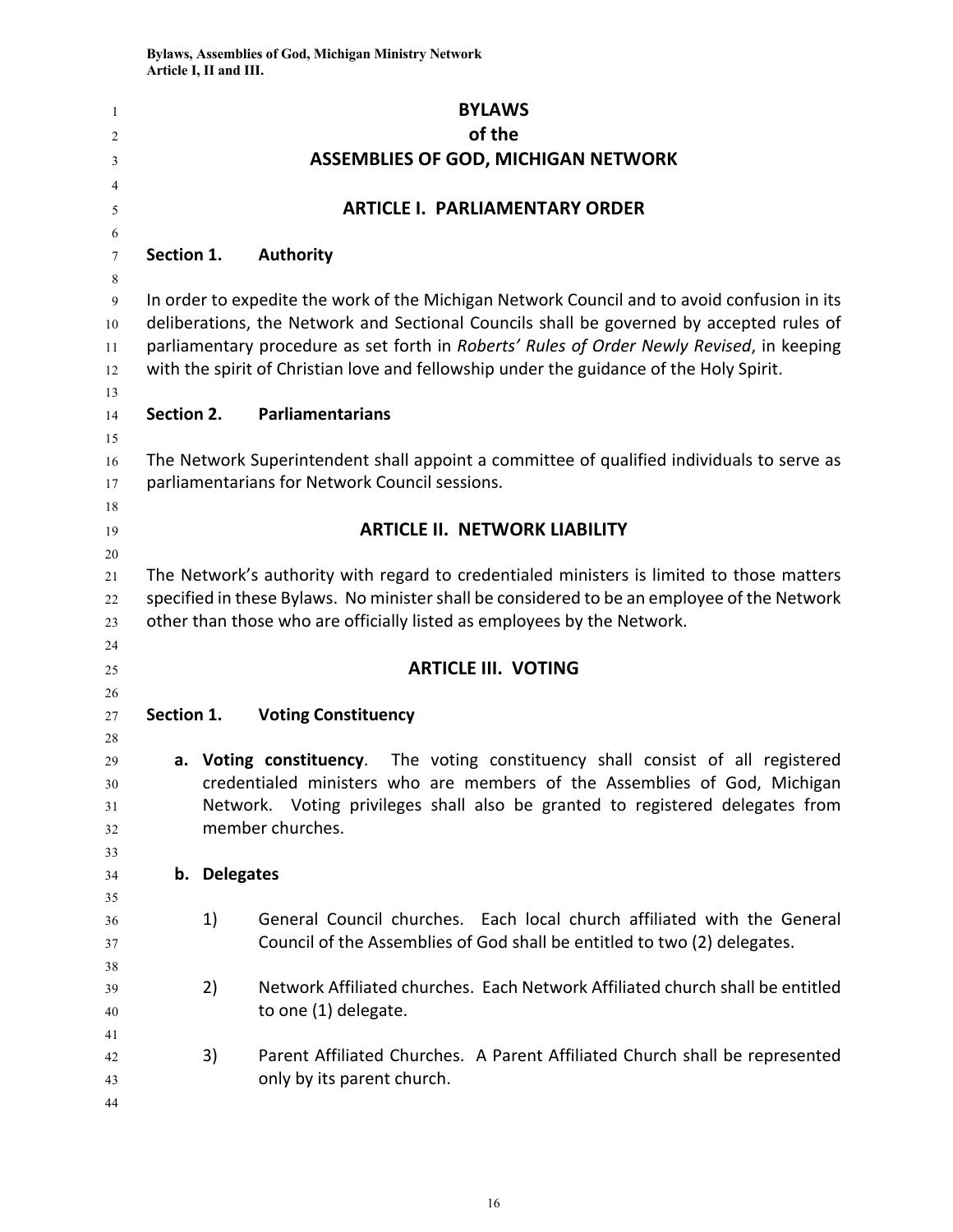- 4) Registration of delegates. Delegates shall be registered who present certification signed by either the Pastor or the Secretary of their local church indicating that they have been elected by the congregation or appointed by the Official Board.
- **Section 2. Quorum**
- **a. Network Council**. The registered credentialed ministers and registered delegates who are present at any duly called Network Council Meeting shall constitute a quorum.
- **b. Presbyter Board**. A majority of the Presbyter Board assembled for a duly called meeting shall constitute a quorum.
- **c. Executive Board**. A majority of the Executive Board assembled for a duly called meeting shall constitute a quorum.
- 

**Section 3. Alternate Voting**

 The Executive Officers, Executive Board and Presbyter Board may conduct their work and vote through the use of any appropriate communications equipment in matters where time is of the essence, provided all persons participating are given a reasonable opportunity to respond. Following the use of such alternate voting, the Network Secretary shall reduce to 24 writing the action supported by the members and report it at the next duly called meeting. 25 Such action shall be considered officially approved and binding.

- 
- 

### **ARTICLE IV. NETWORK COUNCIL BUSINESS MEETINGS**

 All regular business meetings of the Network Council may begin with prayer and shall include:

- Report and keynote address of Network Superintendent.
- Report of Assistant Network Superintendent.
- Report of Network Secretary.
- Report of Network Treasurer.
- Reports of Network Directors.
- Reports of Network Boards and Committees.
- Report of Roster Committee.
- Unfinished business.
- Election of officers.
- 41 New business.
-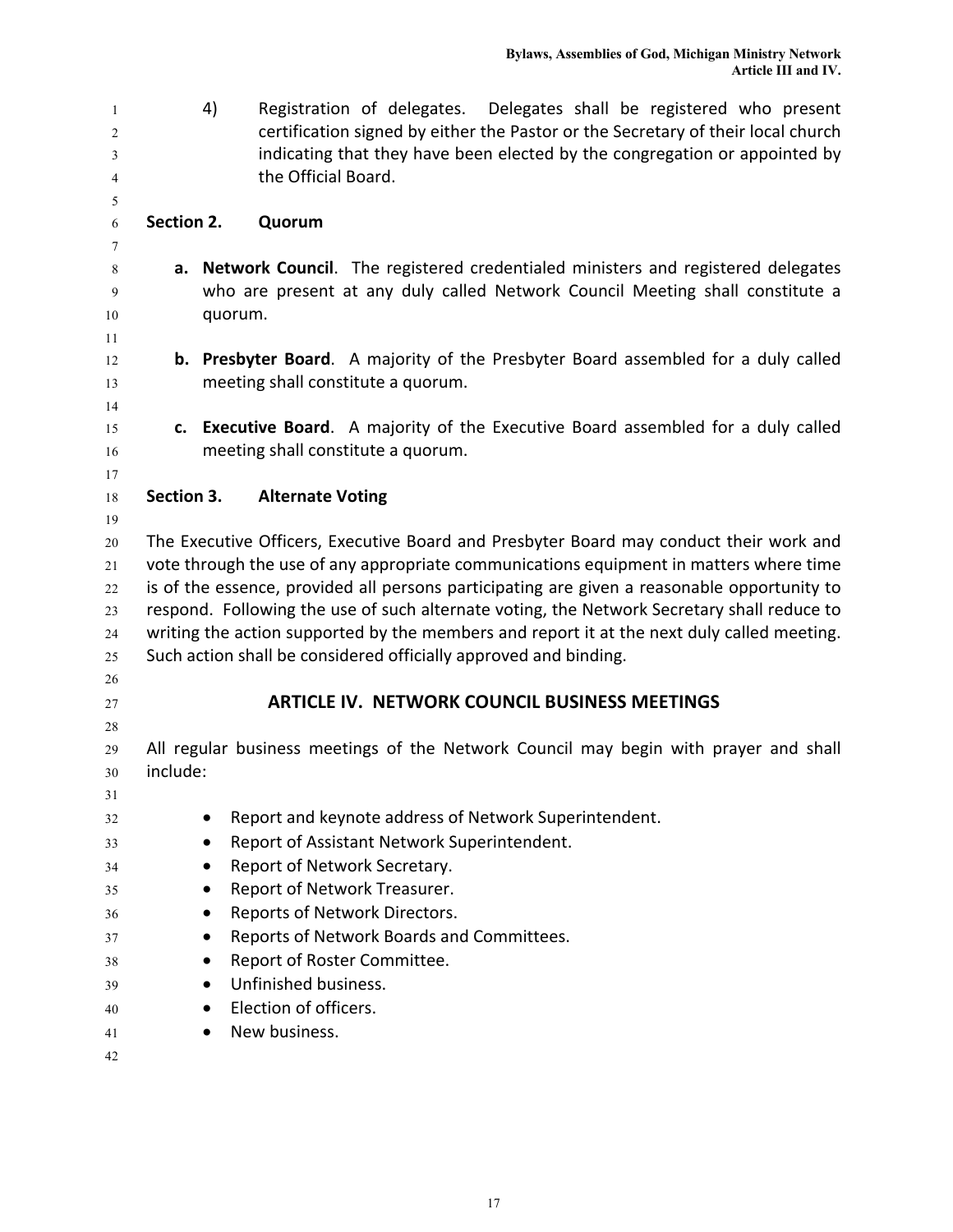| $\mathbf{1}$                                       |            | <b>ARTICLE V. ELECTIONS AND APPOINTMENTS</b>                                                                                                                                                                                                                                                                                                                                                                                                                                                                                                                                                                                                                    |
|----------------------------------------------------|------------|-----------------------------------------------------------------------------------------------------------------------------------------------------------------------------------------------------------------------------------------------------------------------------------------------------------------------------------------------------------------------------------------------------------------------------------------------------------------------------------------------------------------------------------------------------------------------------------------------------------------------------------------------------------------|
| $\overline{c}$                                     |            |                                                                                                                                                                                                                                                                                                                                                                                                                                                                                                                                                                                                                                                                 |
| 3                                                  | Section 1. | <b>Executive Officers</b>                                                                                                                                                                                                                                                                                                                                                                                                                                                                                                                                                                                                                                       |
| 4<br>5<br>6<br>7<br>8                              |            | a. Qualifications. The Superintendent, the Assistant Superintendent and the Secretary-<br>Treasurer shall be ordained ministers of mature experience and ability who have<br>been members of the Michigan Ministry Network and have resided within the<br>Network territory for the two (2) consecutive years prior to the time of their election.                                                                                                                                                                                                                                                                                                              |
| 9<br>10                                            |            | b. Nominations and Elections                                                                                                                                                                                                                                                                                                                                                                                                                                                                                                                                                                                                                                    |
| 11<br>12<br>13<br>14                               |            | 1) The Executive Officers of the Michigan Ministry Network shall be elected at<br>regular or special sessions of the Network Council.                                                                                                                                                                                                                                                                                                                                                                                                                                                                                                                           |
| 15<br>16<br>17                                     |            | They shall be nominated by secret ballot. All nominees receiving fifteen (15) or<br>2)<br>more votes on the nominating ballot shall be presented to the Council for<br>election.                                                                                                                                                                                                                                                                                                                                                                                                                                                                                |
| 18<br>19<br>20<br>21                               |            | 3) The election of the Superintendent shall be staggered with the elections of the<br>Assistant Superintendent and the Secretary-Treasurer so that only one executive<br>officer is elected in any given year.                                                                                                                                                                                                                                                                                                                                                                                                                                                  |
| 22<br>23<br>24<br>25<br>26<br>27<br>28<br>29<br>30 |            | 4) A two-thirds majority of all votes cast shall be required for election to any<br>Executive Office. If a nominee receives sufficient votes to elect on the nominating<br>ballot, the individual shall be declared elected. If such a majority shall not have<br>been reached by the first three electoral ballots, all candidates except the two<br>receiving the highest number of votes on the third ballot shall be eliminated from<br>further balloting, and the requirement for election shall be reduced to a simple<br>majority on the fourth electoral ballot. The results of each electoral ballot shall<br>be posted until an election is achieved. |
| 31<br>32<br>33<br>34<br>35                         |            | c. Term of Office. All executive officers shall be elected for a period of four (4) years.<br>Their terms of office shall begin two months after election except in the case of prior<br>vacancy, in which case the individual elected shall assume the responsibility of the<br>office immediately.                                                                                                                                                                                                                                                                                                                                                            |
| 36<br>37<br>38<br>39                               |            | d. Executive Officers portfolios. Portfolios assigned to Executive Officers shall be<br>assigned by the Network Superintendent in consultation with the Sectional and the<br><b>Executive Presbyters.</b>                                                                                                                                                                                                                                                                                                                                                                                                                                                       |
| 40<br>41                                           | Section 2. | <b>Executive Presbyters</b>                                                                                                                                                                                                                                                                                                                                                                                                                                                                                                                                                                                                                                     |
| 42                                                 |            |                                                                                                                                                                                                                                                                                                                                                                                                                                                                                                                                                                                                                                                                 |
| 43<br>44                                           | a.         | <b>Qualifications.</b> The Executive Presbyters shall be ordained ministers of mature<br>experience and ability who have been members of the Michigan Ministry Network                                                                                                                                                                                                                                                                                                                                                                                                                                                                                          |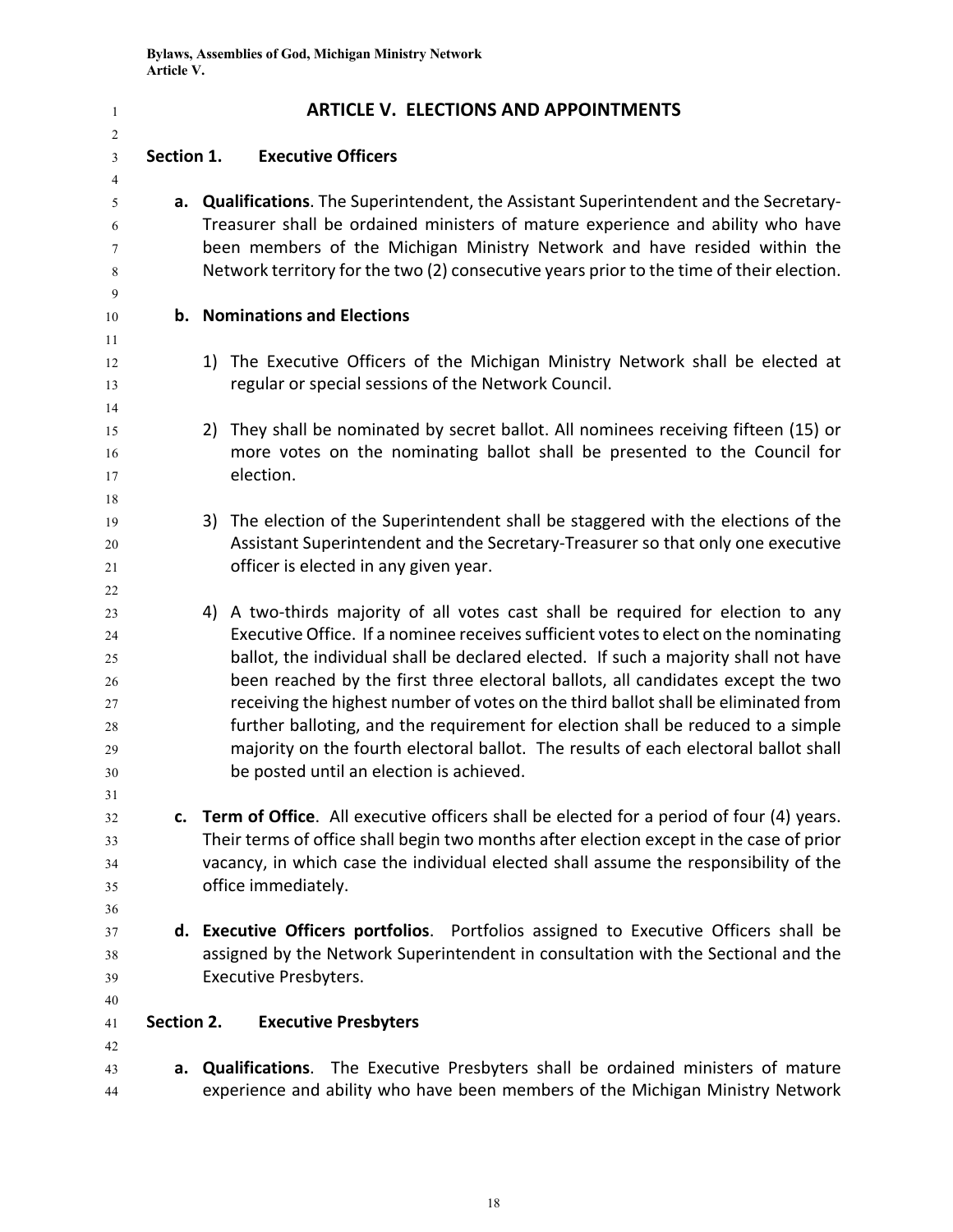| $\mathbf{1}$<br>2 |    |               | and have resided within Network territory for the two (2) consecutive years prior to<br>the time of their election.                                                                      |
|-------------------|----|---------------|------------------------------------------------------------------------------------------------------------------------------------------------------------------------------------------|
| 3<br>4            |    |               | b. Nominations and Elections                                                                                                                                                             |
| 5<br>6<br>7<br>8  |    | $\vert$<br>2) | The Executive Presbyters of the Michigan Ministry Network shall be elected at<br>regular or special sessions of the Network Council.<br>They shall be nominated in the following manner: |
| 9                 |    |               |                                                                                                                                                                                          |
| 10                |    |               | a) Each Sectional Council at its annual meeting prior to the next regular Network                                                                                                        |
| 11                |    |               | Council in session shall receive a nominating ballot by secret ballot for the office<br>of Executive Presbyter. The nominees may be residents of any Section within the                  |
| 12<br>13          |    |               | Network. All of those nominated will be contacted by the Network Office, and                                                                                                             |
| 14                |    |               | only those willing to accept the nomination will be presented to the Network                                                                                                             |
| 15                |    |               | Council as nominees.                                                                                                                                                                     |
| 16                |    |               |                                                                                                                                                                                          |
| 17                |    |               | b) At a special session of Network Council, a nominating ballot will be received                                                                                                         |
| 18                |    |               | by secret ballot prior to the first electoral ballot.                                                                                                                                    |
| 19                |    |               |                                                                                                                                                                                          |
| 20                |    |               | 3) A two-thirds majority of all votes cast shall be required to elect. If such a majority                                                                                                |
| 21                |    |               | shall not have been reached by the first three (3) electoral ballots, all candidates                                                                                                     |
| 22                |    |               | except the two (2) receiving the highest number of votes on the third ballot shall                                                                                                       |
| 23                |    |               | be eliminated from further balloting, and the requirement for election shall be                                                                                                          |
| 24                |    |               | reduced to a simple majority on the fourth electoral ballot. The results of each                                                                                                         |
| 25                |    |               | electoral ballot shall be posted until an election is achieved.                                                                                                                          |
| 26                |    |               |                                                                                                                                                                                          |
| 27                |    |               | At a special session of Network Council, if a nominee receives sufficient votes to                                                                                                       |
| 28                |    |               | elect on the nominating ballot, the individual shall be declared elected.                                                                                                                |
| 29                |    |               |                                                                                                                                                                                          |
| 30                |    |               | 4) Should a Sectional Presbyter be elected an Executive Presbyter, the individual                                                                                                        |
| 31                |    |               | shall have the right to choose which office the individual will accept.                                                                                                                  |
| 32                |    |               |                                                                                                                                                                                          |
| 33                | c. |               | <b>Term of Office.</b> They shall be elected for a period of three (3) years. Their terms of                                                                                             |
| 34                |    |               | office shall be staggered so that only one Executive Presbyter is elected annually. The                                                                                                  |
| 35                |    |               | term of office shall begin two (2) months after election except in the case of a prior                                                                                                   |
| 36                |    |               | vacancy, in which case the individual elected shall assume the responsibility of the                                                                                                     |
| 37                |    |               | office immediately. Executive Presbyters are eligible to serve two (2) consecutive                                                                                                       |
| 38                |    |               | terms with a one (1) year interim before becoming eligible again for election to this                                                                                                    |
| 39                |    |               | office. If previously elected or appointed to serve a vacated, partial term, Executive                                                                                                   |
| 40                |    |               | Presbyters shall be eligible to serve two (2) full consecutive terms.                                                                                                                    |
| 41                |    |               |                                                                                                                                                                                          |
| 42                |    |               |                                                                                                                                                                                          |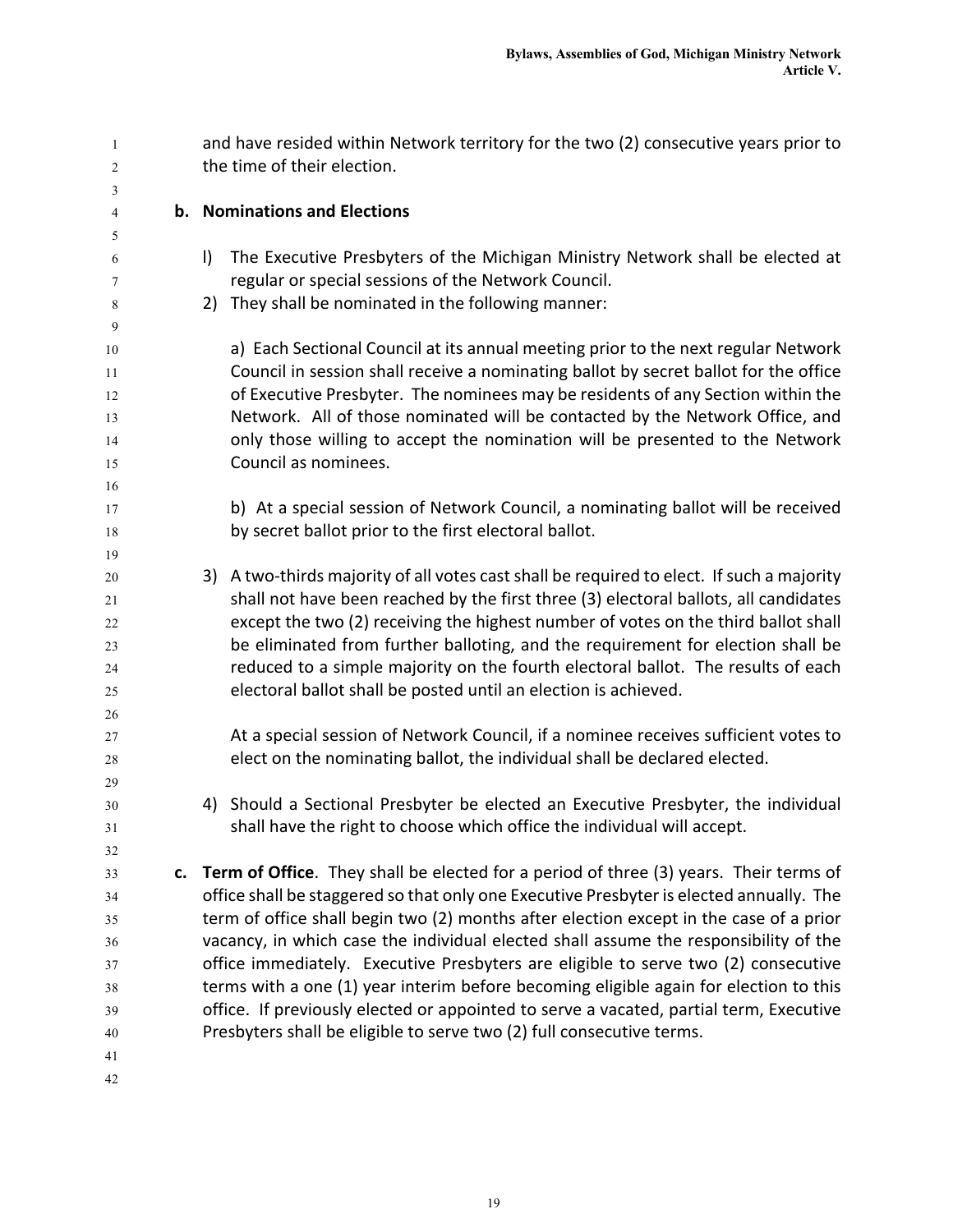**Bylaws, Assemblies of God, Michigan Ministry Network Article V.**

| $\mathbf{1}$                                             | Section 3. |  | <b>Sectional Officers</b>                                                                                                                                                                                                                                                                                                                                                                                                                                                                                                                                                                                                                                          |
|----------------------------------------------------------|------------|--|--------------------------------------------------------------------------------------------------------------------------------------------------------------------------------------------------------------------------------------------------------------------------------------------------------------------------------------------------------------------------------------------------------------------------------------------------------------------------------------------------------------------------------------------------------------------------------------------------------------------------------------------------------------------|
| 2<br>3                                                   |            |  | a. Sectional Presbyters                                                                                                                                                                                                                                                                                                                                                                                                                                                                                                                                                                                                                                            |
| 4<br>5<br>6<br>7<br>8<br>9                               |            |  | 1) Qualifications. The Sectional Presbyters shall be ordained ministers of mature<br>experience and ability who have been members of the Michigan Ministry<br>Network and have resided in the Section for at least six (6) months and in the<br>Network for at least one (1) year.                                                                                                                                                                                                                                                                                                                                                                                 |
| 10<br>11<br>12<br>13<br>14<br>15<br>16<br>17<br>18       |            |  | 2) Nominations and Elections<br>a) All Sectional Presbyters shall be elected by the voters of their respective<br>Sections at the Sectional Business Meeting to be held not less than thirty (30)<br>days prior to the Network Council. In the event that the elected individual is<br>unable to serve, a special Sectional Business Meeting may be called, while the<br>Network Council is in session, for the purpose of filling the office.<br>Announcement given during any business session of the Network Council<br>shall be deemed adequate notice of the meeting. The meeting may be<br>chaired by any ordained minister appointed by the Superintendent. |
| 19<br>20                                                 |            |  | b) All candidates shall be nominated and voted upon by secret ballot.                                                                                                                                                                                                                                                                                                                                                                                                                                                                                                                                                                                              |
| 21<br>22<br>23<br>24<br>25<br>26<br>27<br>28<br>29<br>30 |            |  | c) If a nominee receives two-thirds of the votes cast on the nominating ballot,<br>the individual shall be declared elected. If such a majority is not obtained on<br>the nominating ballot, on succeeding electoral ballots a simple majority of all<br>votes cast shall be required to elect. If after three (3) electoral ballots such a<br>majority is not reached, all candidates except the two receiving the highest<br>number of votes on the third ballot shall be eliminated from further balloting.<br>The results of each electoral ballot shall be posted until an election is<br>achieved.                                                           |
| 31<br>32                                                 |            |  | d) The results of the election shall be presented at the Network Council.                                                                                                                                                                                                                                                                                                                                                                                                                                                                                                                                                                                          |
| 33<br>34<br>35<br>36<br>37                               |            |  | 3) Term of Office. The term of office shall be for two (2) years from the adjournment<br>of the Network Council following election and shall conclude at the adjournment<br>of the regularly scheduled Network Council after two (2) years. Sectional<br>Presbyters are eligible to serve three (3) consecutive, two-year (2) terms with a<br>one-year (1) interim before becoming eligible again for election to this office.                                                                                                                                                                                                                                     |
| 38<br>39                                                 |            |  | b. Assistant Sectional Presbyters                                                                                                                                                                                                                                                                                                                                                                                                                                                                                                                                                                                                                                  |
| 40<br>41<br>42<br>43<br>44<br>45                         |            |  | The Assistant Sectional Presbyters of the Sections shall be<br>1) Qualifications.<br>ordained or licensed ministers of mature experience and ability who have been<br>members of the Michigan Ministry Network and have resided in the Section for<br>at least six (6) months and in the Network for at least one (1) year.                                                                                                                                                                                                                                                                                                                                        |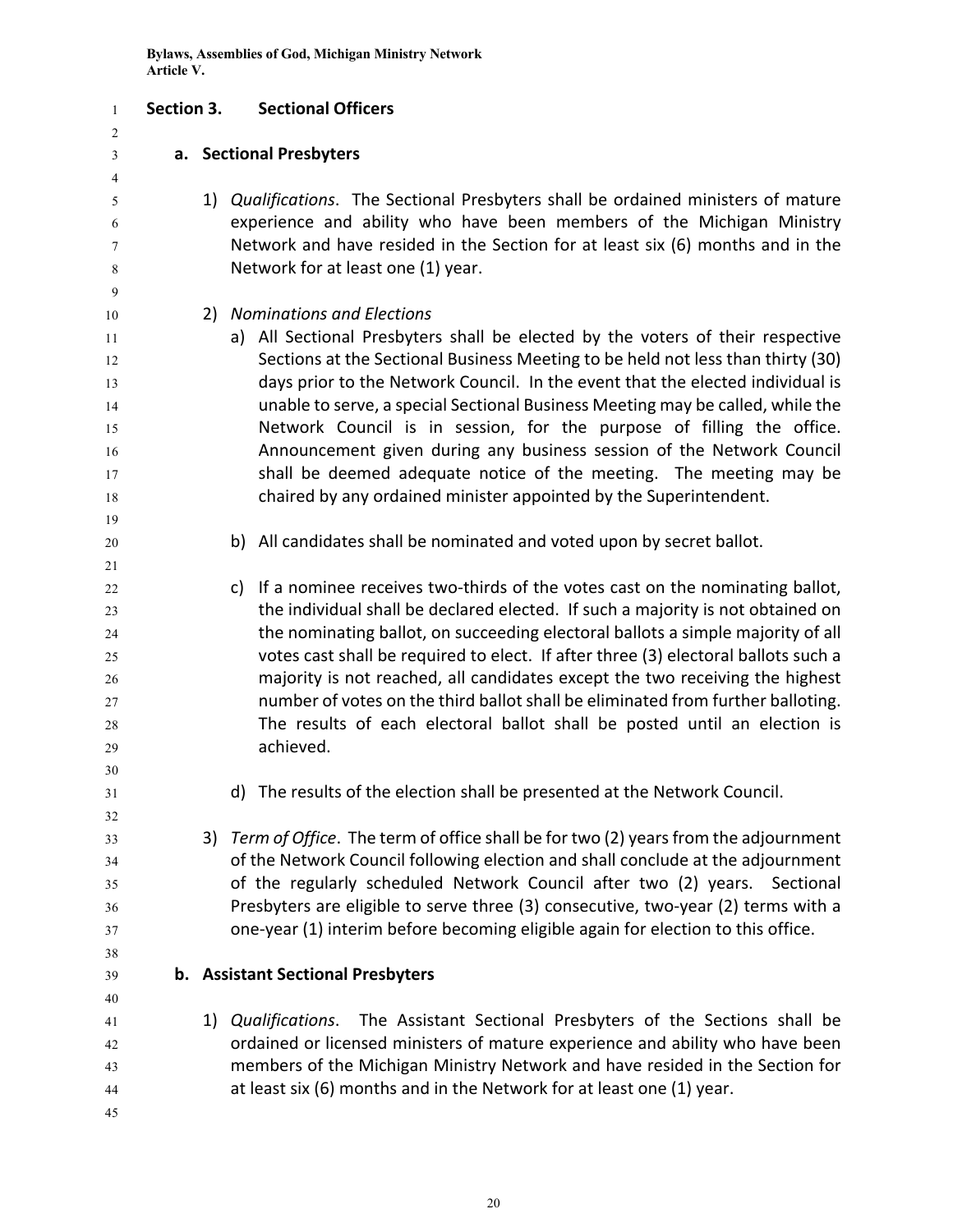2) *Nominations and Elections.* They shall be nominated and elected in the same manner as the Sectional Presbyters. 3) *Term of Office*. The term of office shall be for two (2) yearsfrom the adjournment of the Network Council following election and shall conclude at the adjournment of the regularly scheduled Network Council after two (2) years. Assistant Sectional Presbyters are eligible to serve three (3) consecutive, two-year (2) terms, with a one-year (1) interim before becoming eligible again for election to this office. **Section 4. Additional Ethnic Minority, Female, and Under 40 Presbyters** Additional Presbyters shall be elected, one each from the following groups: Ethnic Minorities, Female, and Ministers Under 40 years old. **a. Qualifications:** Additional Presbyters shall be ordained ministers of mature experience and ability who have been members of the Michigan Ministry Network and have resided in the Network for at least one (1) year, and who, by virtue of ethnicity indicated on their credential renewal, gender, or age, qualify for one or more of these three categories. **b. Nominations and Elections:** 1.) Additional Presbyters of the Michigan Network shall be elected at regular or special sessions of the Network Council. 2.) They shall be nominated in the following manner: a) Each Sectional Council at its annual meeting prior to the next regular Network Council in session, when an election is scheduled, shall receive a nominating ballot by secret ballot for the office of Additional Presbyter for each category. The nominees may be residents of any Section within the Network. All of those nominated will be contacted by the Network Office, and only those willing to accept the nomination will be presented to the Network Council as nominees. Nominees shall supply the requested bio information. b) At a special session of Network Council, if a nominee receives 2/3 majority votes on the nominating ballot, the individual shall be declared elected. 3) A two-thirds majority of all votes castshall be required to elect. Ifsuch a majority shall not have been reached by the first three (3) electoral ballots, all candidates except the two (2) receiving the highest number of votes on the third ballot shall be eliminated from further balloting, and the requirement for election shall be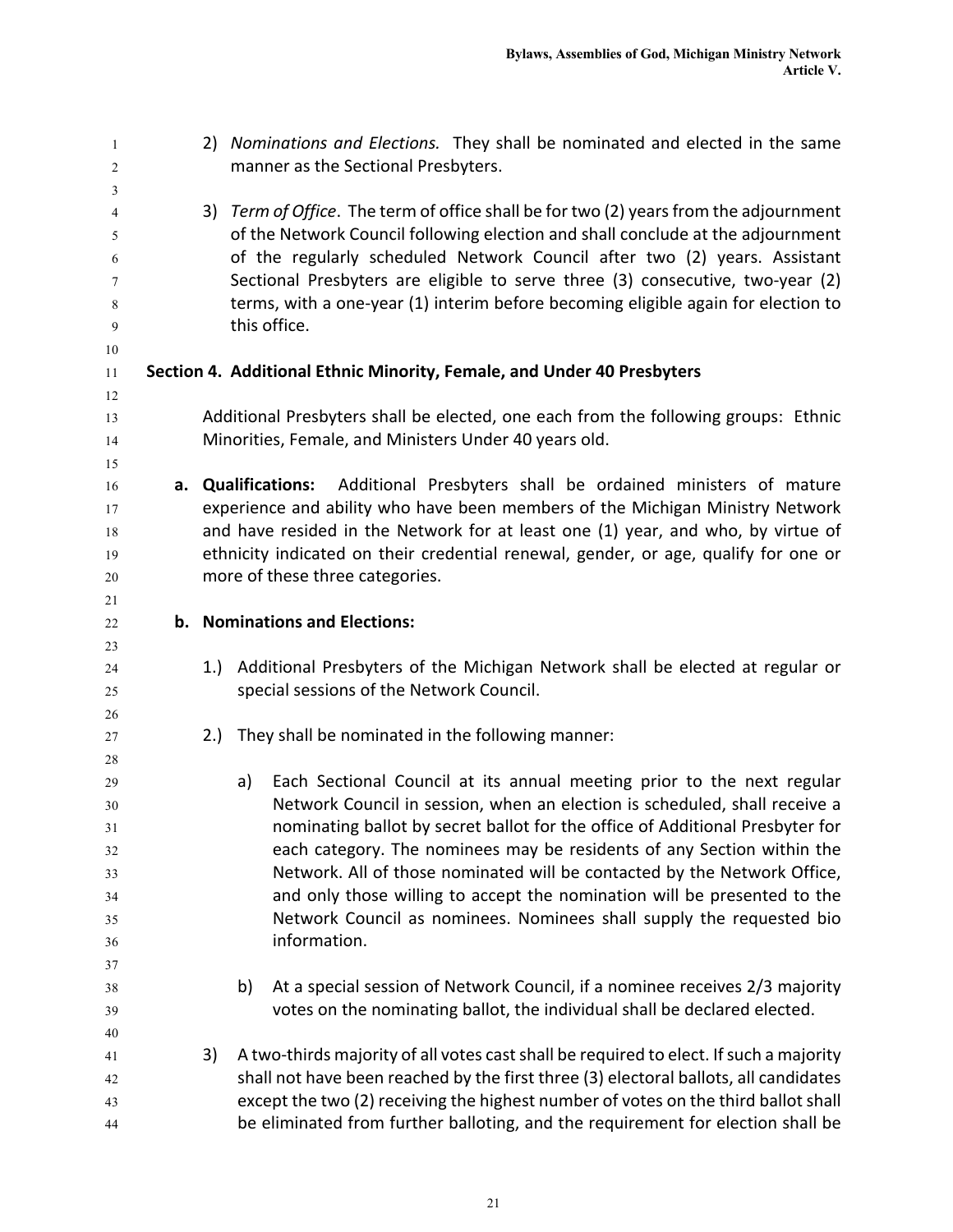| reduced to a simple majority on the fourth electoral ballot. The results of each |
|----------------------------------------------------------------------------------|
| electoral ballot shall be posted until an election is achieved.                  |
|                                                                                  |

- 4) Since Additional Presbyter nominees may be nominated in more than one category, they may allow their name to stand for each category. Once elected, they will automatically be removed from subsequent Additional Presbyter elections in those other categories for which they were nominated.
- 5) Should a Sectional Presbyter be elected as Additional Presbyter, the individual shall have the right to choose which office the individual will accept.
- **c. Term of Office:** The term of office shall be for two (2) years from the adjournment of the Network Council following election and shall conclude at the adjournment of the regularly scheduled Network Council after two (2) years. Additional Presbyters are eligible to serve two (2) consecutive, two-year (2) terms with a one-year (1) interim before becoming eligible again for election to this office.
- 

### **Section 5. Nominees for Non-Resident General Council Executive Presbyter**

- a. **Nominees.** At a Network Council prior to a General Council at which the election will be held, two nominees from the Michigan Ministry Network, one of whom is not an elected full-time official, shall be nominated by a two-thirds vote, to be presented to the General Council along with nominees from other Networks in the Great Lakes area, for election as non-resident Executive Presbyter. Any nominee must be a member of the Michigan Ministry Network who is an ordained minister of mature experience and ability and whose life and ministry are above question. There is no minimum residency requirement.
- 
- b. **Additional Representation Nominees.** At a Network Council prior to the General Council at which the election shall be held, three (3) additional nominees, one (1) ordained pastor under 40 years of age at the time of election, one (1) ordained female (no age requirement), and one (1) ordained African-American minister (no age requirement) shall be nominated by a two-thirds vote, to be presented to the Executive Presbytery. From the nominees, the General Presbytery shall select and submit to the General Council four (4) names of ordained ministers under 40 years of age at the time of election, four (4) names of ordained female ministers (no age requirement), and four (4) names of ordained African-American ministers (no age requirement). The candidates shall be presented to the General Council in session and voted on by secret ballot. A two-thirds vote shall be required to elect. Each nominee must be a member of the Michigan Ministry Network who is of mature experience and ability and whose life and ministry are above question.
- They shall be nominated in the following manner: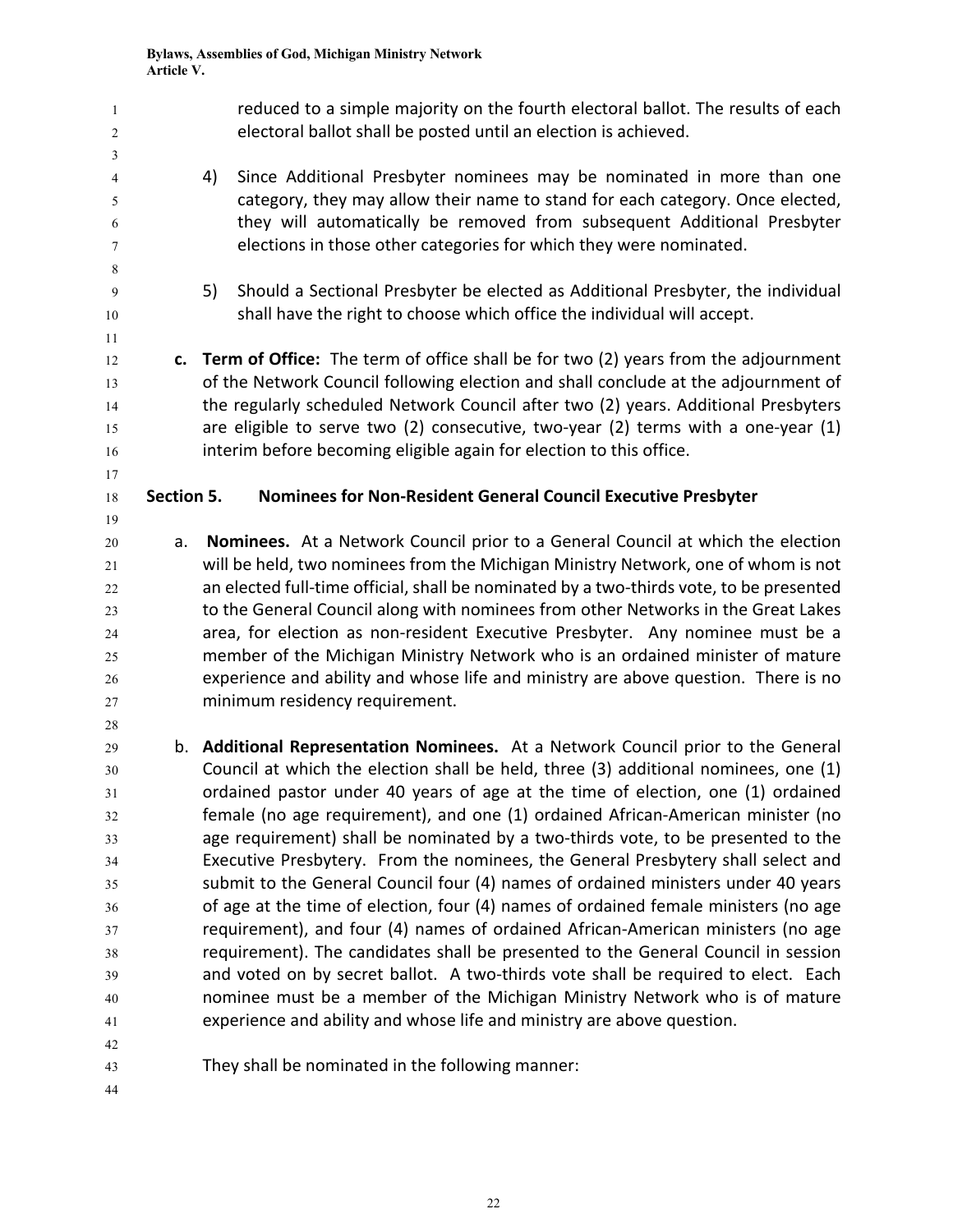In the year in which a regular General Council is to be held, each Sectional Council at its annual meeting prior to the next regular Network Council in session shall receive a nominating ballot by secret ballot. They shall choose from a list of names who qualify for each office under the above provision. All of those nominated will be contacted by the Network Office, and only those willing to accept the nomination will be presented to the Network Council as nominees. In each case, a two-thirds majority of all votes cast shall be required to present the nominee to the General Council. Ifsuch a majority shall not have been received by the first three (3) electoral ballots, all candidates except the two (2) receiving the highest number of votes on the third ballot shall be eliminated from further balloting, and the requirement for election shall be reduced to a simple majority on the fourth electoral ballot. The results of each electoral ballot shall be posted until an election is achieved.

- 
- 

### **Section 6. General Council Presbyters**

- The Network shall be represented in the General Presbytery by three members.
- **a**. Qualifications. They shall be ordained ministers of mature experience and ability whose lives and ministries are above reproach who have resided in the Network for at least two (2) years.
- **b.** The Assemblies of God, Michigan Ministry Network, shall be represented in the General Council Presbytery by three members, which shall be the Network Executive Officers, by election to the office of Superintendent, Assistant Superintendent, and Secretary-Treasurer, they shall also be elected to serve as General Presbyters.
- **c. Additional General Presbyter Representation.** Two (2) additional General Presbyters from the Great Lakes area, one (1) ordained minister under 40 years of age at the time of election and one (1) ordained female (no age requirement), shall be elected according to the annual rotating Network schedule set by the General Council Executive Presbytery.
- They shall be nominated in the following manner:
- In the year in which the Michigan Ministry Network is scheduled to elect additional General Presbyters, each Sectional Council at its annual meeting prior to the next regular Network Council in session shall receive a nominating ballot by secret ballot. They shall choose from a list of names who qualify for each office under the above provision. All of those nominated will be contacted by the Network Office, and only those willing to accept the nomination will be presented to the Network Council as nominees.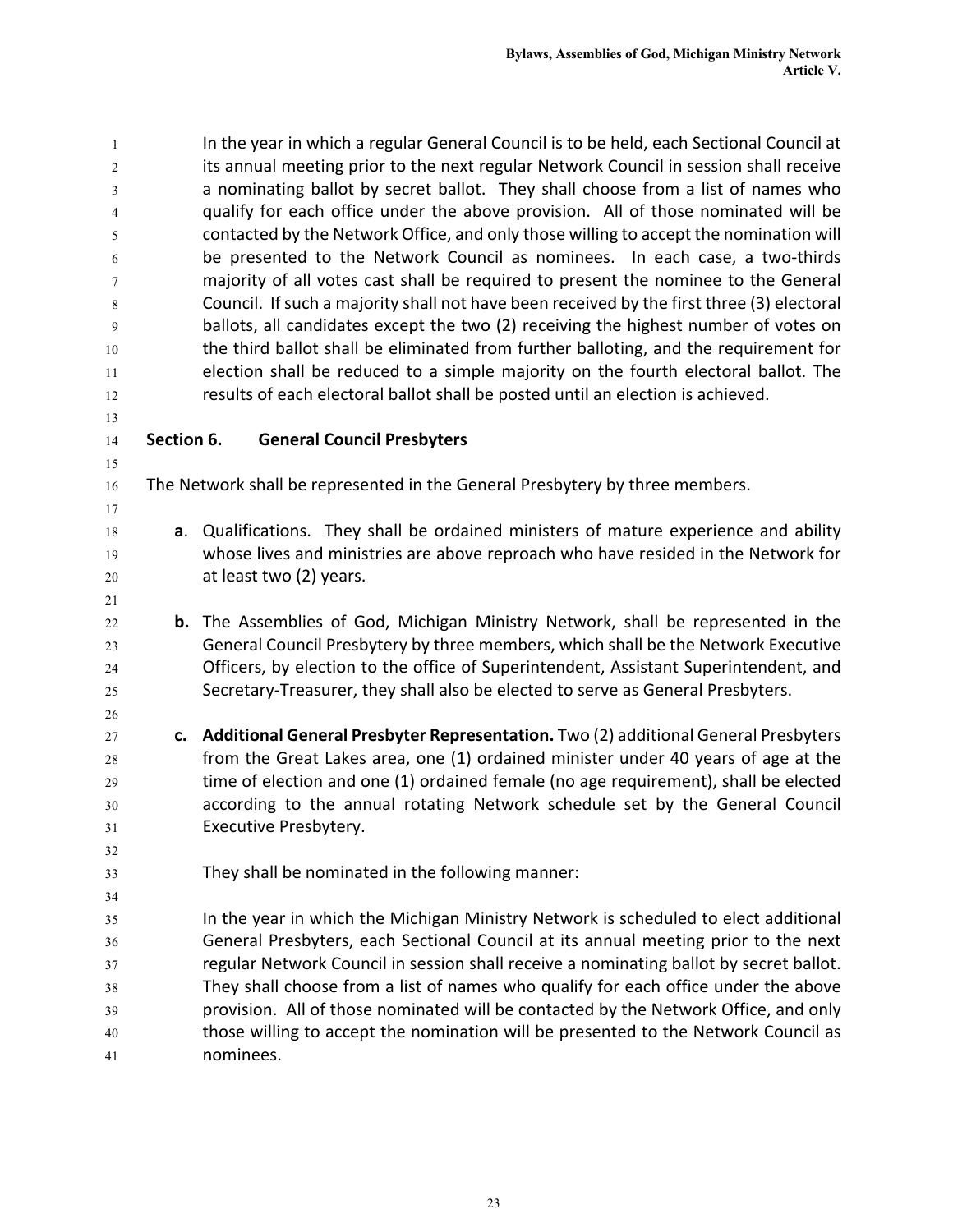| 1<br>2<br>3                      |                                                                                      | In each case, a two-thirds majority of all votes cast shall be required for election. If<br>such a majority shall not have been received by the first three (3) electoral ballots, all<br>candidates except the two (2) receiving the highest number of votes on the third                                                                                                             |  |  |
|----------------------------------|--------------------------------------------------------------------------------------|----------------------------------------------------------------------------------------------------------------------------------------------------------------------------------------------------------------------------------------------------------------------------------------------------------------------------------------------------------------------------------------|--|--|
| 4                                |                                                                                      | ballot shall be eliminated from further balloting, and the requirement for election                                                                                                                                                                                                                                                                                                    |  |  |
| 5                                | shall be reduced to a simple majority on the fourth electoral ballot. The results of |                                                                                                                                                                                                                                                                                                                                                                                        |  |  |
| 6                                |                                                                                      | each electoral ballot shall be posted until an election is achieved.                                                                                                                                                                                                                                                                                                                   |  |  |
| 7                                |                                                                                      |                                                                                                                                                                                                                                                                                                                                                                                        |  |  |
| 8<br>9                           |                                                                                      | The term of office shall be for one (1) year from the date of election.                                                                                                                                                                                                                                                                                                                |  |  |
| 10<br>11                         | Section 7.                                                                           | <b>Appointed Network Directors</b>                                                                                                                                                                                                                                                                                                                                                     |  |  |
| 12<br>13<br>14<br>15<br>16<br>17 |                                                                                      | a. Qualifications. All appointed directors shall hold credentials with the Assemblies of<br>God and be in good standing with the Michigan Ministry Network or be individuals<br>who are members in good standing of a local Assemblies of God church. The Network<br>Affiliated Church Director and the Michigan Missions and Church Planting Director<br>shall be ordained ministers. |  |  |
| 18<br>19<br>20                   |                                                                                      | <b>b.</b> Appointments. All Network Directors shall be appointed and reviewed by the<br>Network Superintendent in cooperation with the Presbyter Board.                                                                                                                                                                                                                                |  |  |
| 21                               |                                                                                      | <b>ARTICLE VI. VACANCIES</b>                                                                                                                                                                                                                                                                                                                                                           |  |  |
| 22<br>23                         | Section 1.                                                                           | <b>Occurrence</b>                                                                                                                                                                                                                                                                                                                                                                      |  |  |
| 24<br>25<br>26                   |                                                                                      | a. Any office shall become vacant:                                                                                                                                                                                                                                                                                                                                                     |  |  |
| 27<br>28                         |                                                                                      | 1) Upon the death of the officeholder.                                                                                                                                                                                                                                                                                                                                                 |  |  |
| 29<br>30                         |                                                                                      | 2) Upon the resignation of the officeholder.                                                                                                                                                                                                                                                                                                                                           |  |  |
| 31<br>32                         |                                                                                      | 3) If the officeholder ceases to meet the requirements for election to the office.                                                                                                                                                                                                                                                                                                     |  |  |
| 33                               |                                                                                      | 4) If the officeholder is removed by a two-thirds vote of the Presbyter Board due to                                                                                                                                                                                                                                                                                                   |  |  |
| 34                               |                                                                                      | departure from the Tenets of Faith, declared open change in doctrinal views,                                                                                                                                                                                                                                                                                                           |  |  |
| 35                               |                                                                                      | moral depravity, mental or physical incapacity, dereliction of duty, or any good                                                                                                                                                                                                                                                                                                       |  |  |
| 36                               |                                                                                      | and sufficient cause.                                                                                                                                                                                                                                                                                                                                                                  |  |  |
| 37                               |                                                                                      |                                                                                                                                                                                                                                                                                                                                                                                        |  |  |
| 38                               |                                                                                      | b. Any executive officeholder so removed shall have the right of appeal to the Executive                                                                                                                                                                                                                                                                                               |  |  |
| 39                               |                                                                                      | Presbytery of the General Council. The officeholder shall have the right to appeal the                                                                                                                                                                                                                                                                                                 |  |  |
| 40                               |                                                                                      | decision of the Executive Presbytery of the General Council to the General Presbytery                                                                                                                                                                                                                                                                                                  |  |  |
| 41                               |                                                                                      | whose decision shall be final. Should the officeholder choose to appeal the case in                                                                                                                                                                                                                                                                                                    |  |  |
| 42                               |                                                                                      | this manner, the officeholder shall be placed under suspension, but shall continue to                                                                                                                                                                                                                                                                                                  |  |  |
| 43                               |                                                                                      | receive the compensations of the office until the case is settled.                                                                                                                                                                                                                                                                                                                     |  |  |
| 44                               |                                                                                      |                                                                                                                                                                                                                                                                                                                                                                                        |  |  |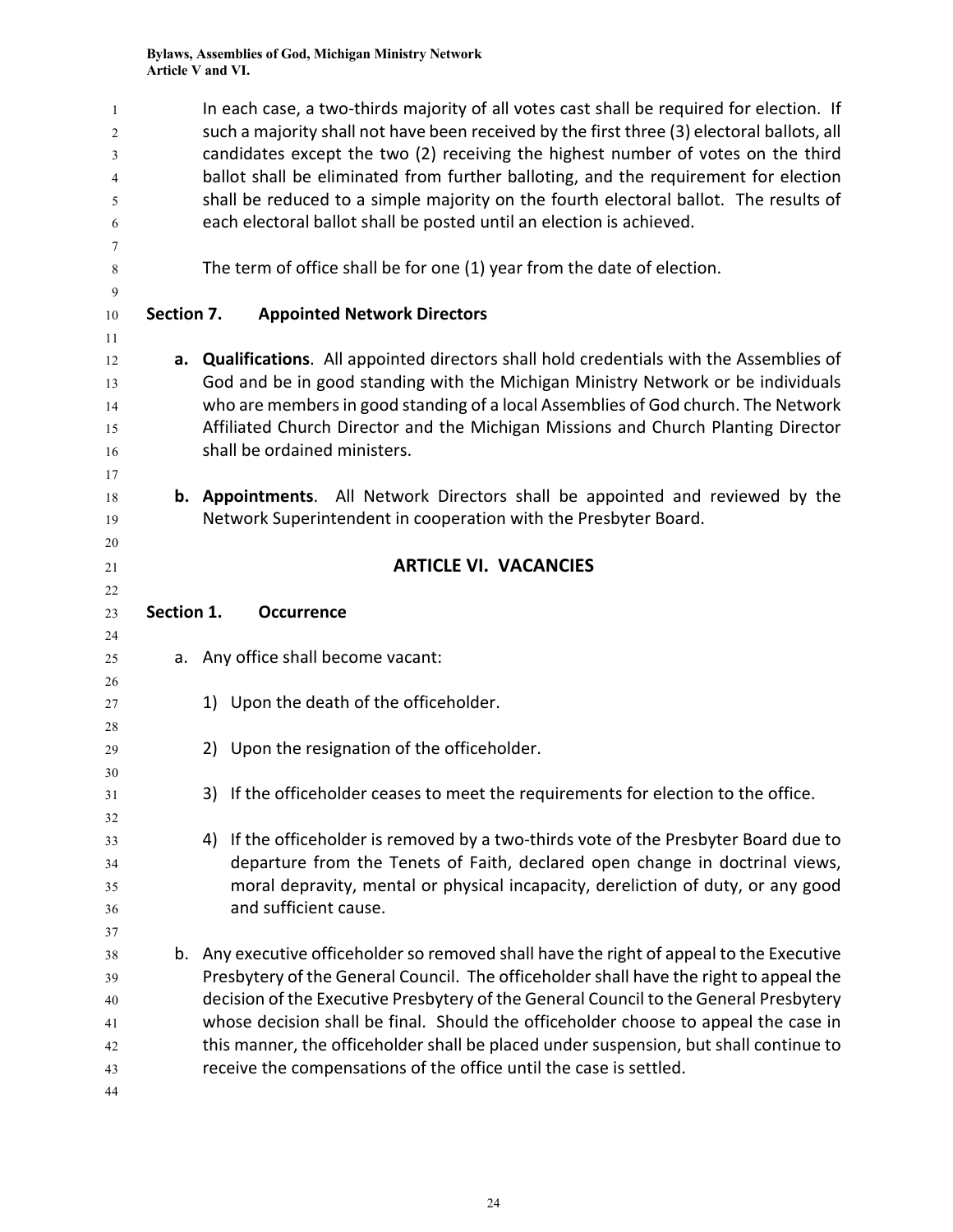- c. In case of suspension pending an appeal, or in case an executive officeholder may be temporarily unable to discharge the responsibilities of the office, the Presbyter Board shall make suitable provision for the office, except when otherwise provided for in the Bylaws.
- **Section 2. Filling Vacancies**
- **a. Superintendent**. If the office of the Network Superintendent becomes vacant for any cause, the Assistant Network Superintendent shall become acting Superintendent until the next regular meeting of Network Council, provided it shall be convened within sixty (60) days; otherwise, the Presbyter Board shall convene a special session 12 of the Network Council to elect a Network Superintendent to fill the unexpired term. The Assistant Superintendent shall serve as acting Superintendent in the interim.
- The Network Secretary shall request the General Superintendent of the Assemblies of God, or the General Superintendent's designee, to preside over the special election.
- **b. Other Executive Offices**. Vacancies in the offices of Assistant Superintendent, and Secretary-Treasurer shall be filled as follows: If a vacancy in the office occurs with sixty (60) days of a regular Network Council, the vacancy will be filled by election at that Council. Otherwise, the Presbyter Board shall convene a special session of the Network Council to fill the vacancy.
- **c. Other Offices**. Vacancies in any office except those covered in the above may be filled by the Presbyter Board unless the office becomes vacant within thirty (30) days 27 prior to a regular or special session of the Network Council. In such case, it shall be filled by election.
- 

**Section 3. Term of Office**

 When an executive office is filled by a special Network Council, the term of office shall be for the remainder of the unexpired term plus a four (4) year term, provided the unexpired term is not more than one (1) year.

- 
- 

### **ARTICLE VII. DUTIES OF OFFICERS AND DIRECTORS**

- **Section 1. Network Superintendent**
- *The Network Superintendent shall*:
- a. Act as President of the Corporation in all legal matters.
- 
- b. Supervise the work of the Michigan Ministry Network.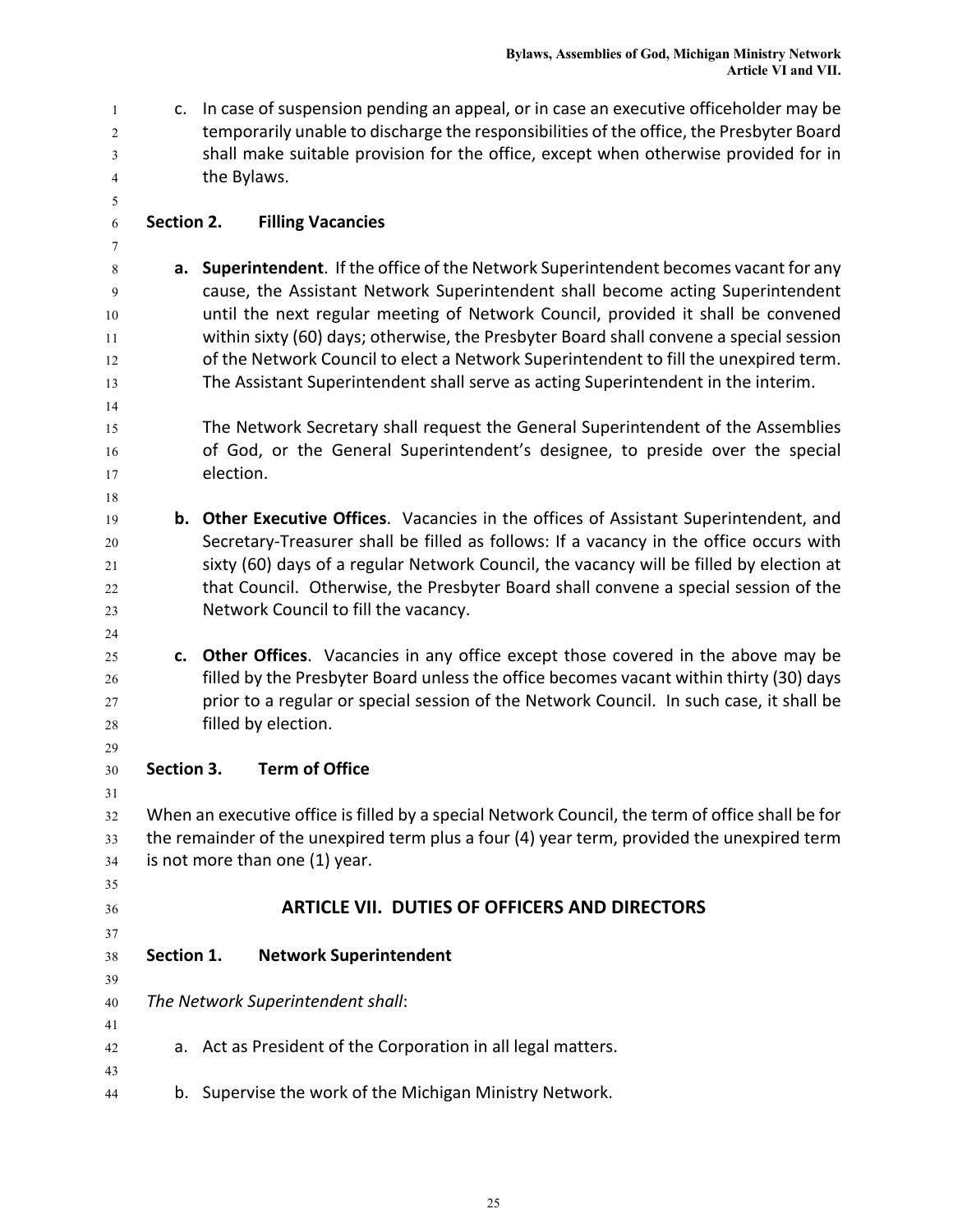#### **Bylaws, Assemblies of God, Michigan Ministry Network Article VII.**

| $\mathbf{1}$<br>2 |    | c. Preside at the meetings of the Network Council and provide a keynote address.         |
|-------------------|----|------------------------------------------------------------------------------------------|
| 3                 |    | d. Preside at the meetings of the Network Presbytery and shall receive all               |
| 4                 |    | communications directed to the body.                                                     |
| 5                 |    |                                                                                          |
| 6                 |    | e. Administer discipline in all cases when requested to do so by the Executive Board.    |
| 7                 |    |                                                                                          |
| 8                 | f. | Perform any other function usual and customary for the presiding officers, or such as    |
| 9                 |    | may be directed by the Network Council or the Network Presbytery.                        |
| 10                |    |                                                                                          |
| 11                | g. | Be an ex-officio member of all boards and committees.                                    |
| 12                |    |                                                                                          |
| 13                |    | h. With the Network Secretary, sign all legal documents on behalf of the Assemblies of   |
| 14                |    | God, Michigan Ministry Network. The Network Superintendent may authorize a               |
| 15                |    | designee to execute any and all documents relating to the purchase, sale, mortgage,      |
| 16                |    | loan, or disposition of any legal interest of the Network on any real property.          |
| 17                |    |                                                                                          |
| 18                | i. | With the Network Secretary, have the authority to transfer church property being         |
| 19                |    | held in the name of the Assemblies of God, Michigan District (DBA Michigan Ministry      |
| 20                |    | Network), to a respective local church that has advanced from Network Affiliated         |
| 21                |    | status to General Council status if the name Assemblies of God, Michigan District, is    |
| 22                |    | not on a mortgage as a guarantor, owner, or mortgagor and the respective local           |
| 23                |    | church has signed and recorded a Right of Reverter to the Assemblies of God,             |
| 24                |    | Michigan District, which Right of Reverter shall be prepared by the Network Secretary    |
| 25                |    | and delivered to the respective local church.                                            |
| 26                |    |                                                                                          |
| 27                |    | There is no right of request of transfer and any request for transfer is subject to      |
| 28                |    | approval by the Network Superintendent and the Network Secretary, or by the              |
| 29                |    | Presbyter Board which approval may be granted or denied at their discretion.             |
| 30                |    |                                                                                          |
| 31                |    | j. In consultation with the Sectional and Executive Presbyters, assign portfolios to the |
| 32                |    | executive officers.                                                                      |
| 33                |    |                                                                                          |
| 34                |    | k. Serve as General Council Presbyter.                                                   |
| 35                |    |                                                                                          |
| 36                | I. | Make appointments and assign responsibilities as authorized by the Bylaws.               |
| 37                |    |                                                                                          |
| 38                |    | m. Supervise all field ministries of the Executive Officers and members of the Presbyter |
| 39                |    | Board.                                                                                   |
| 40                |    |                                                                                          |
| 41                | n. | Together, with the team leaders, contact the churches as frequently as may be            |
| 42                |    | practical in the discharge of their responsibilities.                                    |
| 43                |    |                                                                                          |
| 44                |    | o. Direct the Pastoral appointment and recommendation process as set forth in these      |
| 45                |    | Bylaws and the Rules of Order.                                                           |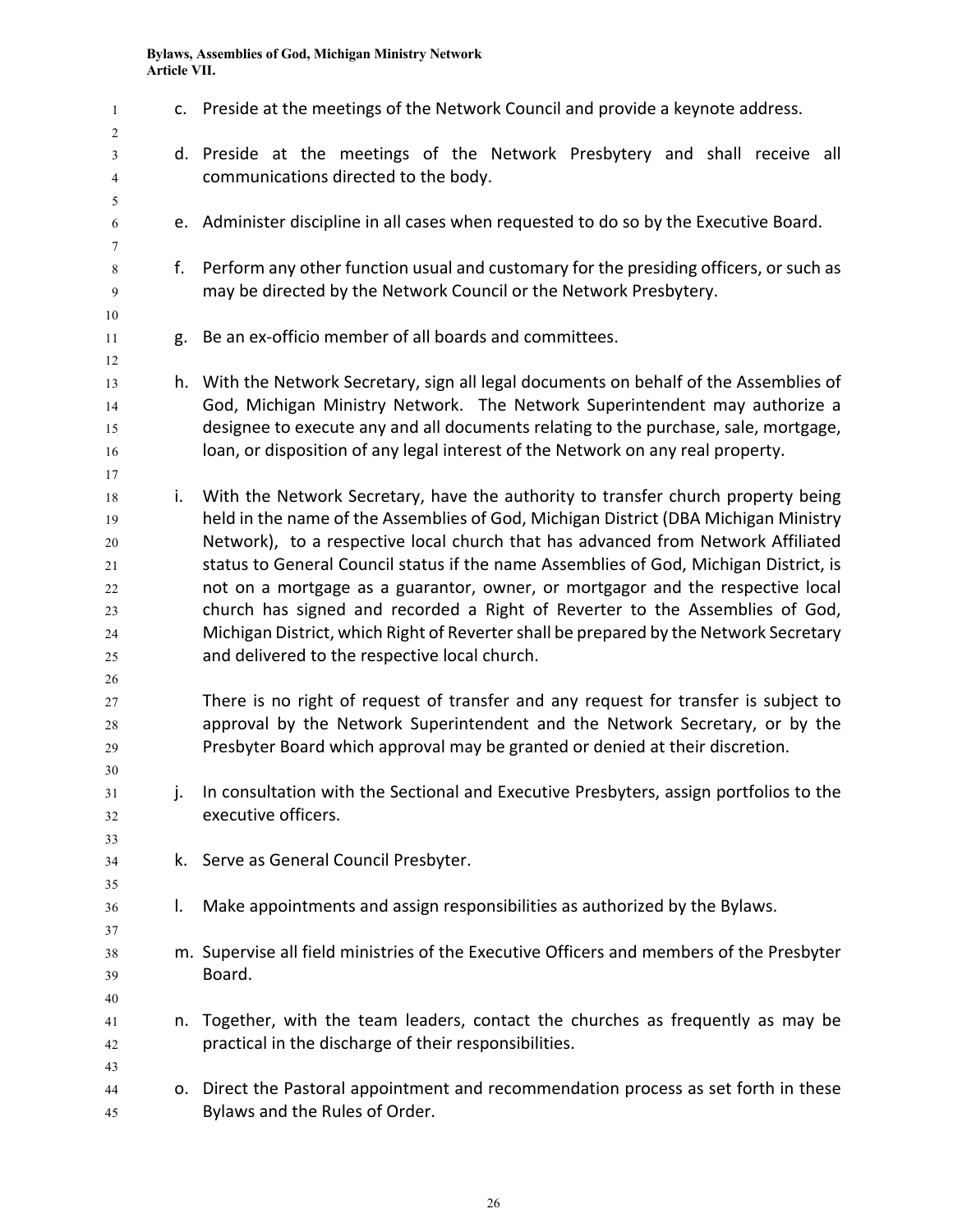| $\mathbf{1}$<br>2<br>3 |            | p. With notification to the Sectional Presbyter, have the prerogative to initiate a<br>meeting with the Pastor and board of a local church; and, along with those deemed<br>necessary, be present at any official meeting of a local church. |
|------------------------|------------|----------------------------------------------------------------------------------------------------------------------------------------------------------------------------------------------------------------------------------------------|
| 4<br>5<br>6            | Section 2. | <b>Assistant Network Superintendent</b>                                                                                                                                                                                                      |
| 7<br>8                 |            | The Assistant Network Superintendent shall:                                                                                                                                                                                                  |
| 9<br>10<br>11<br>12    |            | a. Serve as acting Superintendent in the event the office of the Network Superintendent<br>becomes vacant or the Superintendent is temporarily unable to discharge the duties<br>of the Superintendent's office.                             |
| 13<br>14               |            | b. Serve as Vice-President of the Corporation.                                                                                                                                                                                               |
| 15<br>16<br>17         |            | c. Preside at meetings of the Network Council or of the Presbyter Board by request of<br>the Superintendent.                                                                                                                                 |
| 18<br>19<br>20<br>21   |            | d. Assist the Superintendent in the supervision of the work on the field and perform<br>such other functions as may be directed by the Network Council, Presbyter Board, or<br>Superintendent.                                               |
| 22<br>23               | f.         | Be an ex-officio member of all boards and committees.                                                                                                                                                                                        |
| 24<br>25               | Section 3. | <b>Network Secretary</b>                                                                                                                                                                                                                     |
| 26<br>27               |            | The Network Secretary shall:                                                                                                                                                                                                                 |
| 28<br>29<br>30         | a.         | Make and keep the records of the proceedings of the Michigan Ministry Network and<br>publish the same as approved and directed by the Presbyter Board.                                                                                       |
| 31<br>32               |            | b. Keep a record of all credentialed ministers in the Michigan Network.                                                                                                                                                                      |
| 33<br>34<br>35         |            | c. Serve as secretary of the meetings of the Executive Board, the Presbyter Board, and<br>the Credentials Board.                                                                                                                             |
| 36<br>37               |            | d. Be custodian of the official seal.                                                                                                                                                                                                        |
|                        |            |                                                                                                                                                                                                                                              |
| 38<br>39               |            | e. Implement General Council credentialing policies and guidelines under the direction<br>of the Network Credentials Board.                                                                                                                  |
| 40<br>41<br>42<br>43   | f.         | See that all properties of the Network are adequately insured, subject to the review<br>of the Presbyter Board.                                                                                                                              |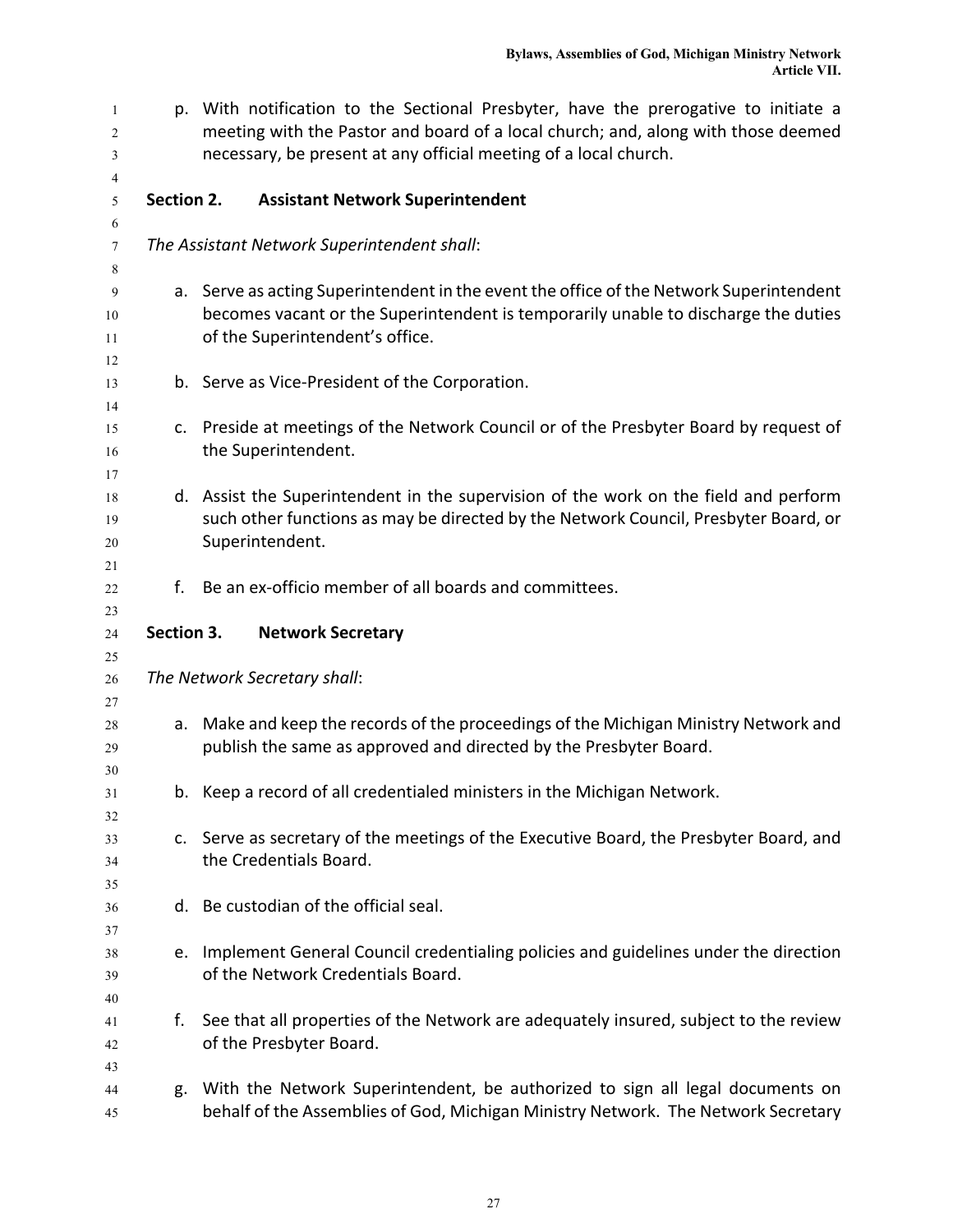- may authorize a designee to execute any and all documents relating to the purchase, sale, mortgage, loan, or disposition of any legal interest of the Network on any real property.
- h. With the Network Superintendent have the authority to transfer church property being held in the name of the Assemblies of God, Michigan District (DBA Michigan Ministry Network), to a respective local church that has advanced from Network Affiliated status to General Council status if the name Assemblies of God, Michigan District, is not on a mortgage as a guarantor, owner, or mortgagor and the respective local church has signed and recorded a Right of Reverter to the Assemblies of God, Michigan District, which Right of Revertershall be prepared by the Network Secretary and delivered to the respective local church.
- There is no right of request of transfer and any request for transfer is subject to approval by the Network Superintendent and the Network Secretary, or the Presbyter Board which approval may be granted or denied at their discretion.
- 

- 
- i. Assist the Superintendent in the supervision of the work on the field, and perform such other functions as directed by the Network Council, Presbyter Board, or Superintendent.
- 

### **Section 4. Network Treasurer**

- *The Network Treasurer shall*:
- 

- a. Keep an accurate record of disbursements and receipts of all departments and shall conduct the work of this office according to accepted methods of business.
- b. Be custodian of the Michigan Ministry Network funds and shall deposit orinvestsame in the name of the Assemblies of God, Michigan Ministry Network. All funds are to be deposited or invested with financial institutions approved by the Executive Board.
- c. Give periodic financial reports.
- d. Perform such other duties as requested by the Network Council or the Presbyter Board.
- e. Have the financial records of the Network reviewed at least once a year and audited as ordered by the Presbyter Board. Both the review and the auditshall be performed by an independent certified public accounting firm.
- 
-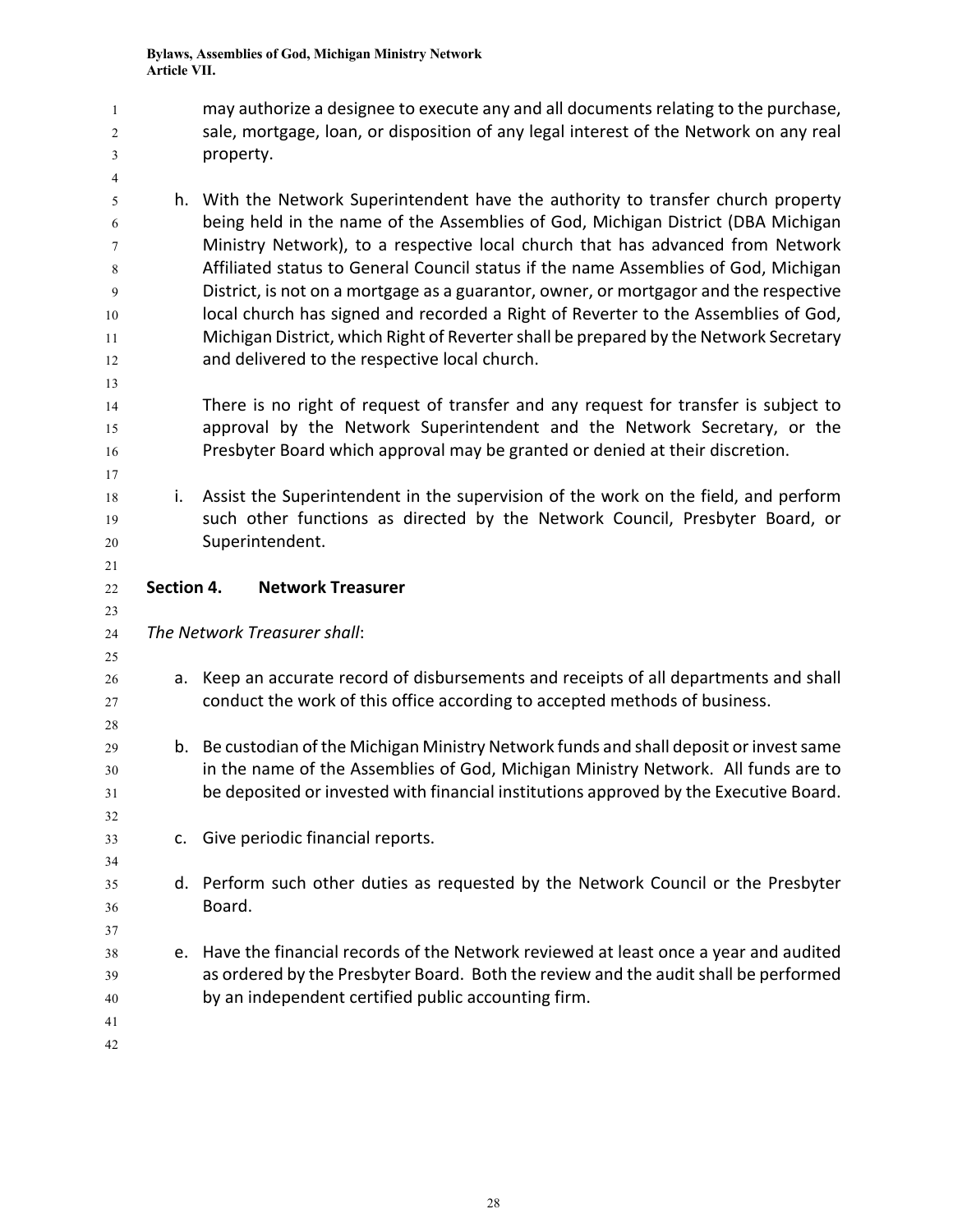| 1                     | Section 5. | <b>Executive Presbyters</b>                                                                                                                                                                                         |  |  |  |
|-----------------------|------------|---------------------------------------------------------------------------------------------------------------------------------------------------------------------------------------------------------------------|--|--|--|
| 2<br>3                |            | The Executive Presbyters:                                                                                                                                                                                           |  |  |  |
| 4<br>5<br>6<br>7<br>8 |            | a. Shall assist the Executive Officers in supervising the activities of the Network and may<br>act as substitutes for Executive Officers or Sectional Presbyters by request of the<br>Network Superintendent.       |  |  |  |
| 9<br>10<br>11         |            | b. May be assigned administrative portfolios or other responsibilities by the Network<br>Superintendent and the Presbyter Board.                                                                                    |  |  |  |
| 12<br>13              |            | c. Review and set financial compensation for the Superintendent and Secretary-<br>Treasurer in accordance with the policies set by the Presbyter Board.                                                             |  |  |  |
| 14<br>15<br>16        |            | d. Review and assign portfolios of Executive Officers in cooperation with the Network<br>Superintendent.                                                                                                            |  |  |  |
| 17<br>18              | Section 6. | <b>Executive Board</b>                                                                                                                                                                                              |  |  |  |
| 19<br>20<br>21        |            | The Executive Board shall:                                                                                                                                                                                          |  |  |  |
| 22<br>23<br>24        |            | a. Serve as an advisory board to the Executive Officers in implementing decisions and<br>policies adopted by the Network Council and the Presbyter Board.                                                           |  |  |  |
| 25<br>26              |            | b. Assist the Executive Officers in the formulation of plans and policies to be presented<br>to the Presbyter Board or the Network Council for consideration.                                                       |  |  |  |
| 27<br>28<br>29<br>30  |            | c. Assist the Executive Officers in supervising and reviewing the work of all departments<br>and committees and in making recommendations to the Presbyter Board concerning<br>matters which require its attention. |  |  |  |
| 31<br>32<br>33        |            | d. Act in all matters involving discipline of ministers, subject to the minister's right of<br>appeal to the Presbyter Board.                                                                                       |  |  |  |
| 34<br>35<br>36        |            | e. Act upon all credential applications regarding annulment and recognition of General<br>Council exceptions for divorce.                                                                                           |  |  |  |
| 37<br>38<br>39        | f.         | Serve as a standing committee on revision of the Network Constitution and Bylaws.                                                                                                                                   |  |  |  |
| 40<br>41              | g.         | Meet at least twice during the year upon the call of the Network Superintendent, or<br>a majority of the Executive Board.                                                                                           |  |  |  |
| 42<br>43<br>44<br>45  |            | h. Serve as the Network Finance Committee and submit an annual budget to the<br>Presbytery Board for its approval.                                                                                                  |  |  |  |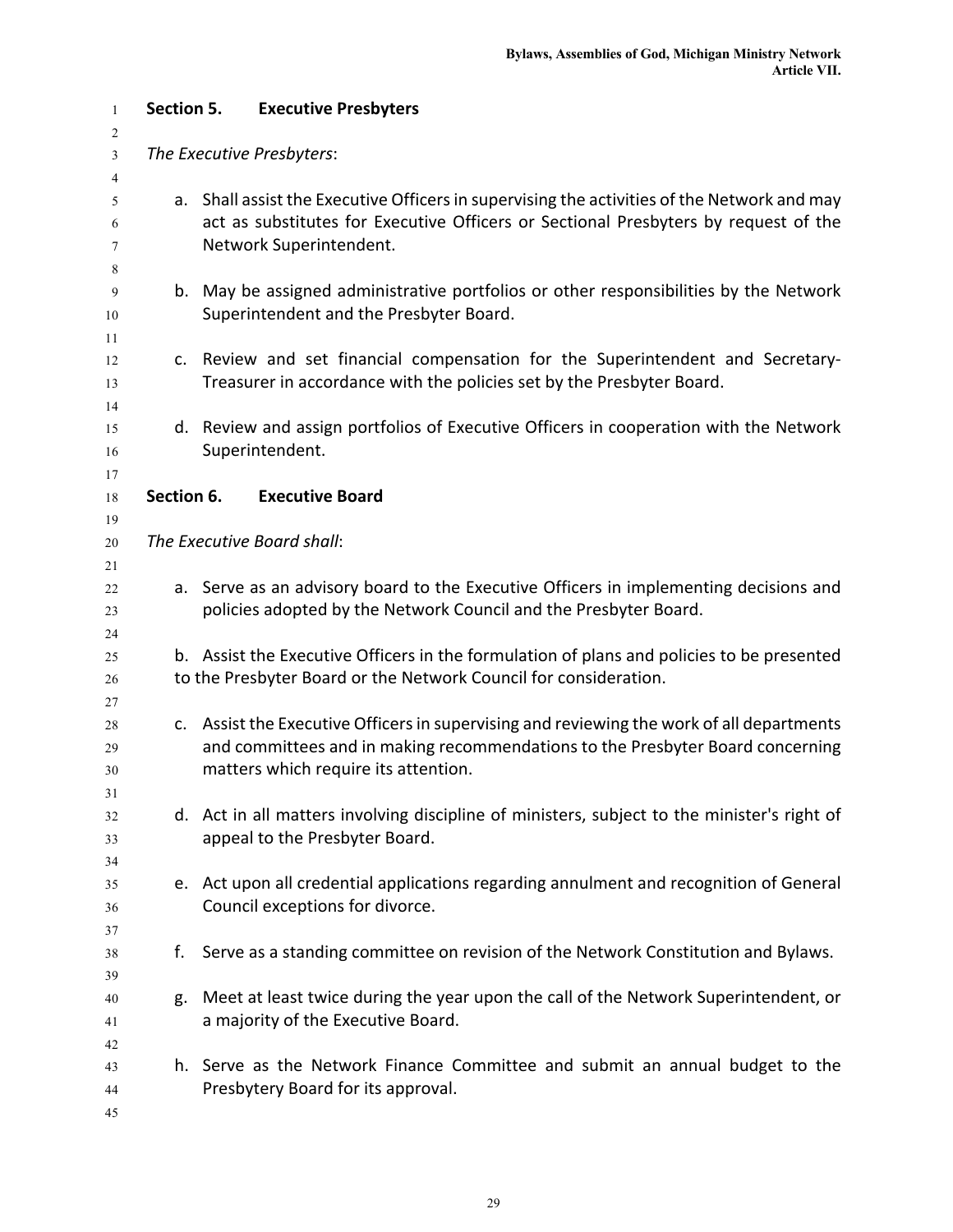**Bylaws, Assemblies of God, Michigan Ministry Network Article VII.**

| $\mathbf{1}$                     | Section 7. | <b>Presbyter Board</b>                                                                                                                                                                                                                                                                                                                                                                                    |  |  |
|----------------------------------|------------|-----------------------------------------------------------------------------------------------------------------------------------------------------------------------------------------------------------------------------------------------------------------------------------------------------------------------------------------------------------------------------------------------------------|--|--|
| 2<br>3                           |            | The Presbyter Board shall:                                                                                                                                                                                                                                                                                                                                                                                |  |  |
| 4                                |            |                                                                                                                                                                                                                                                                                                                                                                                                           |  |  |
| 5<br>6<br>7                      |            | a. Act for the Network Council in all matters which affect its interests while the Council<br>is not in session, subject to limitations which may be prescribed by the Council.                                                                                                                                                                                                                           |  |  |
| 8<br>9<br>10                     |            | b. Serve as the Board of Trustees for the Network Corporation and as trustees<br>responsible for all Network property.                                                                                                                                                                                                                                                                                    |  |  |
| 11<br>12<br>13<br>14<br>15<br>16 |            | c. Hold final jurisdiction over all departments, boards, and committees established by<br>the Network Council with authority to approve, disapprove, or make necessary<br>changes in their policies and actions, subject to review by the Network Council. All<br>written policies and guidelines for Network departments shall be published and<br>distributed to churches and individuals upon request. |  |  |
| 17<br>18<br>19                   |            | d. Assign portfolios and fill appointive offices not held by Executive Officers and appoint<br>boards and committees in cooperation with the Network Superintendent.                                                                                                                                                                                                                                      |  |  |
| 20<br>21<br>22                   |            | e. Declare any office vacant for causes as provided by the Bylaws and fill all vacancies<br>except a vacancy in the offices of the Network Superintendent, Assistant<br>Superintendent, and Secretary-Treasurer.                                                                                                                                                                                          |  |  |
| 23<br>24<br>25                   | f.         | Serve as the Network Credentials Board.                                                                                                                                                                                                                                                                                                                                                                   |  |  |
| 26<br>27                         | g.         | Provide supervision and Rules of Order for dependent local churches.                                                                                                                                                                                                                                                                                                                                      |  |  |
| 28<br>29                         | h.         | Determine the number of fellowship Sections and establish their boundaries.                                                                                                                                                                                                                                                                                                                               |  |  |
| 30<br>31<br>32                   | i.         | Authorize any non-budgeted Network expenditure in excess of fifteen thousand<br>dollars (\$15,000.00) and approve all endorsements of loans.                                                                                                                                                                                                                                                              |  |  |
| 33<br>34<br>35                   | j.         | Call special sessions of the Network Council and set the time and place for regular<br>and special sessions.                                                                                                                                                                                                                                                                                              |  |  |
| 36<br>37                         | k.         | Review and approve all budgets and set financial policies.                                                                                                                                                                                                                                                                                                                                                |  |  |
| 38<br>39<br>40                   | I.         | Meet at least twice during the year upon the call of the Executive Board, or a majority<br>of the Presbyter Board.                                                                                                                                                                                                                                                                                        |  |  |
| 41<br>42<br>43<br>44             |            | m. Provide opportunity for department leaders to present and discuss matters of<br>importance to their departments with the Presbyter Board as deemed necessary.                                                                                                                                                                                                                                          |  |  |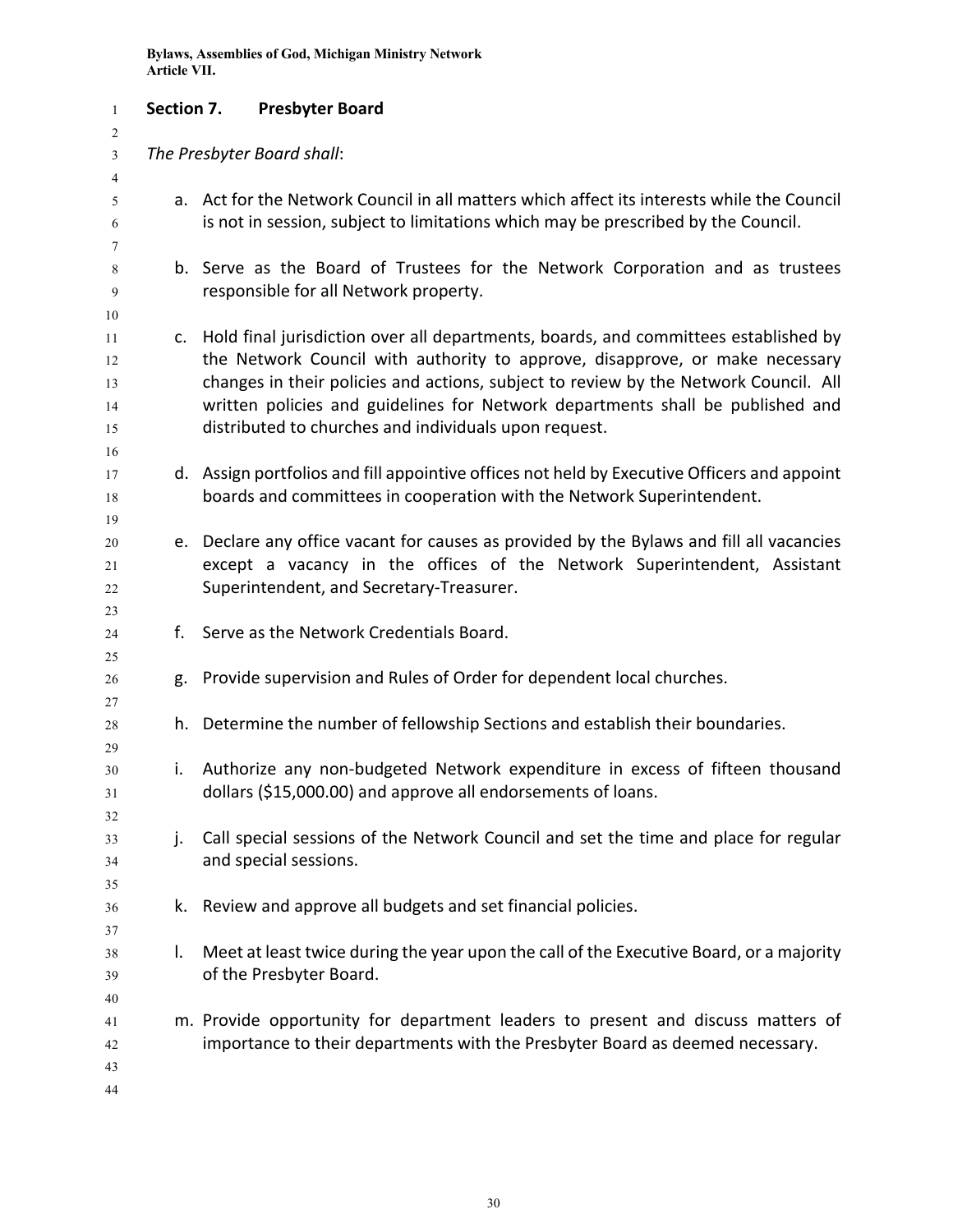| $\mathbf{1}$                     | Section 8. |         | <b>Sectional Officers</b>                                                                                                                                                                                                                                                                                                 |
|----------------------------------|------------|---------|---------------------------------------------------------------------------------------------------------------------------------------------------------------------------------------------------------------------------------------------------------------------------------------------------------------------------|
| 2                                |            |         |                                                                                                                                                                                                                                                                                                                           |
| 3<br>4                           |            |         | a. Sectional Presbyters                                                                                                                                                                                                                                                                                                   |
| 5<br>6                           |            |         | Sectional Presbyters shall:                                                                                                                                                                                                                                                                                               |
| 7<br>8<br>9                      |            | $\vert$ | Serve as representatives of the Michigan Ministry Network in their respective<br>Sections.                                                                                                                                                                                                                                |
| 10<br>11<br>12<br>13<br>14<br>15 |            |         | 2) Cooperate with, assist, and act under the authority of the Superintendent in<br>supervising Network activities, encouraging Michigan Missions and Church<br>Planting enterprises, and<br>bringing assistance and counsel to local churches at the direction of the<br>Superintendent within their respective Sections. |
| 16<br>17                         |            |         | 3) Serve as chairpersons for their respective fellowship activities.                                                                                                                                                                                                                                                      |
| 18<br>19<br>20<br>21             |            |         | 4) Focus on ministering to ministers by providing encouragement, fellowship,<br>prayer, leadership development and the building of relationships with the<br>ministers in their Sections.                                                                                                                                 |
| 22<br>23<br>24                   |            |         | 5) Promote fellowship meetings and other inter-church activities in which both<br>credentialed ministers and local churches shall be encouraged to participate.                                                                                                                                                           |
| 25<br>26                         |            |         | 6) Serve in cooperation with Network Directors.                                                                                                                                                                                                                                                                           |
| 27<br>28                         |            | 7)      | Serve as members of the Credentials Board.                                                                                                                                                                                                                                                                                |
| 29<br>30<br>31                   |            |         | 8) Make official recommendations in regard to Pastoral candidates after receiving<br>approval from the Superintendent.                                                                                                                                                                                                    |
| 32<br>33                         |            |         | 9) Submit an annual written report at their respective Sectional Councils.                                                                                                                                                                                                                                                |
| 34<br>35                         |            |         | b. Assistant Sectional Presbyters                                                                                                                                                                                                                                                                                         |
| 36<br>37                         |            |         | Assistant Sectional Presbyters shall:                                                                                                                                                                                                                                                                                     |
| 38<br>39<br>40                   |            |         | 1) Be available to serve in a pastoral care and leadership development role for<br>ministers in the Section.                                                                                                                                                                                                              |
| 41<br>42<br>43                   |            |         | 2) Keep an up-to-date list of names and addresses of ministers and churches in their<br>respective Sections.                                                                                                                                                                                                              |
| 44<br>45                         |            | 3)      | Keep a record of funds received and disbursed in the interest of their Sections<br>and submit an annual written report at their respective Sectional Councils.                                                                                                                                                            |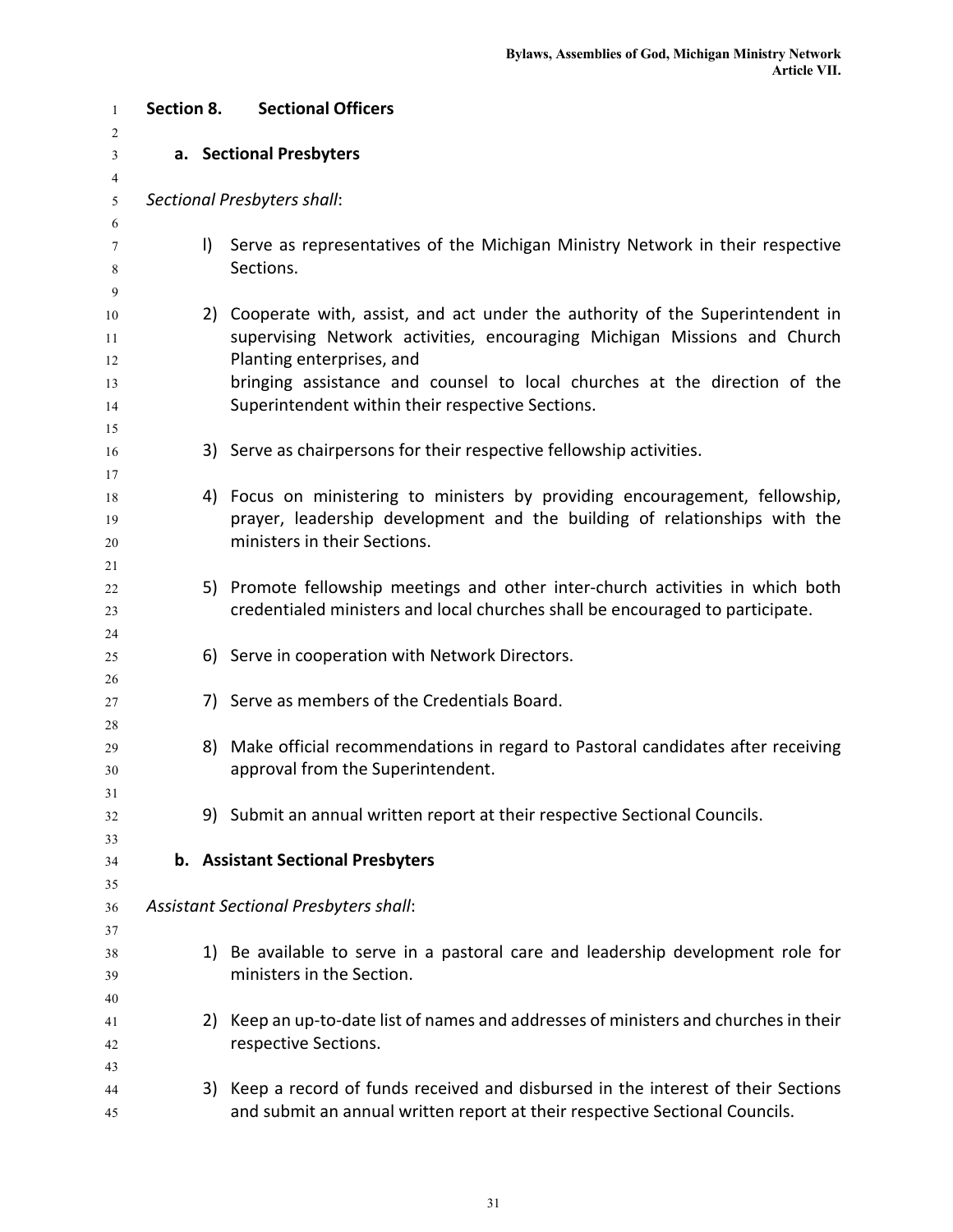#### **Bylaws, Assemblies of God, Michigan Ministry Network Article VII and VIII.**

| 1<br>2   |             | 4) Be custodians of the funds of their Sections and deposit same in the name of their<br>respective Sections in accordance with the financial policies determined by the     |
|----------|-------------|------------------------------------------------------------------------------------------------------------------------------------------------------------------------------|
| 3        |             | Presbyter Board.                                                                                                                                                             |
| 4        |             |                                                                                                                                                                              |
| 5        |             | 5) Notify the credentialed ministers of their Sections about fellowship meetings and                                                                                         |
| 6        |             | events in their Sections.                                                                                                                                                    |
| 7        |             |                                                                                                                                                                              |
| 8        |             | 6) Assist the Sectional Presbyters in the promotion of Sectional projects.                                                                                                   |
| 9        |             |                                                                                                                                                                              |
| 10       |             | <b>Section 9. Additional Presbyters</b>                                                                                                                                      |
| 11       |             |                                                                                                                                                                              |
| 12       |             | The Additional Presbyters shall:                                                                                                                                             |
| 13<br>14 | a.          | Cooperate with, assist, and act under the authority of the Superintendent to                                                                                                 |
| 15       |             | promote participation in Network activities.                                                                                                                                 |
| 16       |             |                                                                                                                                                                              |
| 17       | b.          | Identify and develop emerging leaders in their groups.                                                                                                                       |
| 18       |             |                                                                                                                                                                              |
| 19       | c.          | Encourage and educate their groups to obtain credentials or advance their                                                                                                    |
| 20       |             | credential level.                                                                                                                                                            |
| 21       |             |                                                                                                                                                                              |
| 22       | d.          | Encourage and educate Network churches to be more effective in reaching                                                                                                      |
| 23       |             | diverse populations and developing leaders.                                                                                                                                  |
| 24       |             |                                                                                                                                                                              |
| 25       | Section 10. | <b>General Presbyters</b>                                                                                                                                                    |
| 26       |             |                                                                                                                                                                              |
| 27       |             | The duties of the General Presbyters shall be as defined by the Bylaws, minutes, policies, and                                                                               |
| 28       |             | approved practices of the General Council.                                                                                                                                   |
| 29       |             |                                                                                                                                                                              |
| 30       | Section 11. | <b>Network Directors</b>                                                                                                                                                     |
| 31       |             |                                                                                                                                                                              |
| 32       |             | Network Directors shall develop, promote, and encourage the ministries of their                                                                                              |
| 33       |             | departments. They shall serve under the direction of the Network Officiary and be approved                                                                                   |
| 34       |             | by the Presbyter Board for a term of one (1) year.                                                                                                                           |
| 35       |             |                                                                                                                                                                              |
| 36       |             | <b>ARTICLE VIII. BOARDS AND COMMITTEES</b>                                                                                                                                   |
| 37       |             |                                                                                                                                                                              |
| 38       | Section 1.  | <b>Standing Committees</b>                                                                                                                                                   |
| 39       |             |                                                                                                                                                                              |
| 40       | a.          | <b>Qualifications.</b> All members of standing committees shall be ordained or licensed<br>ministers of mature experience and ability or individuals who are members in good |
| 41       |             | standing of affiliated local churches; all of whom have resided within the Network for                                                                                       |
| 42<br>43 |             | six (6) months prior to the time of appointment.                                                                                                                             |
|          |             |                                                                                                                                                                              |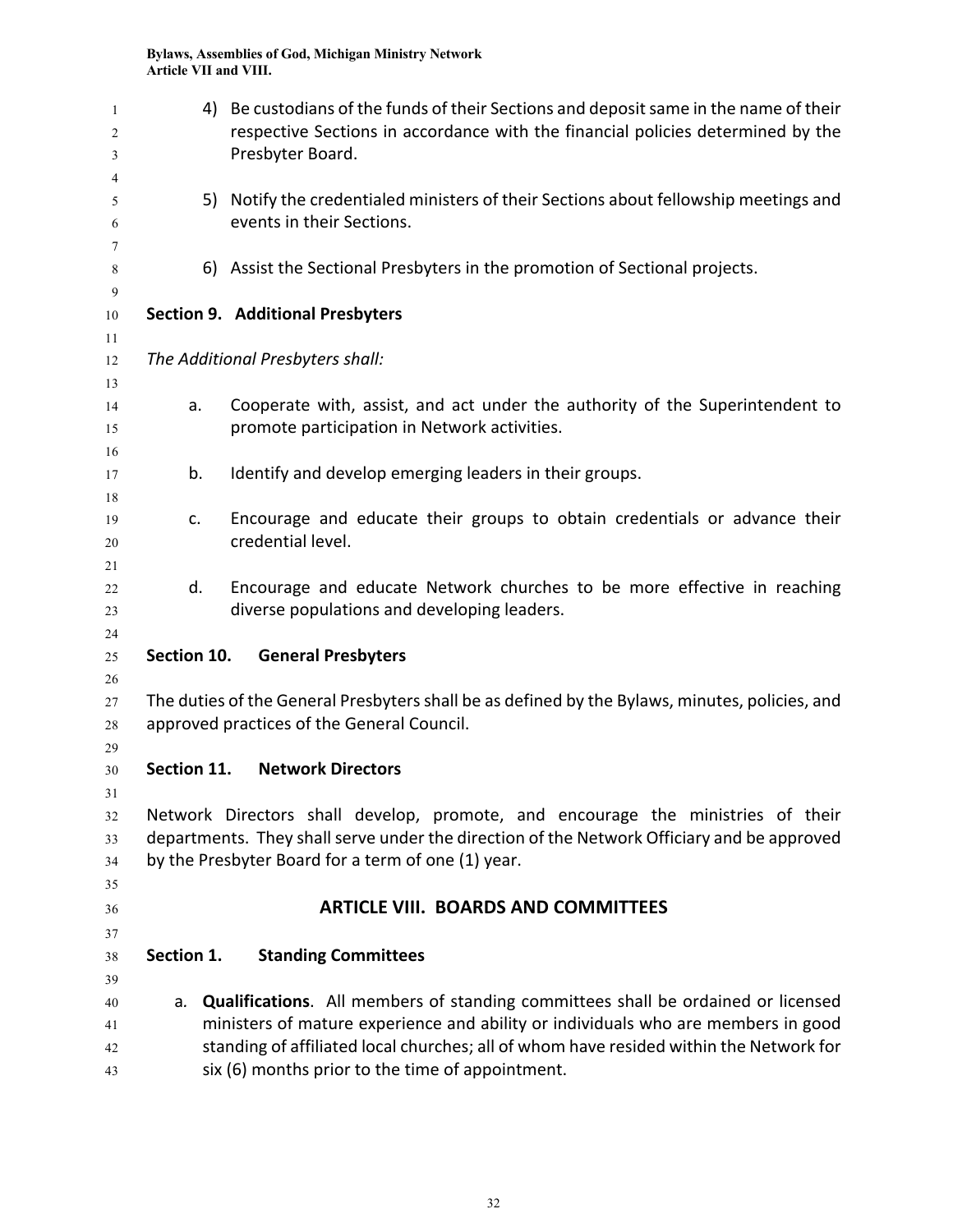- b*.* **Appointments**. Standing committees shall be appointed by the Network Superintendent in cooperation with the Presbyter Board.
- 
- **Section 2. Special Committees**

 Special committees may be created by the Network Council in session or by the Network Presbytery.

### **Section 3. Term of Office**

 All appointed members of boards and committees shall serve from the time of their 12 appointment until the June Presbyter meeting unless otherwise specified.

### **Section 4. Resolutions Committee**

 **a. Procedure for presentation of resolutions.** A Resolutions Committee shall be appointed by the Executive Presbytery. All resolutions for presentation to the 18 Network Council, shall be presented to the Network Secretary's office at least 60 days prior to a Network Council. The Resolutions Committee shall prepare the resolutions in printed or electronic form and send them to the Network Council ministers and churches at least 30 days prior to the Network Council.

- **b. Sponsorship policy.** All resolutions presented to the Resolutions Committee shall be signed by the author or sponsor. When a resolution is presented for the consideration of the Network Council in session the author,sponsor, orspokesperson 26 appointed by the author or sponsor shall be expected to be the first speaker on behalf of the resolution.
- **c. Appropriateness of resolutions.** The Resolutions Committee shall, by a two-thirds vote, determine the appropriateness of proposed resolutions. Inappropriate resolutions may only be those that, if adopted, would conflict with the Constitution or Bylaws; or whose
- substance is not in keeping with the General or Network Council.
- **d. Right of sponsor.** If the Resolutions Committee determines that a resolution is inappropriate, it shall so advise the author and shall apprise the author of his or her right to present the proposed resolution to the Network Council in session for a determination as to appropriateness.
- **e. Format of presentation.** The Resolution Committee shall:
- (1) Put resolutions in proper form.
- (2) Eliminate duplication of similar resolutions relating to a specific subject.
- (3) Present resolutions in a logical sequence.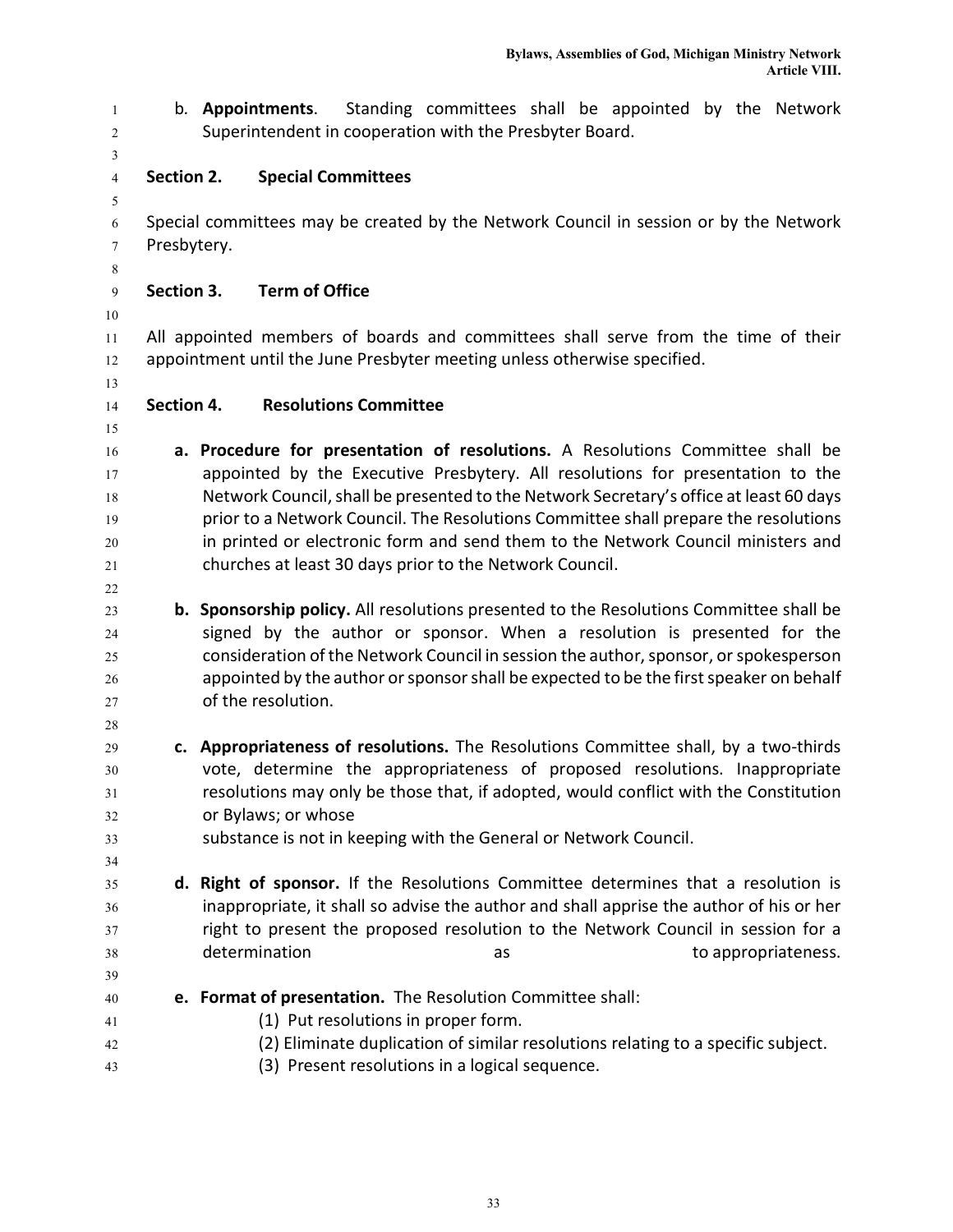| 1                                     |            | <b>ARTICLE IX. LOCAL CHURCHES</b>                                                                                                                                                                                                                                                                                                                                                                                                   |  |  |  |
|---------------------------------------|------------|-------------------------------------------------------------------------------------------------------------------------------------------------------------------------------------------------------------------------------------------------------------------------------------------------------------------------------------------------------------------------------------------------------------------------------------|--|--|--|
| $\overline{2}$<br>$\mathfrak{Z}$<br>4 | Section 1. | <b>Classification of Local Churches</b>                                                                                                                                                                                                                                                                                                                                                                                             |  |  |  |
| 5<br>6<br>7<br>8                      | a.         | Network Affiliated churches. Local churches that have not matured sufficiently to<br>assume their full share of responsibility for the maintenance of scriptural order shall<br>be held under the general supervision of the Presbyter Board.                                                                                                                                                                                       |  |  |  |
| 9<br>10<br>11                         |            | The Presbyter Board shall provide appropriate Rules of Order for Network Affiliated<br>churches.                                                                                                                                                                                                                                                                                                                                    |  |  |  |
| 12<br>13<br>14                        |            | Network Affiliated churches shall complete an Annual Church Ministry Report<br>(ACMR) each year.                                                                                                                                                                                                                                                                                                                                    |  |  |  |
| 15<br>16<br>17<br>18                  |            | An annual review of Network Affiliated churches will be done by the Presbyter Board<br>on the basis of their ACMR and shall initiate appropriate action to encourage the<br>church to advance to a General Council classification.                                                                                                                                                                                                  |  |  |  |
| 19<br>20<br>21<br>22                  |            | A new Network Affiliated church will be under the direction of the Church Planting<br>Director for up to three (3) years unless it is deemed prudent to advance the church<br>sooner.                                                                                                                                                                                                                                               |  |  |  |
| 23<br>24<br>25                        |            | b. General Council churches. General council churches shall complete an Annual Church<br>Ministry Report (ACMR) each year.                                                                                                                                                                                                                                                                                                          |  |  |  |
| 26<br>27<br>28<br>29<br>30<br>31      |            | c. Parent Affiliated Churches. A local church that has begun at the initiation of a<br>General Council (parent) church and is under the supervision of the parent church<br>and its constitution and bylaws, and has not affiliated itself with the Assemblies of<br>God Michigan Ministry Network, will be classified as a Parent Affiliated Church. A<br>Parent Affiliated Church shall be chartered through the General Council. |  |  |  |
| 32<br>33<br>34<br>35                  |            | d. Non-Assemblies of God local churches. A non-Assemblies of God local church shall<br>be brought into affiliation at the appropriate classification as determined by the<br>Presbyter Board.                                                                                                                                                                                                                                       |  |  |  |
| 36                                    | Section 2. | <b>Reclassification of Local Churches</b>                                                                                                                                                                                                                                                                                                                                                                                           |  |  |  |
| 37<br>38<br>39<br>40<br>41            | a.         | If a local church falls below the standards for its current classification, in regard either<br>to membership or the number of individuals qualified for election to office, the<br>church may, at the discretion of the Presbyter Board, be reclassified to its appropriate<br>category.                                                                                                                                           |  |  |  |
| 42<br>43<br>44<br>45                  | b.         | When a General Council church is in need of assistance for any reason, the Pastor or<br>Official Board of the church should contact the Network Superintendent for counsel<br>and advice. The Official Board of a church may request that the church be reclassified                                                                                                                                                                |  |  |  |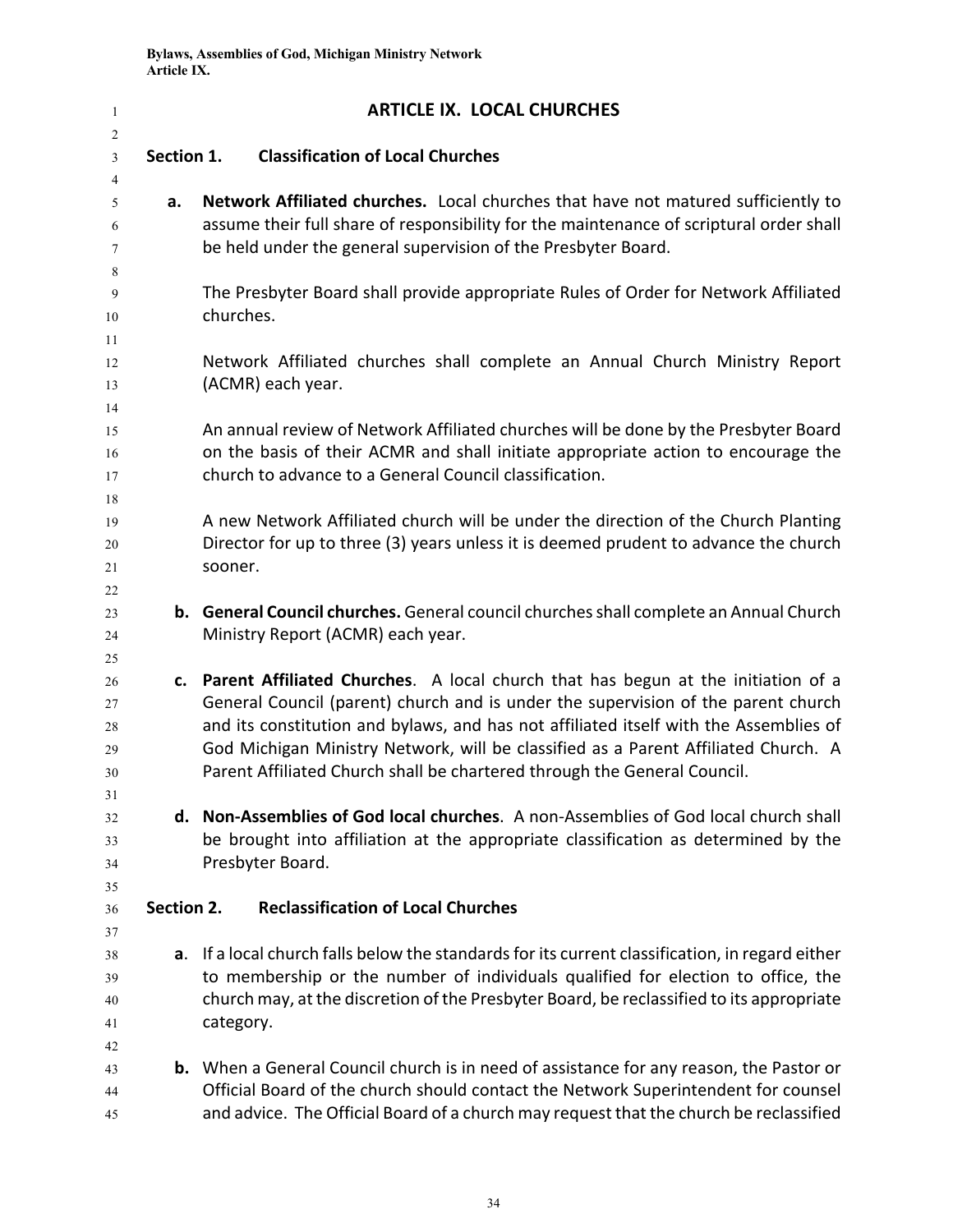- to Network Affiliated. The church will return to its former status at the request of 2 the congregation and the approval of the Executive Board.
- **c.** Should a crisis arise in a General Council church and a resolution appears unlikely, the Network Superintendent or authorized Network Officer invited for counsel and advice may recommend to the church a vote to become reclassified to Network Affiliated. The church will return to its former status at the request of the congregation and the approval of the Executive Board.
- **d.** The Superintendent may contact and meet with the Pastor, or Pastor and Official Board, of a General Council church in an effort to resolve problems and conditions 12 that may have arisen. If any situation is such that it requires immediate action, the Network Superintendent may reclassify the church to Network Affiliated subject to the ratification of the Executive Board and a 75% approval vote of the Presbyter 15 Board within seven (7) days. The church will return to its former status at the request 16 of the congregation and the approval of the Executive Board.
- **e.** In the event that the Assemblies of God, Michigan Ministry Network, is required or becomes obligated to pay bills and/or mortgage payments for a local church, the church shall immediately become reclassified to Network Affiliated.
- **f.** Any reclassification of a local church that takes place in accordance with this section may be appealed to the Presbytery Board at its next regularly scheduled meeting. The church shall remain reclassified until the appeal has been acted upon by the Presbyter Board.
- 

- **Section 3. Senior Pastor**
- The senior Pastor for every Assemblies of God local church shall be a credentialed minister in good standing with the General Council of the Assemblies of God.
- **Section 4. Membership Requirements**
- It is recommended that the minimum requirements for membership be:
- 
- **a. Born Again**. Members in this local church shall be expected to give a clear testimony of having been born of the Spirit of God (John 3:3, 5-7; 2 Corinthians 5:17).
- **b. Baptism in the Holy Spirit**. Members shall have received the Holy Spirit or be earnestly seeking to be baptized in the Holy Spirit (Acts 2:2-4).
- **c. Baptism in Water**. All members shall have followed the scriptural command to be 42 baptized in water by immersion in the Name of the Father, and of the Son, and of the Holy Ghost (Matthew 28:19).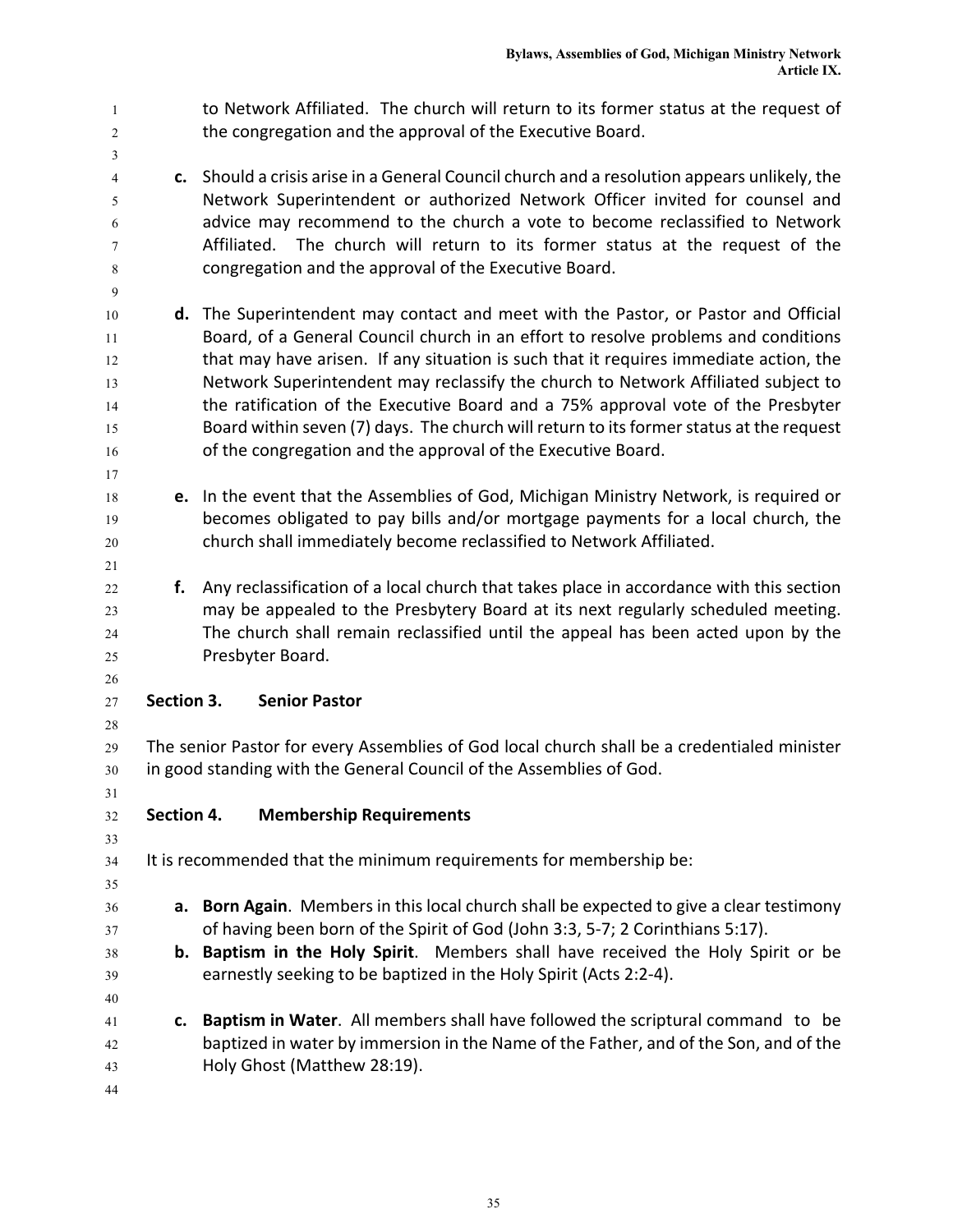| $\mathbf{1}$<br>2 |            | d. God's Word. Members shall believe in the inspiration of the Holy Scriptures as the<br>Word of God and the final authority in all matters of faith and conduct.            |  |  |
|-------------------|------------|------------------------------------------------------------------------------------------------------------------------------------------------------------------------------|--|--|
| 3                 |            |                                                                                                                                                                              |  |  |
| 4                 |            | e. Holiness. Members shall separate themselves from the world by refraining from the                                                                                         |  |  |
| 5                 |            | reading, viewing, listening, and participation in any activity, material and/or media                                                                                        |  |  |
| 6                 |            | that would be contrary to Scripture as pertaining to holiness, righteousness, clean                                                                                          |  |  |
| 7                 |            | living, and the testimony of such to this world. They shall reflect the truth that each                                                                                      |  |  |
| 8                 |            | believer's body is the temple of the Holy Spirit. (Luke 21:34,35; Romans 8:5-8; 12:1-<br>2; 14:17-18; 1 Corinthians 6:9-10; 18-20; 2 Corinthians 6:14-18; Galatians 5:18-20; |  |  |
| 9<br>10           |            | Ephesians 5:11; 1 Timothy 2:8-10; 4:12; James 4:4; 1 John 2:15-17; Titus 2:12;                                                                                               |  |  |
| 11                |            | Revelation 21:8).                                                                                                                                                            |  |  |
| 12                |            |                                                                                                                                                                              |  |  |
| 13                | f.         | Habits. Members shall abstain from the use of tobacco, alcoholic beverages, and the                                                                                          |  |  |
| 14                |            | misuse of drugs (1 Corinthians 6:19-20).                                                                                                                                     |  |  |
| 15                |            |                                                                                                                                                                              |  |  |
| 16                | g.         | Christ's Return. Members shall earnestly cherish the hope and expectancy of the                                                                                              |  |  |
| 17                |            | premillennial coming of the Lord Jesus (1 Thessalonians 4:16,17).                                                                                                            |  |  |
| 18                |            |                                                                                                                                                                              |  |  |
| 19                |            | h. Tenets of Faith. Members shall fully subscribe to the Tenets of Faith as set forth in                                                                                     |  |  |
| 20                |            | the Constitution and Bylaws of the Assemblies of God.                                                                                                                        |  |  |
| 21                |            |                                                                                                                                                                              |  |  |
| 22                | i.         | <b>Cooperation.</b> Members shall indicate a willingness to cooperate in the work of the                                                                                     |  |  |
| 23                |            | church, to be governed by its Rules of Order and to contribute regularly to its financial                                                                                    |  |  |
| 24                |            | support as the Lord may prosper.                                                                                                                                             |  |  |
| 25                |            |                                                                                                                                                                              |  |  |
| 26<br>27          | j.         | Application for Membership. It is recommended that all churches use the<br>application for membership form provided by the General Council.                                  |  |  |
| 28                |            |                                                                                                                                                                              |  |  |
| 29                | Section 5. | <b>Officers</b>                                                                                                                                                              |  |  |
| 30                |            |                                                                                                                                                                              |  |  |
| 31                |            | It is recommended that all officers of a local church meet the following minimum                                                                                             |  |  |
| 32                |            | requirements:                                                                                                                                                                |  |  |
| 33                |            | a. Meet the minimum requirements for membership.                                                                                                                             |  |  |
| 34                |            |                                                                                                                                                                              |  |  |
| 35<br>36          |            | <b>b</b> . Be at least twenty-one (21) years of age.                                                                                                                         |  |  |
| 37                |            |                                                                                                                                                                              |  |  |
| 38                | c.         | Have been an active member of the church for at least one year. "Not a novice" (1                                                                                            |  |  |
| 39                |            | Timothy 3:6,8-13).                                                                                                                                                           |  |  |
| 40                |            |                                                                                                                                                                              |  |  |
| 41                |            | d. Hold to a high standard of Christian marriage. It is recommended that married                                                                                             |  |  |
| 42                |            | persons are ineligible if either marriage partner has a former spouse living, unless the                                                                                     |  |  |
| 43                |            | divorce occurred prior to his or her conversion (2 Corinthians 5:17), or for the                                                                                             |  |  |
| 44                |            | scriptural causes of a former spouse's marital unfaithfulness (Matthew 19:9), or the                                                                                         |  |  |
| 45                |            | abandonment of the believer by the unbeliever (1 Corinthians 7:10-15).                                                                                                       |  |  |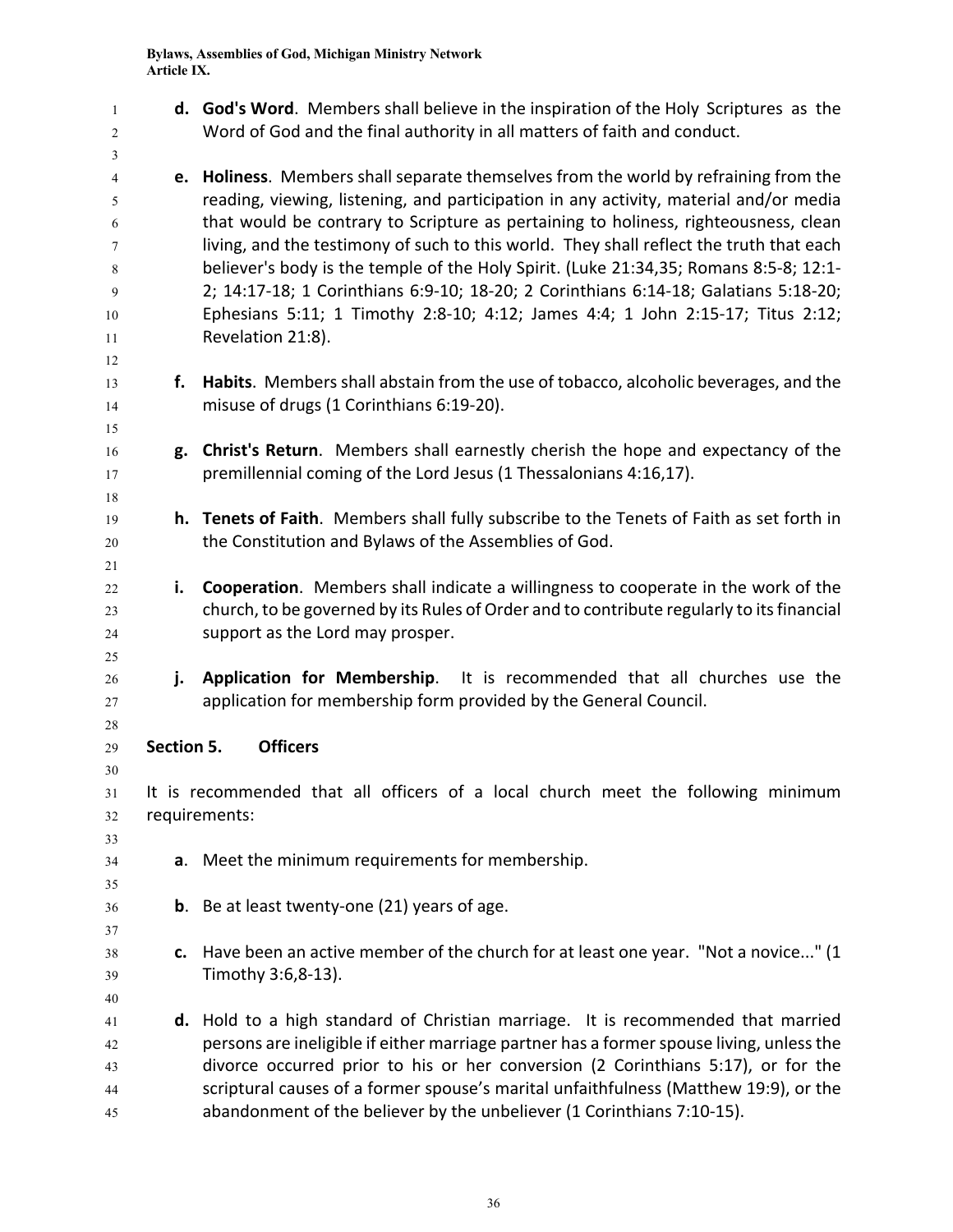It is understood that recommendations are not binding upon General Council 3 churches, and that General Council churches shall maintain the prerogative of setting their own standards (in accordance with Article XI of the General Council Constitution).

**Section 6. Transfer of Membership**

 **a. Transfer to another church**. A letter of transfer of membership signed by the Pastor shall be granted upon the request of the individual desiring the membership transfer. The letter shall be addressed to the Pastor of the receiving church and shall state whether or not the member is in good standing.

 **b. Transfer from another church**. When an individual desires to transfer membership from an Assemblies of God church to another Assemblies of God church, a letter of transfer of membership shall be required. The transferring church should state whether or not the individual is in good standing. Responsibility for accepting or rejecting the transferee shall rest with the Official Board of the receiving church.

### **Section 7. Network Assistance**

- **a. Calling of Pastors**. As soon as the Pastorate becomes vacant, the Official Board of the church shall notify the Network Office, seek the advice of the Network Superintendent, and invite the Network Superintendent to meet with its Pulpit Committee before making contact with any prospective Pastor.
- **If the Network Superintendent cannot meet personally with the Pulpit Committee,** the Network Superintendent may send a designee.
- **b. Advice and Counsel**. All local churches of our Fellowship may request assistance or counsel from the Network by contacting the Network Superintendent in any time of difficulty or need by:
- 1) Written request of the Pastor.
- 2) A majority vote of the Official Board of the church certified in a written statement bearing the signatures of two (2) members of the Board.
- 3) Petitions signed by twenty (20) percent of the active membership of the local church.
- **c. New Local Churches Resulting from a Division**. When efforts to maintain unity and harmony in a local church have failed and a division results in a new congregation being formed, the Network will exercise strong and wise leadership in ascertaining the facts and seek to preserve Assemblies of God adherents for the Fellowship.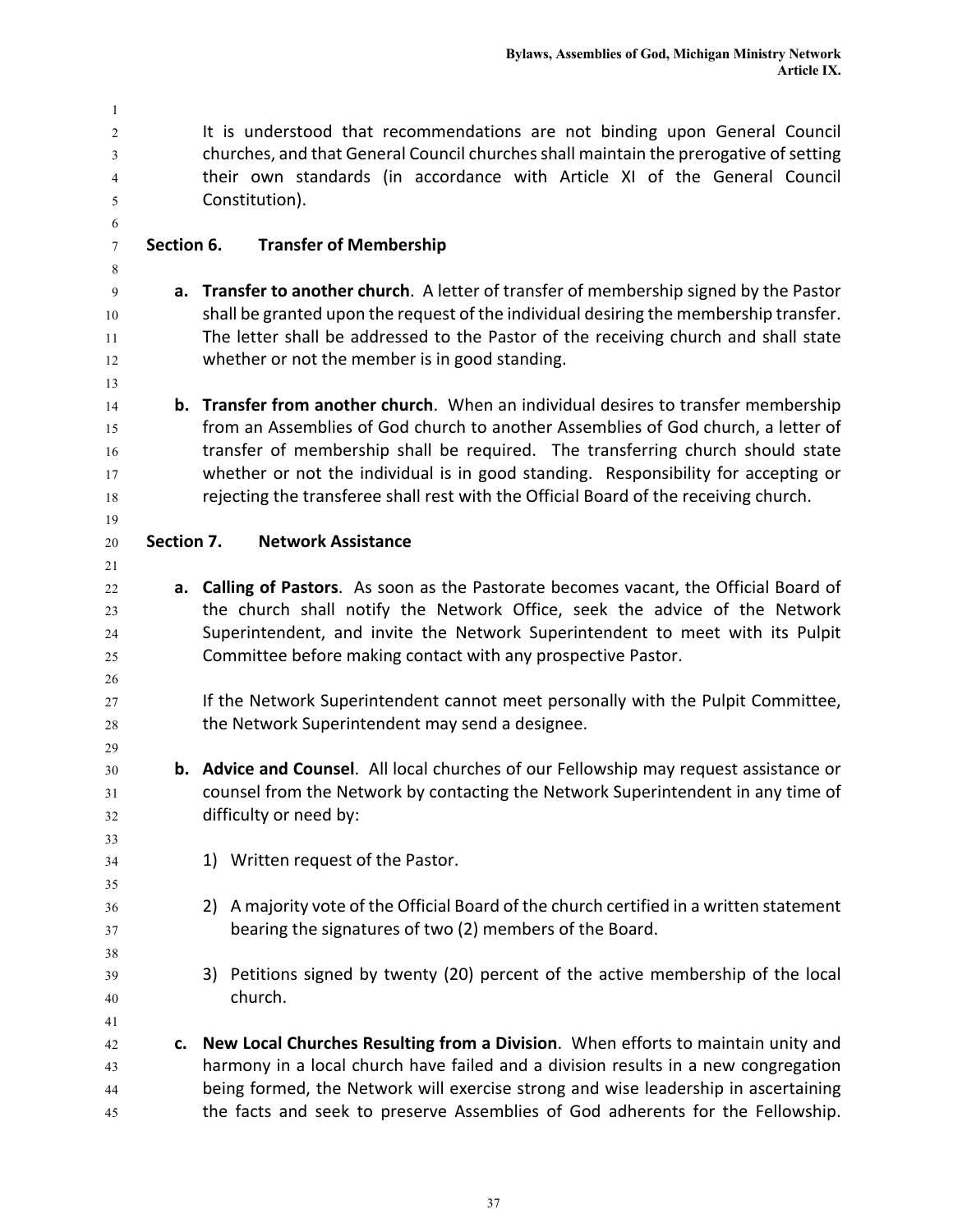Within the bounds of ethical principles, sound doctrine, and Network policy, the Network Officials should seek to retain any meritorious group with the Assemblies of God.

### **Section 8. Bond Programs**

 All bond issues floated by local churches shall be duly registered with the State Securities Commission as required by law, and it is recommended that copies of the information furnished the Securities Commission be filed with the Network Treasurer.

### **Section 9. Church Property**

 It is recommended that all local churches of the Michigan Ministry Network include the following in their Bylaws.

- **a. Incorporation**. The church shall be incorporated under the laws of the State of Michigan and all real, personal, intellectual, tangible and intangible, or other property of whatever kind, shall be taken, held, sold, transferred, or conveyed in the corporate name of the church.
- **b. Disposal of property**. No real, personal, intellectual, tangible and intangible, or other property of whatever kind of the church shall be sold, leased, mortgaged, or otherwise alienated without the same shall have been authorized by at least a two- thirds majority vote of the membership present at any duly called business meeting. The proposed action shall be announced in the notice of the business meeting.
- 

- **c. Certification**. The Pastor and the Secretary of the church shall certify in such conveyance, lease, or mortgage that the same has been duly authorized by the vote of the membership. Such certification shall be held to be conclusive evidence thereof.
- **d. Defection**. In the case of a defection from the faith as set forth in the Statement of Fundamental Truths in the Constitution of Assemblies of God, Michigan Ministry Network, or from affiliation with the Assemblies of God, any portion of the membership subscribing to and practicing the above mentioned Tenets of Faith, and retaining their affiliations with the Assemblies of God shall hold possession of and full title to all real, personal, intellectual, tangible and intangible, or other property of whatever kind of the church with full rights under the provision of this Constitution and Bylaws.
- **e. Termination**. Should the church cease to function as an Assemblies of God church for a period of ninety (90) days, title to all real, personal, intellectual, tangible and intangible, or other property of whatever kind of the church shall revert to the Assemblies of God, Michigan Ministry Network, an ecclesiastical corporation organized under the laws of the State of Michigan with headquarters in Brighton.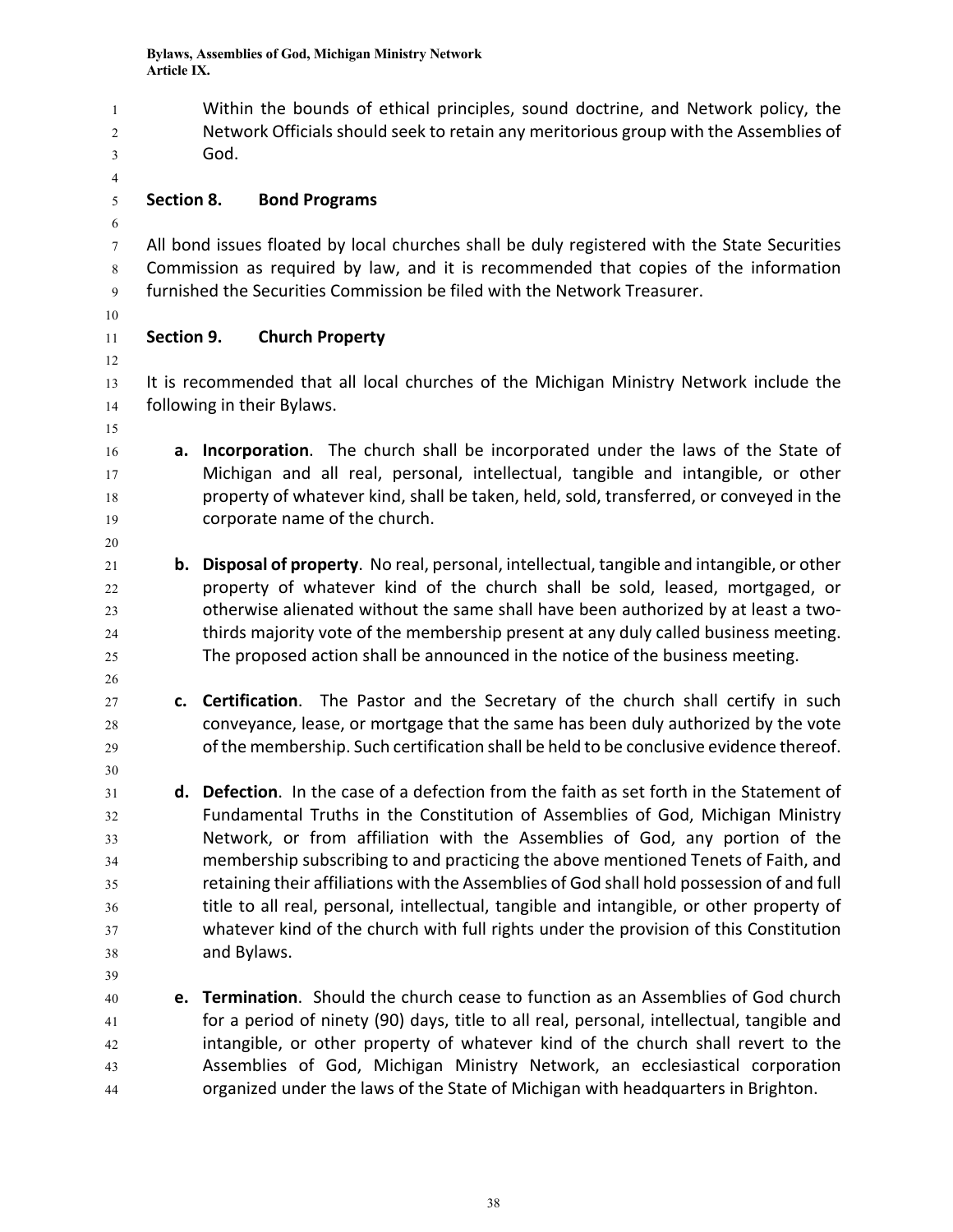It is the parent body for churches in Michigan and is an integral part of the General Council of the Assemblies of God, whose national headquarters is in Springfield, Missouri, organized exclusively to operate for religious purposes with tax exempt status under Section 501(c)(3) of the Internal Revenue Code.

 The Assemblies of God, Michigan Ministry Network shall forthwith have full authority 7 to use or dispose of the property. Net proceeds from the sale or rental of any property under this provision shall be used to help with the initial purchase of land, buildings, and/or rental of buildings for new church plants and to also maintain the asset values of Michigan Ministry Network churches. The Church Planting and Development Board will make grants for new church plants under the policies approved by the Presbyter Board. The Presbyter Board will receive and review requests from any Michigan Ministry Network church to determine the validity of an asset or project and if approved, will make a grant to help preserve the church's asset.

 **f. Reverter Clause in Title**. Title to all real property owned by the church shall contain a Network approved reverter clause wherein the property reverts to Assemblies of God, Michigan Ministry Network, if the property ceases to be used as an Assemblies of God church or for associated church purposes either as a result of defection or termination as noted in subsection d. and e. above, or as a result of sale.

- **ARTICLE X. MINISTRY**
- **Section 1. Requirements for Ministry**

 The requirements for ministerial credentials for the Assemblies of God, Michigan Ministry Network, shall be the same as those stated in General Council Bylaws, Article VII. Ministry. 

**Section 2. Discipline**

 All matters regarding discipline of credentialed ministers of the Assemblies of God, Michigan Ministry Network, shall be the same as those stated in General Council Bylaws, Article X. Discipline.

**Section 3. Arbitration**

 Inasmuch as the Scriptures require Christians to take their disputes to other believers and not to the civil courts (I Corinthians 6:1-8), all disputes which may arise between any credential holder of the Michigan Ministry Network (including anyone holding a Layman's Certificate) and the Network itself (including any officer or director thereof) while the individual is a member, shall be resolved by binding arbitration if efforts to mediate or conciliate the dispute have failed. Either party to the dispute may initiate the arbitration process by filing with the other party a written request for arbitration within a reasonable time after the dispute has arisen and efforts to mediate or conciliate have failed. In such a case, the credential holder and the Network shall each name an arbitrator, and the two so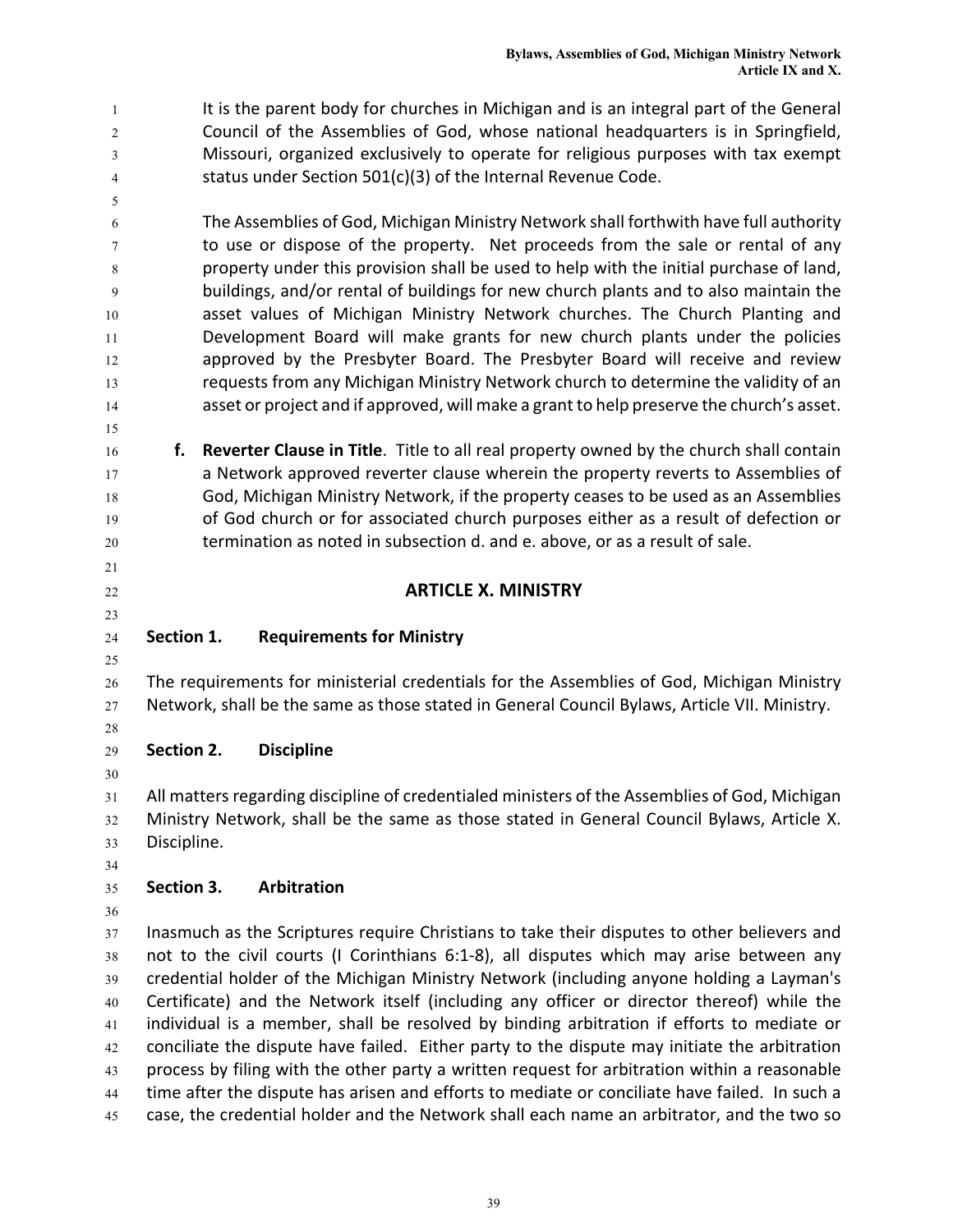#### **Bylaws, Assemblies of God, Michigan Ministry Network Article X.**

 selected shall name a third. All arbitrators must be born-again Christians, who have received 2 the baptism in the Holy Spirit (according to Acts 2:4) and who are members in good standing 3 of an Assemblies of God church. The third arbitrator chosen by the other two shall disclose, before the appointment, any financial or personal interest in the outcome of the arbitration, and any existing or past financial, professional, family or social relationships which are likely to affect impartiality or might reasonably create an appearance of partiality or bias. Either of the parties to the arbitration, on the basis of such disclosures, may disqualify such a candidate from serving as a third arbitrator. A third arbitrator who serves without objection from either party has a continuing duty to disclose relationships or interests which may impair impartiality. Either party, regardless of the stage of the arbitration process, may, on the basis of such disclosures, disqualify such a person from further participation. The arbitration process shall not proceed until the third arbitrator is selected.

 The arbitrators shall appoint the time and place for the hearing and cause notification to the parties to be served personally or by registered mail not less than five (5) days before the hearing. Appearance at the hearing waives such notice. The arbitrators may adjourn the hearing from time to time as necessary, and, on the request of a party and for good cause upon their own motion, may postpone the hearing to a later date. The arbitrators may hear and determine the controversy upon the evidence produced notwithstanding the failure of a party duly notified to appear. The parties are entitled to be heard, to present evidence material to the controversy, and to cross-examine witnesses appearing at the hearing. The hearing shall be conducted by all arbitrators, but a majority of them may determine any question or render a final award. If during the course of the hearing, an arbitrator for any reason ceases to act, he shall be replaced in the same manner in which he was originally selected. The arbitrators may in their absolute discretion admit as evidence any affidavit or 26 declaration concerning the matter in dispute, a copy thereof having been given at least three (3) days previously to the party against whom the same is offered, but that person whose evidence is so taken shall be subject to cross-examination by such party. The arbitrators shall have the power to order and direct what they shall deem necessary to be done by either 30 of the parties relating to the matters in the dispute. Costs and awards of the arbitration shall be assessed at the discretion of the arbitrators. Any submission of a dispute shall not be revoked by the death of any party to the dispute and award will be binding upon such person's heirs and successors.

 The decision of the arbitrators shall be binding on both parties, and both parties submit themselves to the personal jurisdiction of the courts of Michigan, both state and federal, for the entry of a judgment confirming the arbitrator's award. The arbitration process is not a substitute for any disciplinary processset forth in the Constitution and Bylaws of the General Council of the Assemblies of God and the Assemblies of God, Michigan Ministry Network, and shall in no way affect the authority of the General Council of the Assemblies of God and the Assemblies of God, Michigan Ministry Network, to investigate reports of misconduct, 42 conduct hearings, or administer discipline. Any matter not provided for in herein shall be governed by the provisions of the Uniform Arbitration Act.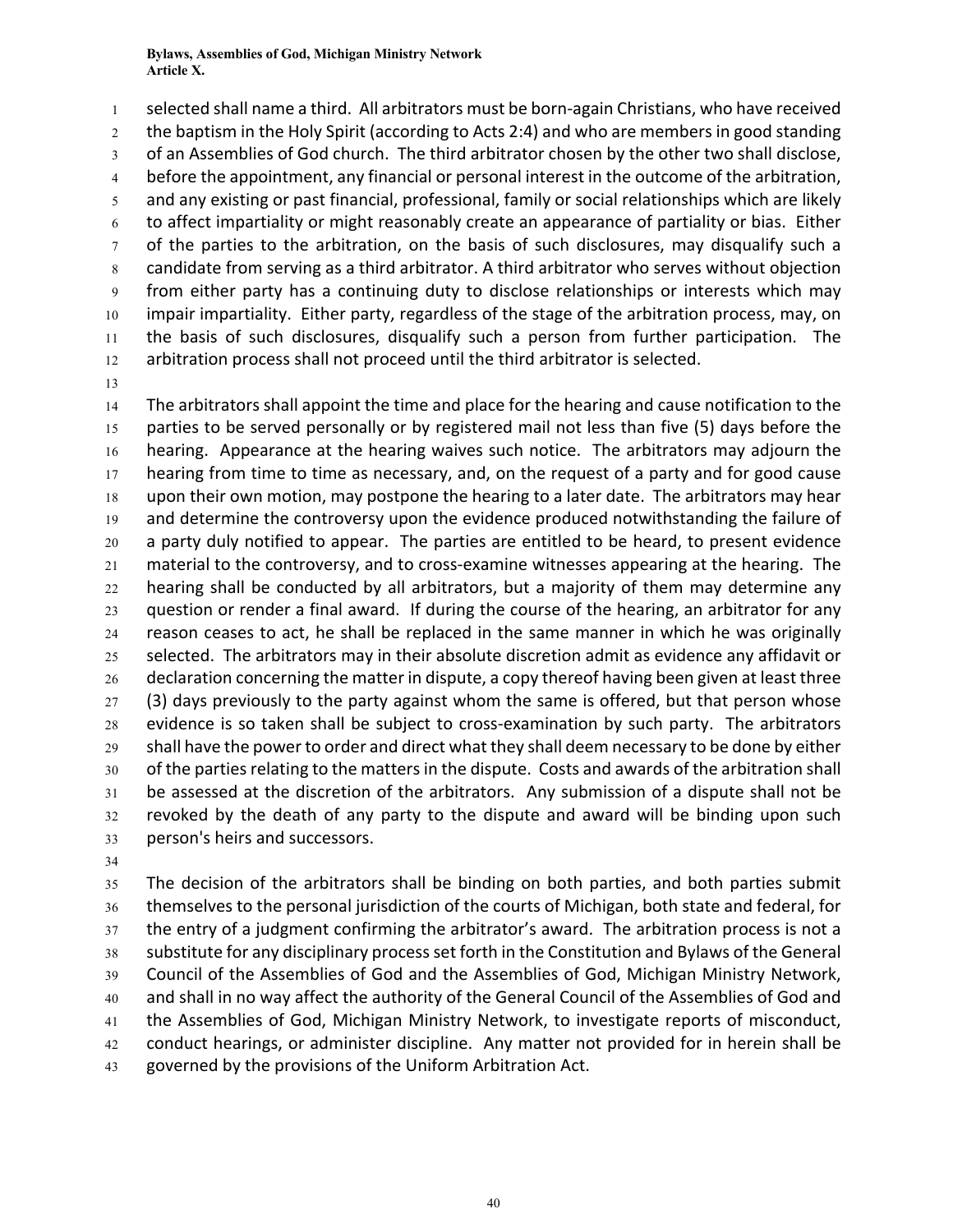| $\mathbf{1}$                     | <b>ARTICLE XI. MINISTERIAL RELATIONS</b> |                                                                                                                                                                                                                                                                                                                                                                                                                                                         |  |
|----------------------------------|------------------------------------------|---------------------------------------------------------------------------------------------------------------------------------------------------------------------------------------------------------------------------------------------------------------------------------------------------------------------------------------------------------------------------------------------------------------------------------------------------------|--|
| 2<br>3                           | Section 1.                               | <b>Relationship to Network</b>                                                                                                                                                                                                                                                                                                                                                                                                                          |  |
| 4<br>5<br>6                      |                                          | a. Loyalty. All credentialed ministers shall be amenable to the Network in matters of<br>doctrine and conduct.                                                                                                                                                                                                                                                                                                                                          |  |
| 7<br>8<br>9<br>10<br>11<br>12    |                                          | <b>b.</b> Transfers. Assemblies of God credentialed ministers coming into the Network to<br>reside shall be required to affiliate with the Michigan Network within sixty (60) days<br>by filing a letter of transfer from their former Network. By so doing, they agree to be<br>governed by the Constitution and Bylaws of the Michigan Ministry Network.                                                                                              |  |
| 13<br>14<br>15                   |                                          | c. Michigan Ministry Network credentialed ministers not located within the Network<br>desiring to retain their credentials with the Michigan Ministry Network, may do so<br>under the following conditions:                                                                                                                                                                                                                                             |  |
| 16<br>17<br>18                   |                                          | $\vert$<br>Ministers moving to serve at General Headquarters.                                                                                                                                                                                                                                                                                                                                                                                           |  |
| 19<br>20                         |                                          | Those who are retired from active ministry.<br>2)                                                                                                                                                                                                                                                                                                                                                                                                       |  |
| 21<br>22                         |                                          | 3) Those who are in the Armed Forces currently on active duty.                                                                                                                                                                                                                                                                                                                                                                                          |  |
| 23<br>24                         |                                          | Those who are serving at schools affiliated with the General Council or at schools<br>4)<br>approved by the Network Officiary.                                                                                                                                                                                                                                                                                                                          |  |
| 25<br>26<br>27                   |                                          | 5) Students attending schools outside their Michigan Ministry Network.                                                                                                                                                                                                                                                                                                                                                                                  |  |
| 28<br>29                         |                                          | Section 2. Relationship to Pastorate                                                                                                                                                                                                                                                                                                                                                                                                                    |  |
| 30<br>31<br>32                   |                                          | a. Vacating of Pastorate. A minister resigning from a Pastorate shall be expected to<br>give the local church at least thirty (30) days notice before vacating the pulpit.                                                                                                                                                                                                                                                                              |  |
| 33<br>34<br>35<br>36             |                                          | The minister shall immediately notify the Network Office of the resignation and<br>advise the local church board to seek the advice of the Network Superintendent in<br>regard to a successor.                                                                                                                                                                                                                                                          |  |
| 37<br>38<br>39                   |                                          | In case a church requests the resignation of a Pastor, it shall be expected to give the<br>Pastor at least thirty (30) days in which to vacate the pulpit or pay the Pastor at least<br>thirty (30) days salary in advance.                                                                                                                                                                                                                             |  |
| 40<br>41<br>42<br>43<br>44<br>45 |                                          | b. Holding Office in Local Church. No credential holder, other than the Pastor, shall<br>serve as a member of a local church board. Whether or not the credentialed minister<br>is a member of that local church, the credentialed minister shall not take part in the<br>business of that local church unless the credentialed minister is specifically asked to<br>do so by the Pastor of that local church. The credentialed minister may serve in a |  |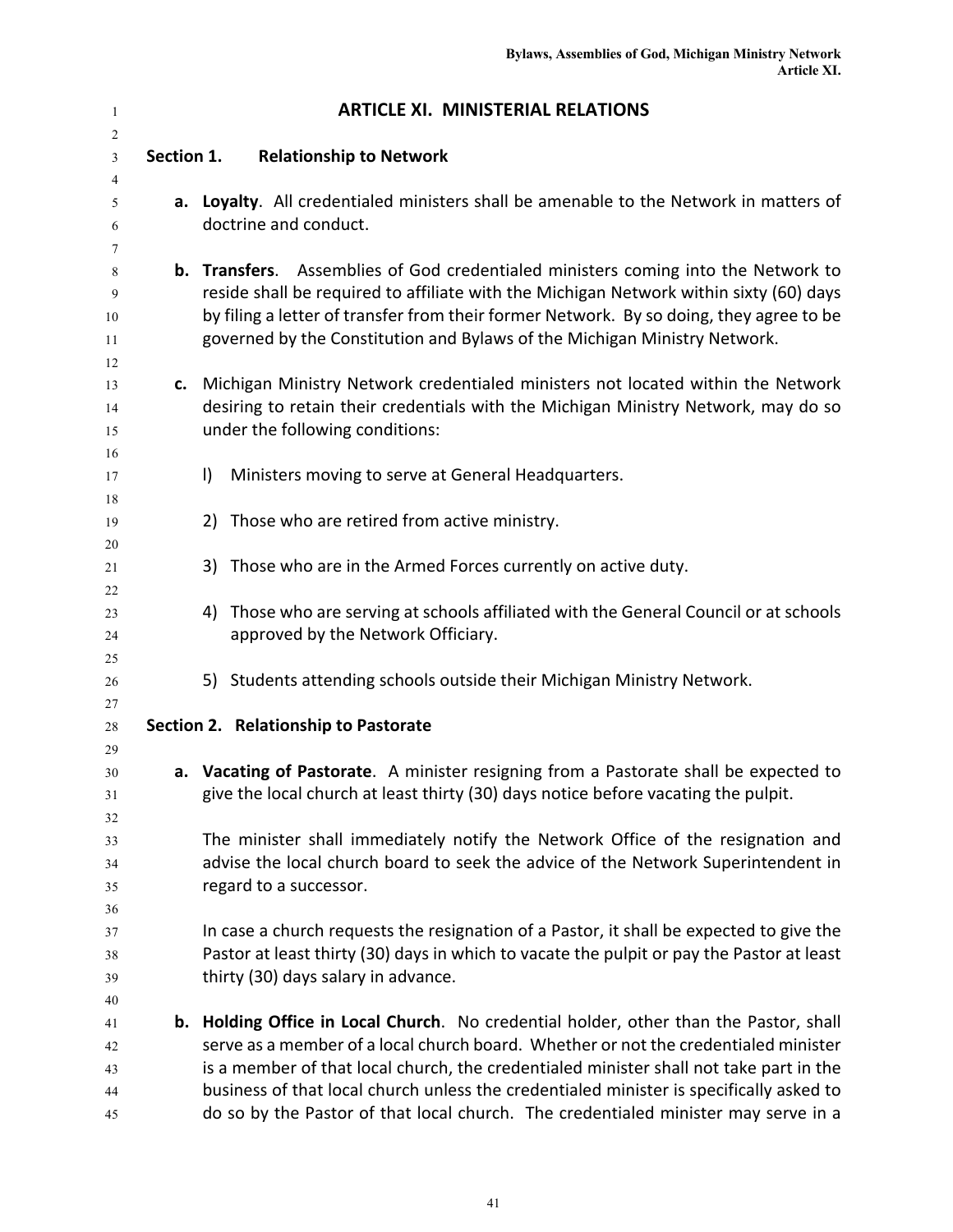- spiritual function when requested by the Pastor. This restriction shall not apply to Network Officers or their designees when fulfilling the duties of their offices.
- 

### **Section 3. Relationship to Other Churches**

 **a. Communications**. All credentialed ministers are advised against interfering with churches of which they are not a part. They shall not contact members and/or adherents of the church in person, by correspondence, or in any way that will hurt the influence of the leader. Communications which concern the church shall be directed to the Pastor and not to individual members. Where there is no Pastor, communications relating to the church shall be addressed to the officers of the church. Any minister who so offends shall be subject to discipline.

- **b. Objectionable Conduct**. A written complaint concerning such a violation of ministerial ethics, signed by the Pastor or two members of the local Official Board of the church may be filed with the Network Office. Initiative in dealing with such offenders may be taken by the Network Officiary.
- 

### **Section 4. Relationship to a Non-Assemblies Church**

 Inasmuch as unity is a vital principle for growth and spiritual development of the church, it is essential that we recognize our relationship to each other, and that we practice Christian cooperation in all our pastoral, evangelistic, missionary, and local church work. All credentialed ministers shall be required to obtain approval of the Network Officiary before ministering in any church not listed as an Assemblies of God church by the General Council. This shall not apply to ministry in inter-denominational meetings and ministry in other churches within their own locality.

### **Section 5. Attitude Toward Those Removed From the Fellowship**

- In order to render effective decisions made in the interest of proper discipline and for the protection of our churches, all who hold credentials shall refrain from taking an attitude toward those removed from the Fellowship that would tend to nullify or set at naught the solemn verdict of those entrusted with this responsibility. A minister who so offends shall be subject to reprimand or, if persisted in, appropriate discipline.
- 

### **ARTICLE XII. WORLD EVANGELISM**

### **Section 1. Scope and Policy**

 Since the Master has declared that the field is the world, the Michigan Ministry Network 43 Council shall assume the responsibility to do all in its power to spread the full Gospel at home

and in foreign lands.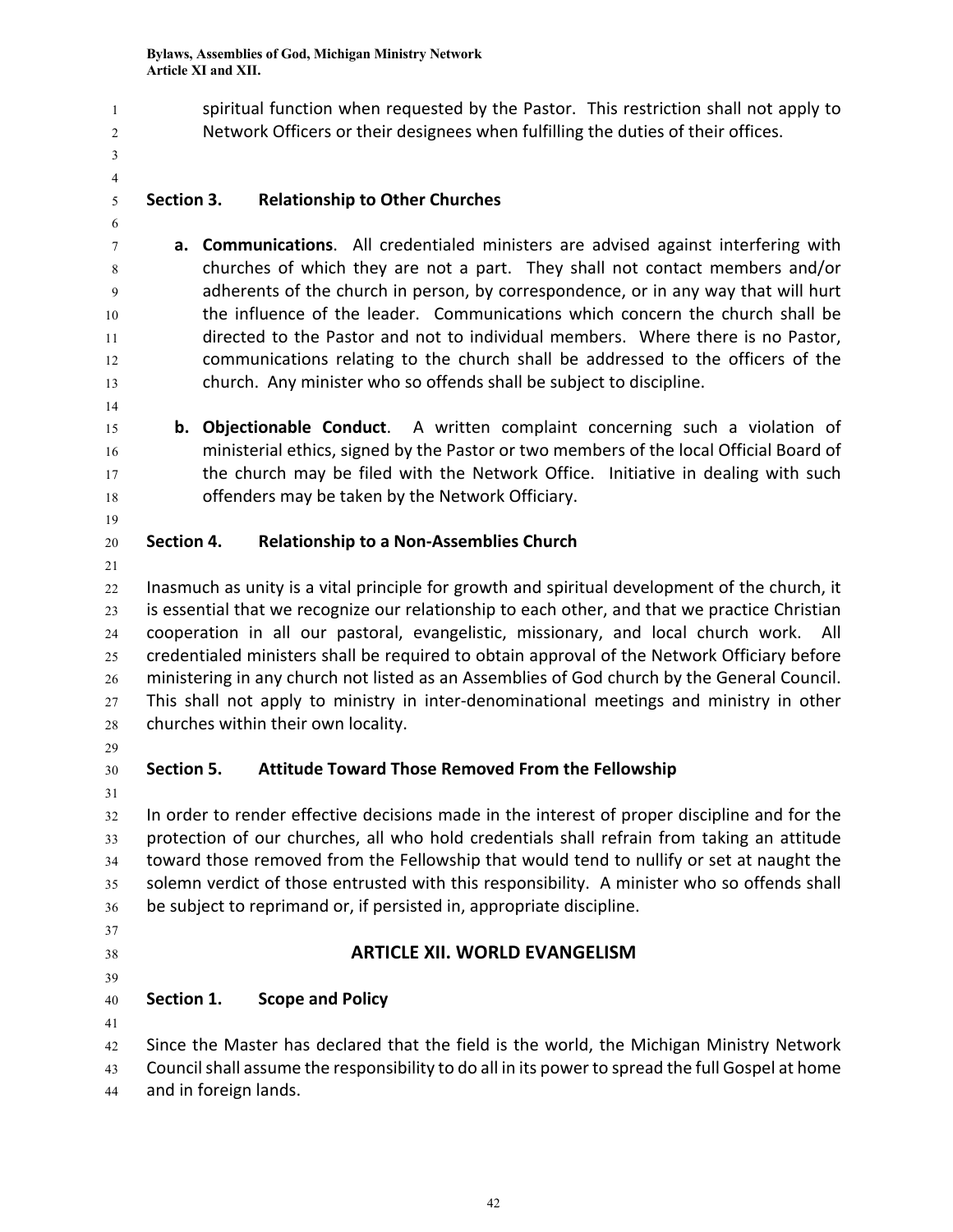| $\mathbf{1}$                     | Section 2. | Organization                                                                                                                                                                                                                                                                                                                                           |
|----------------------------------|------------|--------------------------------------------------------------------------------------------------------------------------------------------------------------------------------------------------------------------------------------------------------------------------------------------------------------------------------------------------------|
| 2<br>3<br>4<br>5                 |            | a. Network World Missions Director. The Network Superintendent, in cooperation<br>with the Presbyter Board, shall appoint a Network World Missions Director.                                                                                                                                                                                           |
| 6<br>7<br>8<br>9                 |            | <b>b.</b> Network Missions Committee. The Network Missions Committee shall review any<br>applicant for missionary appointment under Assemblies of God World Missions and<br>Assemblies of God US Missions as directed by the Presbyter Board.                                                                                                          |
| 10<br>11<br>12                   |            | c. Church Planting Director. The Network Superintendent, in cooperation with the<br>Presbyter Board, shall appoint a Church Planting Director.                                                                                                                                                                                                         |
| 13<br>14<br>15<br>16<br>17       |            | d. Network Church Planting and Development Board. The Church Planting and<br>Development Board shall establish policies, budgets, new church planting strategies,<br>Appointed members may be added to the Church Planting Board at the<br>etc.<br>discretion of the Network Superintendent.                                                           |
| 18<br>19<br>20<br>21<br>22<br>23 |            | The Church Planting and Development board shall have the prerogative to authorize<br>the purchase and disposal of all Church Planting and Development property. Legal<br>documents for the purchase and disposal of such property shall be approved and<br>signed by the Network Superintendent and Network Secretary-Treasurer or their<br>designees. |
| 24<br>25<br>26                   |            | Term of Office. All appointed members shall be appointed for a period of one (1)<br>year. They shall serve a maximum of five (5) consecutive terms with a one (1) term<br>interim before becoming eligible again for appointment to this Board.                                                                                                        |
| 27<br>28                         | Section 3. | <b>World Missions Giving</b>                                                                                                                                                                                                                                                                                                                           |
| 29<br>30<br>31<br>32<br>33<br>34 |            | a. The Faith Promise Plan. Each Pastor is encouraged to receive annual faith promises<br>from the local church by presenting the faith promise program and ask individuals to<br>make commitments of specified amounts to be given through the church in the<br>regular missionary offerings.                                                          |
| 35<br>36<br>37<br>38             |            | b. Other nationally endorsed Assemblies of God missions programs. Each Pastor is<br>encouraged to promote giving to other nationally endorsed Assemblies of God<br>missions funding programs.                                                                                                                                                          |
| 39<br>40<br>41<br>42             | c.         | <b>Missionaries.</b><br>Missionaries who itinerate in the Network with unrestricted<br>itineration privileges shall send 5% of their offerings received in the Michigan<br>Ministry Network to the Network Office to help support world missionary endeavors.                                                                                          |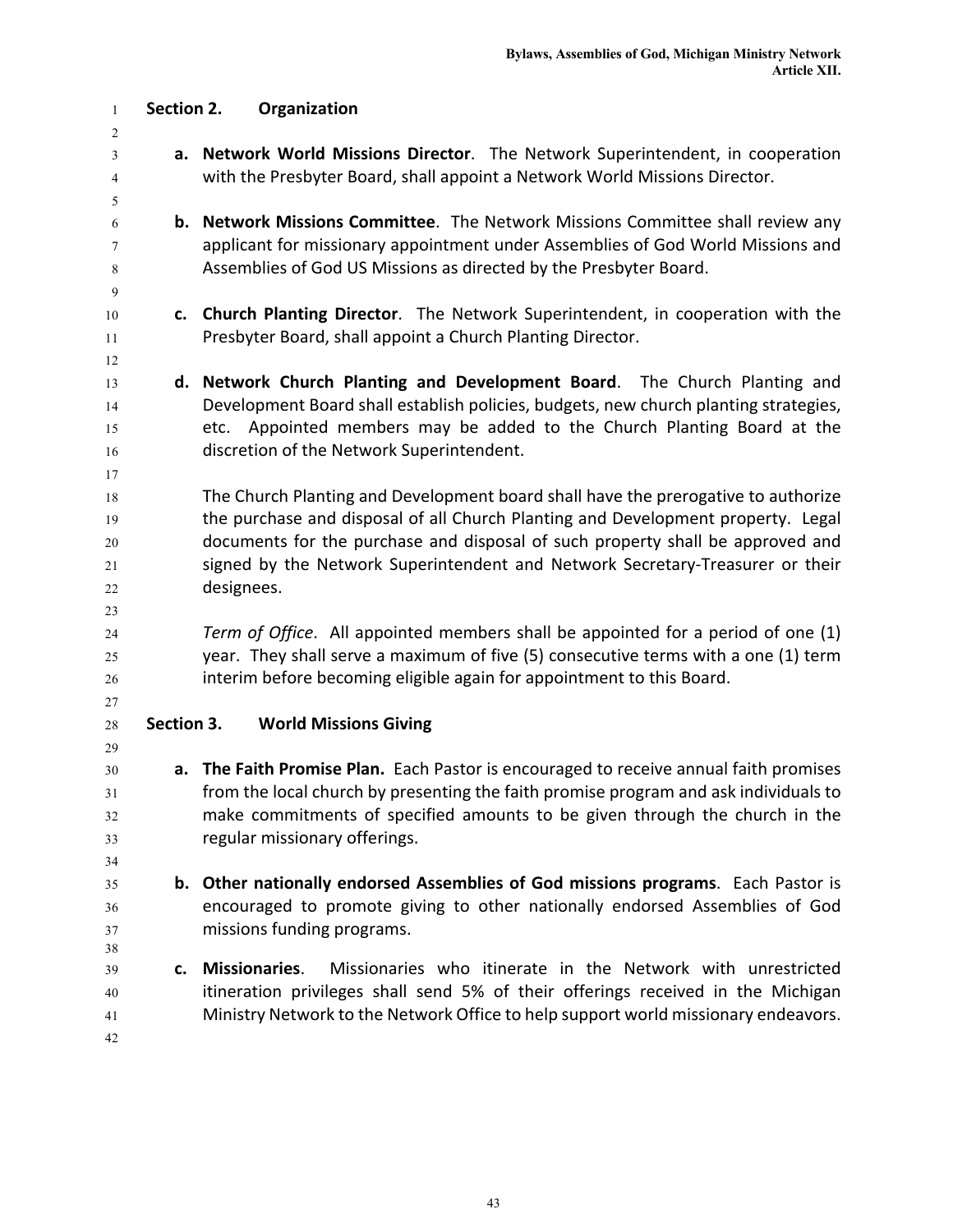**Bylaws, Assemblies of God, Michigan Ministry Network Article XII, XIII, XIV, XV and XVI.**

| $\mathbf{1}$ | Section 4.                                                                                                                                                                           | <b>Planting New Local Churches</b>                                                                                                                                   |  |
|--------------|--------------------------------------------------------------------------------------------------------------------------------------------------------------------------------------|----------------------------------------------------------------------------------------------------------------------------------------------------------------------|--|
| 2            |                                                                                                                                                                                      |                                                                                                                                                                      |  |
| 3<br>4       | The Church Planting and Development Board shall function under policies approved by the<br>Presbyter Board. New local churches shall be recognized by all concerned as Assemblies of |                                                                                                                                                                      |  |
| 5            |                                                                                                                                                                                      | God churches from their very inception. They, except for Parent Affiliated Churches which                                                                            |  |
| 6            |                                                                                                                                                                                      | are under the supervision and governance of the parent church, shall be affiliated with the                                                                          |  |
| 7            |                                                                                                                                                                                      | Michigan Network as dependent churches and function under the Rules of Order furnished                                                                               |  |
| 8            | by the Presbyter Board.                                                                                                                                                              |                                                                                                                                                                      |  |
| 9            |                                                                                                                                                                                      |                                                                                                                                                                      |  |
| 10           |                                                                                                                                                                                      | <b>ARTICLE XIII. NETWORK MINISTRIES</b>                                                                                                                              |  |
| 11           |                                                                                                                                                                                      |                                                                                                                                                                      |  |
| 12           | Section 1.                                                                                                                                                                           | <b>Network Ministries</b>                                                                                                                                            |  |
| 13           |                                                                                                                                                                                      |                                                                                                                                                                      |  |
| 14           |                                                                                                                                                                                      | Network Ministries and departments may be established as needed. They shall operate                                                                                  |  |
| 15           |                                                                                                                                                                                      | under the general supervision of the Network Officiary and operate in accord with the<br>department's approved policies and guidelines.                              |  |
| 16<br>17     |                                                                                                                                                                                      |                                                                                                                                                                      |  |
| 18           | Section 2.                                                                                                                                                                           | <b>North Central University</b>                                                                                                                                      |  |
| 19           |                                                                                                                                                                                      |                                                                                                                                                                      |  |
| 20           |                                                                                                                                                                                      | a. Ownership. The Assemblies of God, Michigan Ministry Network, is a partner in the                                                                                  |  |
| 21           |                                                                                                                                                                                      | ownership and operation of North Central University, located in Minneapolis,                                                                                         |  |
| 22           |                                                                                                                                                                                      | Minnesota. North Central University is recognized as an integral part of the Michigan                                                                                |  |
| 23           |                                                                                                                                                                                      | Ministry Network.                                                                                                                                                    |  |
| 24           |                                                                                                                                                                                      |                                                                                                                                                                      |  |
| 25           |                                                                                                                                                                                      | b. Board of Regents. The Michigan Ministry Network will provide representation to the                                                                                |  |
| 26           |                                                                                                                                                                                      | North Central University Board of Regents according to the policies established by                                                                                   |  |
| 27           |                                                                                                                                                                                      | North Central University.                                                                                                                                            |  |
| 28           |                                                                                                                                                                                      |                                                                                                                                                                      |  |
| 29           |                                                                                                                                                                                      | ARTICLE XIV. ADULT AND TEEN CHALLENGE U.S.A.                                                                                                                         |  |
| 30<br>31     |                                                                                                                                                                                      | Adult and Teen Challenge U.S.A. operating within the Assemblies of God, Michigan Ministry                                                                            |  |
| 32           |                                                                                                                                                                                      | Network shall cooperate with the Network and the General Council of the Assemblies of God                                                                            |  |
| 33           |                                                                                                                                                                                      | by compliance with the accreditation standards established by Adult and Teen Challenge                                                                               |  |
| 34           | U.S.A.                                                                                                                                                                               |                                                                                                                                                                      |  |
| 35           |                                                                                                                                                                                      |                                                                                                                                                                      |  |
| 36           |                                                                                                                                                                                      | <b>ARTICLE XV. BENEVOLENT MINISTRIES</b>                                                                                                                             |  |
| 37           |                                                                                                                                                                                      |                                                                                                                                                                      |  |
| 38           |                                                                                                                                                                                      | The Michigan Ministry Network may involve itself in humanitarian and benevolent                                                                                      |  |
| 39           |                                                                                                                                                                                      | ministries. Such benevolent ministries shall operate under the supervision of the Network                                                                            |  |
| 40           |                                                                                                                                                                                      | Officiary in accordance with approved policies and guidelines.                                                                                                       |  |
| 41           |                                                                                                                                                                                      |                                                                                                                                                                      |  |
| 42           |                                                                                                                                                                                      | <b>ARTICLE XVI. PUBLICATIONS</b>                                                                                                                                     |  |
| 43           |                                                                                                                                                                                      |                                                                                                                                                                      |  |
| 44           |                                                                                                                                                                                      | The Michigan Ministry Network shall continue to support all General Council papers and<br>publications and any other publications authorized by the General Council. |  |
| 45           |                                                                                                                                                                                      |                                                                                                                                                                      |  |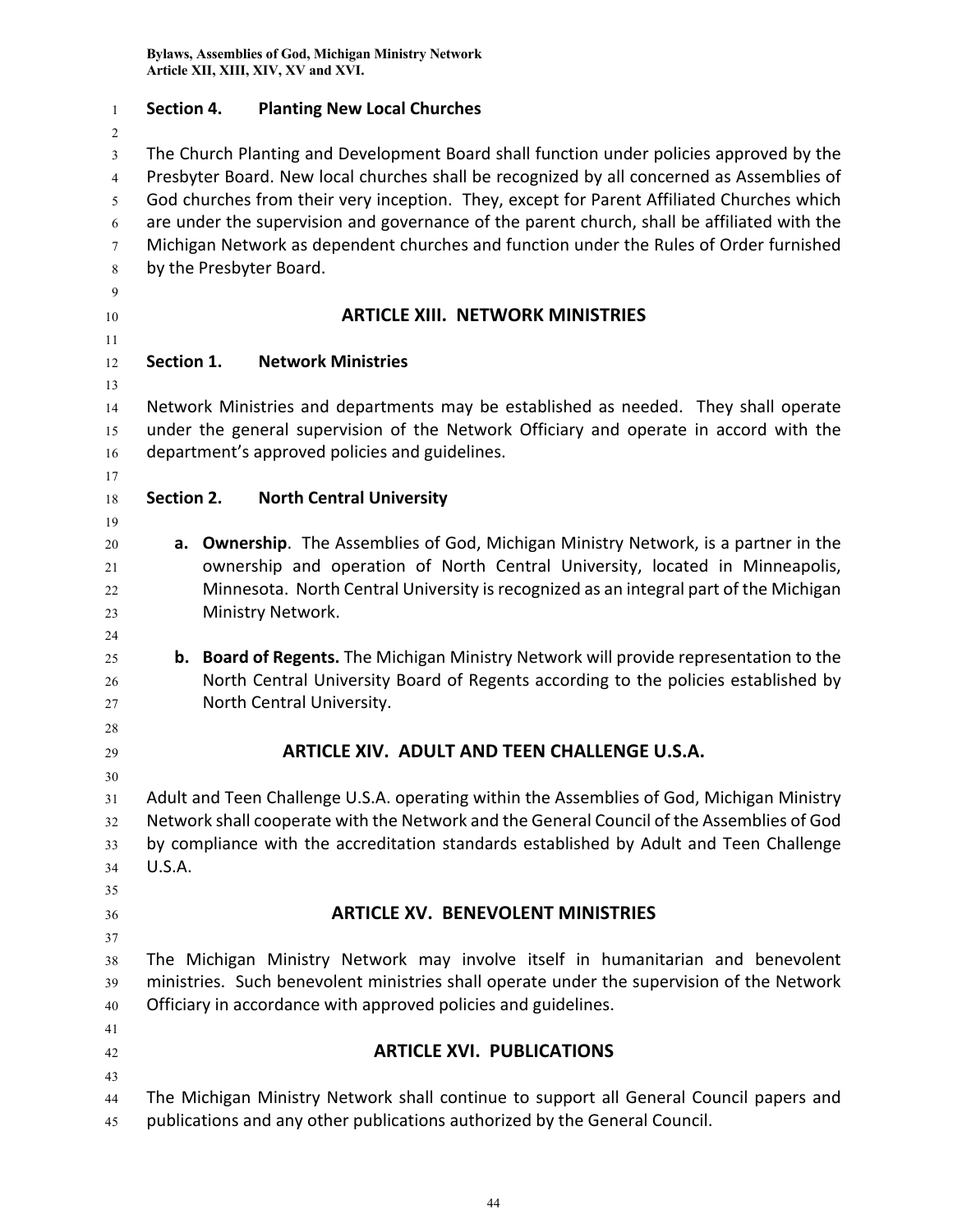| $\overline{1}$                   |                  | <b>ARTICLE XVII. FINANCE</b>                                                                                                                                                                                                                                                                                                                                   |
|----------------------------------|------------------|----------------------------------------------------------------------------------------------------------------------------------------------------------------------------------------------------------------------------------------------------------------------------------------------------------------------------------------------------------------|
| 2<br>3                           | Section 1.       | <b>Network Council Support</b>                                                                                                                                                                                                                                                                                                                                 |
| 4<br>5<br>6<br>7<br>8<br>9<br>10 |                  | a. Ministers. All credentialed ministers of the Michigan Ministry Network shall agree<br>to contribute monthly not less than 85% of their tithe from ministerial income for<br>Network support. In no case shall a credentialed minister contribute less than \$20<br>per month for Network support. These contributions are encouraged to be made<br>monthly. |
| 11<br>12<br>13                   |                  | Senior-retired ministers may distribute, as they desire, the proportion of their tithes<br>previously contributed to the Network.                                                                                                                                                                                                                              |
| 14<br>15                         |                  | Non-resident Network credentialed ministers shall contribute 30% of their tithe of<br>both secular and ministerial income for the support of the Network.                                                                                                                                                                                                      |
| 16<br>17<br>18                   |                  | World missionaries shall contribute \$25 per month to their home Network when<br>residing in the United States and \$10 per month when residing on their fields.                                                                                                                                                                                               |
| 19<br>20<br>21<br>22             |                  | US missionaries shall contribute according to any Assemblies of God US Missions<br>guidelines and Network guidelines.                                                                                                                                                                                                                                          |
| 23<br>24<br>25                   |                  | Military chaplains shall contribute to their home Network the amount of \$5 per<br>month per officer grade and are encouraged to make voluntary contributions to the<br>Network in which they fulfill their temporary duty assignments.                                                                                                                        |
| 26<br>27<br>28<br>29             |                  | In cases where a senior Pastor feels that the local church is in dire financial need, the<br>Pastor shall continue to contribute the required Network support; and notify the<br>Network Officiary who shall investigate the situation and take appropriate action.                                                                                            |
| 30<br>31<br>32<br>33<br>34       |                  | <b>Local Churches.</b> It is recommended that each local church make a monthly<br>contribution equal to at least one percent (1%) of its general fund offerings to the<br>Network for its support.                                                                                                                                                             |
| 35                               | Section 2.       | <b>Support of Network Ministries</b>                                                                                                                                                                                                                                                                                                                           |
| 36<br>37<br>38<br>39             |                  | It is recommended that each local church support Network Ministries and Departments with<br>monthly offerings or in accordance with departmental policies.                                                                                                                                                                                                     |
| 40                               | Section 3.       | <b>Depositories</b>                                                                                                                                                                                                                                                                                                                                            |
| 41<br>42<br>43<br>44             | Executive Board. | All Network corporate funds shall be held in the name of the Assemblies of God, Michigan<br>Ministry Network, and deposited or invested with financial institutions approved by the                                                                                                                                                                            |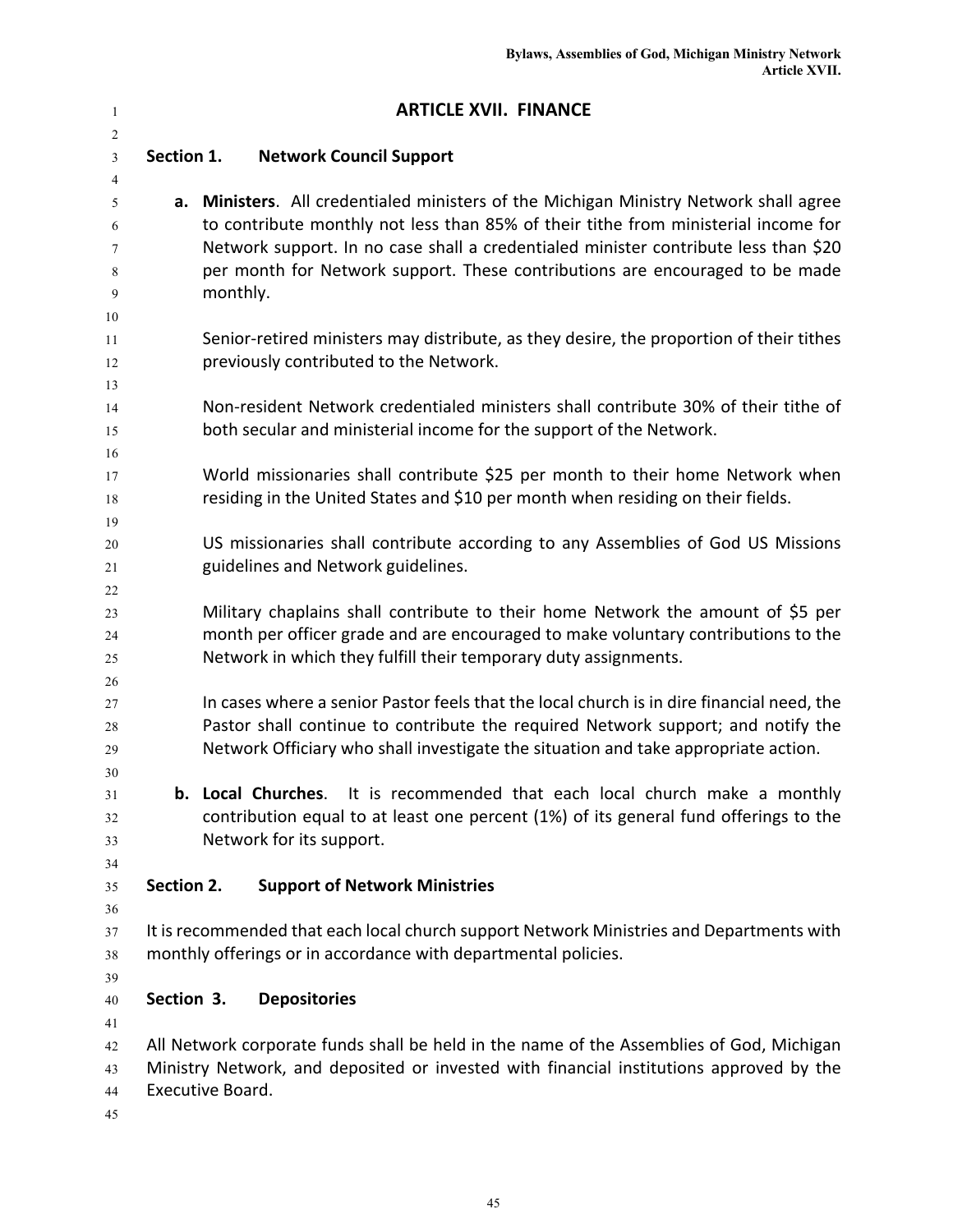**Bylaws, Assemblies of God, Michigan Ministry Network Article XVII, XVIII and XIX.**

 **Section 4. Network Indebtedness a. Limitations**. No unbudgeted indebtedness exceeding \$15,000 shall be incurred by the Michigan Ministry Network unless authorized by a two-thirds vote of the Presbyter Board. **b. Loan Endorsement**. The Presbyter Board shall be authorized to endorse loans obtained by local churches from banks or other sources up to the total amount of fifty percent (50%) of the capital investment fund of the Network. **Section 5. Financial Reviews and Audits** An annual financial review or audit, as determined by the Presbyter Board, shall be done by an independent certified public firm. The fiscal year of Departments and Sections shall conform to the fiscal year of the Network. **Section 6. Finance Committee** The Executive Board shallserve asthe Network Finance Committee. The Finance Committee shall be charged with the responsibility of studying the budgets of all Network Departments and shall serve in an advisory capacity in matters of general finance. They shall give preliminary survey and advice concerning any major project on the Network or Department level involving the expenditure of funds. **Section 7. Budgets** All Network Departments shall submit a proposed budget annually at least ninety (90) days before the close of the fiscal year. These budgets shall be examined by the Finance Committee and then submitted to the Presbyter Board for adoption. **ARTICLE XVIII. RETIREMENT** In order to provide a retirement income for ministers, it is recommended that each church and each minister contribute a minimum amount equal to 2½ percent of the minister's housing and salary to the Minister's Benefit Association. **ARTICLE XIX. MILITARY SERVICE** As a Movement we affirm our loyalty to the government of the United States of America in war and peace. We shall continue to insist, as we have historically, on the right of each member to choose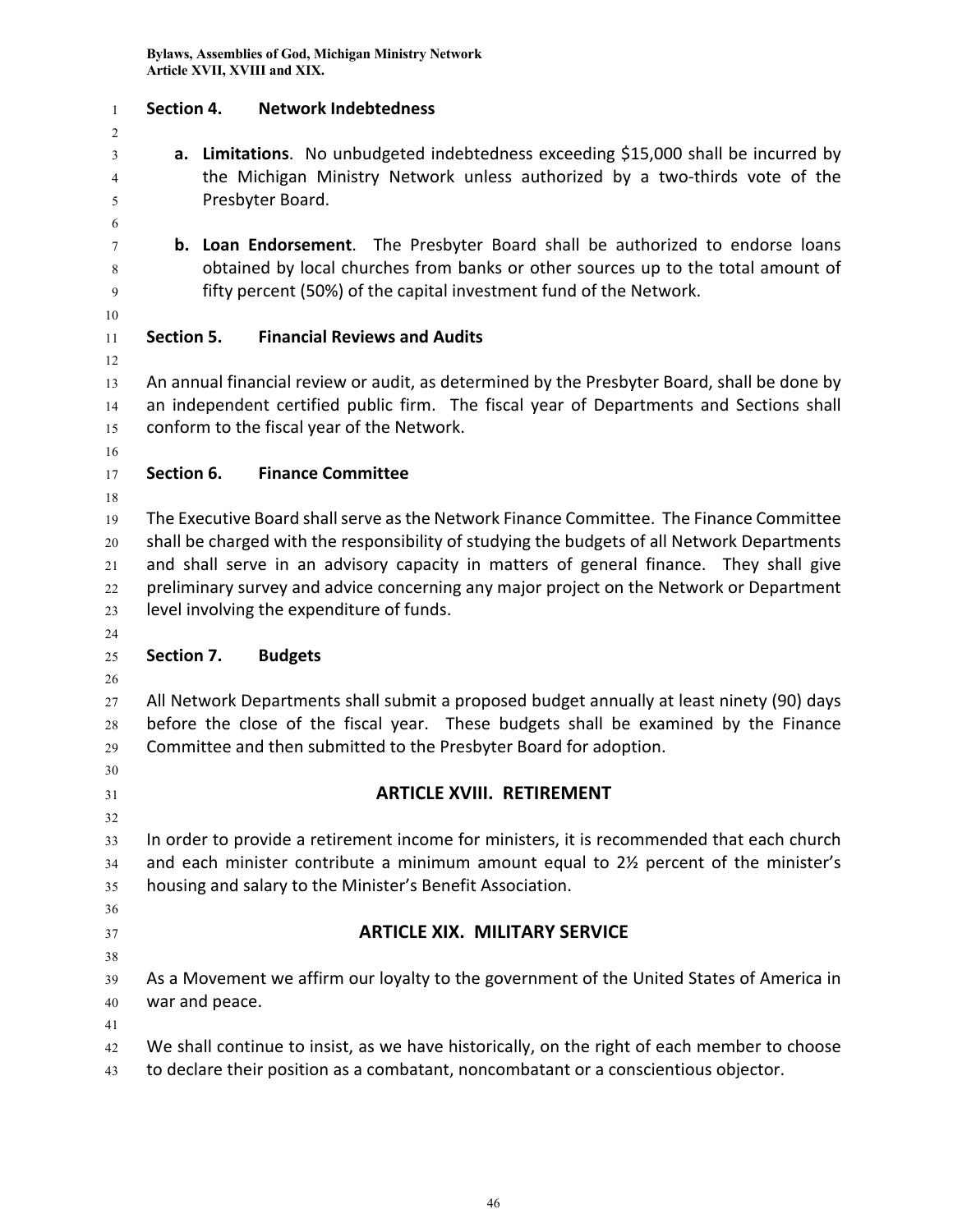| $\mathbf{1}$   | ARTICLE XX. DOCTRINES AND PRACTICES DISAPPROVED                                              |                                                                                                  |  |  |  |
|----------------|----------------------------------------------------------------------------------------------|--------------------------------------------------------------------------------------------------|--|--|--|
| $\overline{c}$ | In accord with its constitutional prerogatives, The General Council of the Assemblies of God |                                                                                                  |  |  |  |
| 3<br>4         |                                                                                              | and the Michigan Ministry Network have declared themselves in agreement pertaining to            |  |  |  |
| 5              |                                                                                              | certain matters as stated in the following General Council Bylaws, Article IX. Doctrine and      |  |  |  |
| 6              |                                                                                              | Practices Disapproved, B. List of Doctrines and Practices Disapproved.                           |  |  |  |
| 7              |                                                                                              |                                                                                                  |  |  |  |
| 8              | Section 1.                                                                                   | <b>Unconditional Security</b>                                                                    |  |  |  |
| 9              |                                                                                              | In view of the biblical teaching that the security of the believer depends on a living           |  |  |  |
| 10             |                                                                                              | relationship with Christ (John 15:6); in view of the Bible's call to a life of holiness (1 Peter |  |  |  |
| 11<br>12       |                                                                                              | 1:16; Hebrews 12:14); in view of the clear teaching that a man may have his part taken out       |  |  |  |
| 13             |                                                                                              | of the Book of Life (Revelation 22:19); and in view of the fact that one who believes for a      |  |  |  |
| 14             |                                                                                              | while can fall away (Luke 8:13); The General Council of the Assemblies of God disapproves        |  |  |  |
| 15             |                                                                                              | of the unconditional security position which holds that it is impossible for a person once       |  |  |  |
| 16             |                                                                                              | saved to be lost.                                                                                |  |  |  |
| 17             |                                                                                              |                                                                                                  |  |  |  |
| 18             | Section 2.                                                                                   | Legalism                                                                                         |  |  |  |
| 19             |                                                                                              |                                                                                                  |  |  |  |
| 20             | а.                                                                                           | Matters of Conscience. The Assemblies of God disapproves of those who hold to                    |  |  |  |
| 21             |                                                                                              | matters of conscience, such as the eating or not eating of meats, who press their                |  |  |  |
| 22             |                                                                                              | opinions on others.                                                                              |  |  |  |
| 23             |                                                                                              | b. Adding Conditions to Salvation. The Assemblies of God also disapproves of those               |  |  |  |
| 24             |                                                                                              | who hold to issues which seem to add conditions to salvation, such as the keeping                |  |  |  |
| 25             |                                                                                              | the seventh day, who press their opinions on others                                              |  |  |  |
| 26             |                                                                                              |                                                                                                  |  |  |  |
| 27             | Section 3.                                                                                   | <b>Eschatological Errors</b>                                                                     |  |  |  |
| 28             |                                                                                              |                                                                                                  |  |  |  |
| 29             |                                                                                              | a. The restitution of all things. The Assemblies of God understands the teaching of Acts         |  |  |  |
| 30             |                                                                                              | 3:21 to limit the restoration to that of which the prophets have spoken, thus denying            |  |  |  |
| 31             |                                                                                              | the universal redemption theory. We are opposed to all forms of universalism                     |  |  |  |
| 32             |                                                                                              | (Matthew 25:46; Revelation 20:10).                                                               |  |  |  |
| 33             |                                                                                              |                                                                                                  |  |  |  |
| 34             |                                                                                              | <b>b.</b> Setting a date for the Lord's return. It is unwise to teach that the Lord will come at |  |  |  |
| 35             |                                                                                              | some specified time, thereby setting a date for His appearing (Mark 13:32,33; Luke               |  |  |  |
| 36             |                                                                                              | 12:37-40; I Thessalonians 5:2). It is also unwise to give out from the platform, or              |  |  |  |
| 37             |                                                                                              | publish, visions of numbers and dates fixing the time of the second coming of the                |  |  |  |
| 38             |                                                                                              | Lord.                                                                                            |  |  |  |
| 39             |                                                                                              |                                                                                                  |  |  |  |
| 40             | c.                                                                                           | Post-Tribulation Rapture. The General Council of the Assemblies of God has declared              |  |  |  |
| 41             |                                                                                              | itself in the Statement of Fundamental Truths that it holds to the belief in the                 |  |  |  |
| 42             |                                                                                              | imminent coming of the Lord as the blessed hope of the Church; and since the                     |  |  |  |
| 43             |                                                                                              | teaching that the Church must go through the Tribulation tends to bring confusion                |  |  |  |
| 44             |                                                                                              | and division among the saints, it is recommended that all our ministers teach the                |  |  |  |
| 45             |                                                                                              | imminent coming of Christ, warning all to be prepared for that coming, which may                 |  |  |  |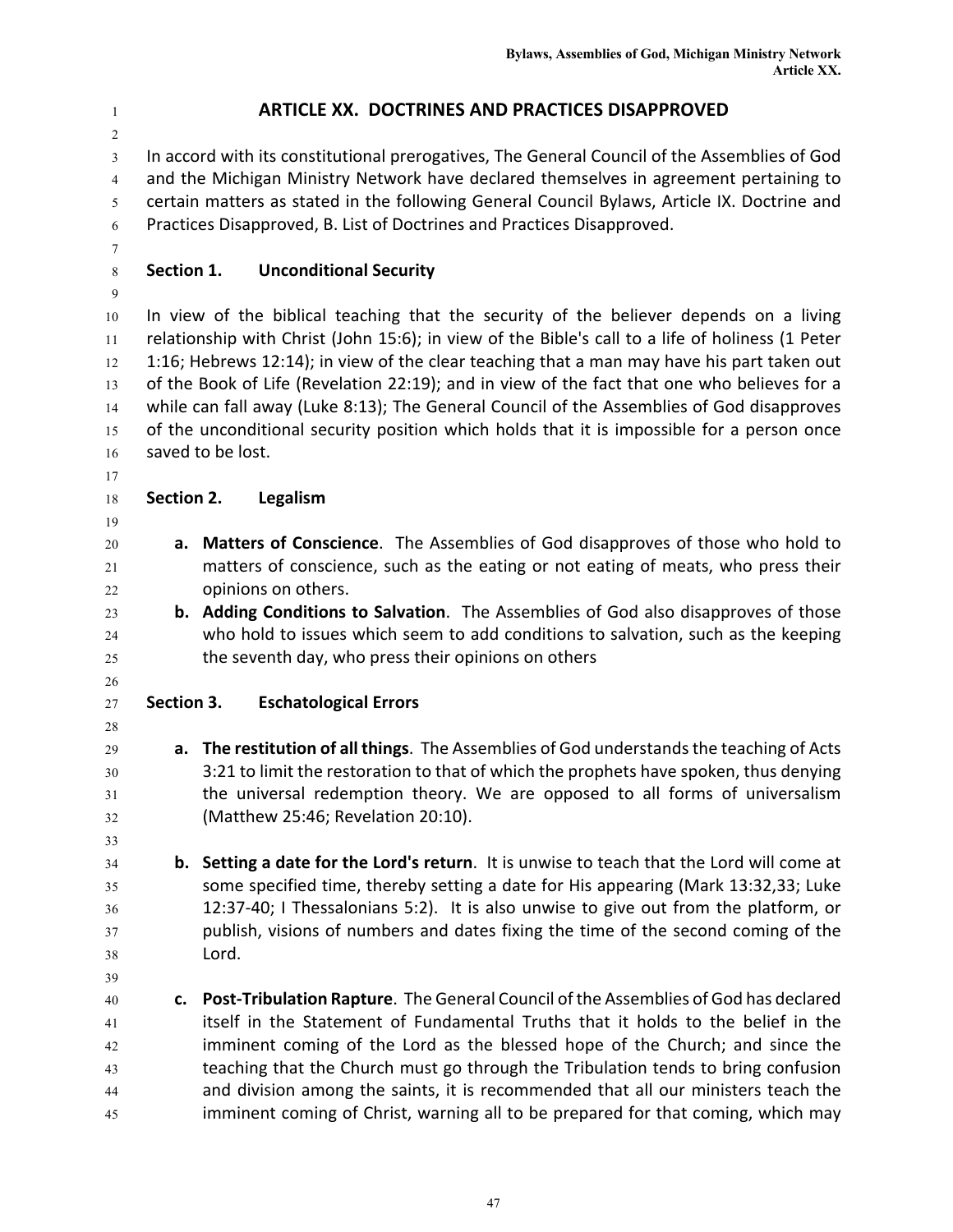- occur at any time, and not lull their minds into complacency by any teaching that would cause them to feel that specific Tribulation events must occur before the rapture of the saints.
- **d. Amillennialism**. The General Council of the Assemblies of God disapproves of the amillennial teaching and its attendant erroneous philosophy which denies the fact of a literal 1,000-year reign of Christ on the earth, and substitutes for it the theory that his Christian or Church dispensation is the spiritual Millennium of which, its proponents say, the Bible writers prophesied.
- **e. Credentials jeopardized if made an issue**. We recommend that those ministers who embrace any of the foregoing eschatological errors refrain from preaching or teaching them. Should they persist in emphasizing these doctrines to the point of 13 making them an issue, their standing in the Fellowship will be seriously affected (Luke 21:34-36; 1 Thessalonians 5:9.10; 2 Thessalonians 1:4-10; Revelation 3:10,19,20).
- 

- 
- 

### **Section 4. Membership in Secret Orders**

18 Ours is a last-day message in preparation for the coming of the Lord (Matthew 24:14), leaving us no alternative but wholehearted devotion to the cause of spreading the gospel (Luke 9:62); and it is well known that the various secret orders require much valuable time and interest, thus diverting the servant of the Lord out of the way (Ephesians 5:16).

 The nature of such organizations demands secrecy (John 18:20; Acts 26:26) reinforced by religious oaths(Matthew 5:34) and strong attachment by binding obligationsto persons who 25 are for the most part unregenerate (2 Corinthians 6:14). The spirit, philosophy, and general 26 influence of such secret orders aim at the improvement of the natural man only (I Corinthians 27 2:14; Colossians 2:8), thus wrongly channeling by incorrect interpretation important spiritual truths (2 Peter 3:16).

 Confidence in these secret orders and their teaching has always tended toward embracing of a false hope of salvation through good works and improved moral service (Ephesians 2:8,9).

 In consideration of the foregoing, all ministers affiliated with us should refrain from 35 identifying themselves with any of the secret orders that the General Council recognizes as essentially of the world, worldly; and the General Council advises any who may have identified themselves with such orders to sever their connections with them (2 Corinthians 6:17). Furthermore, Assemblies of God ministers are requested to use their good influence among our lay members to dissuade them from such fraternal affiliations (1 Timothy 4:12; 2 Timothy 2:24-26).

- 
-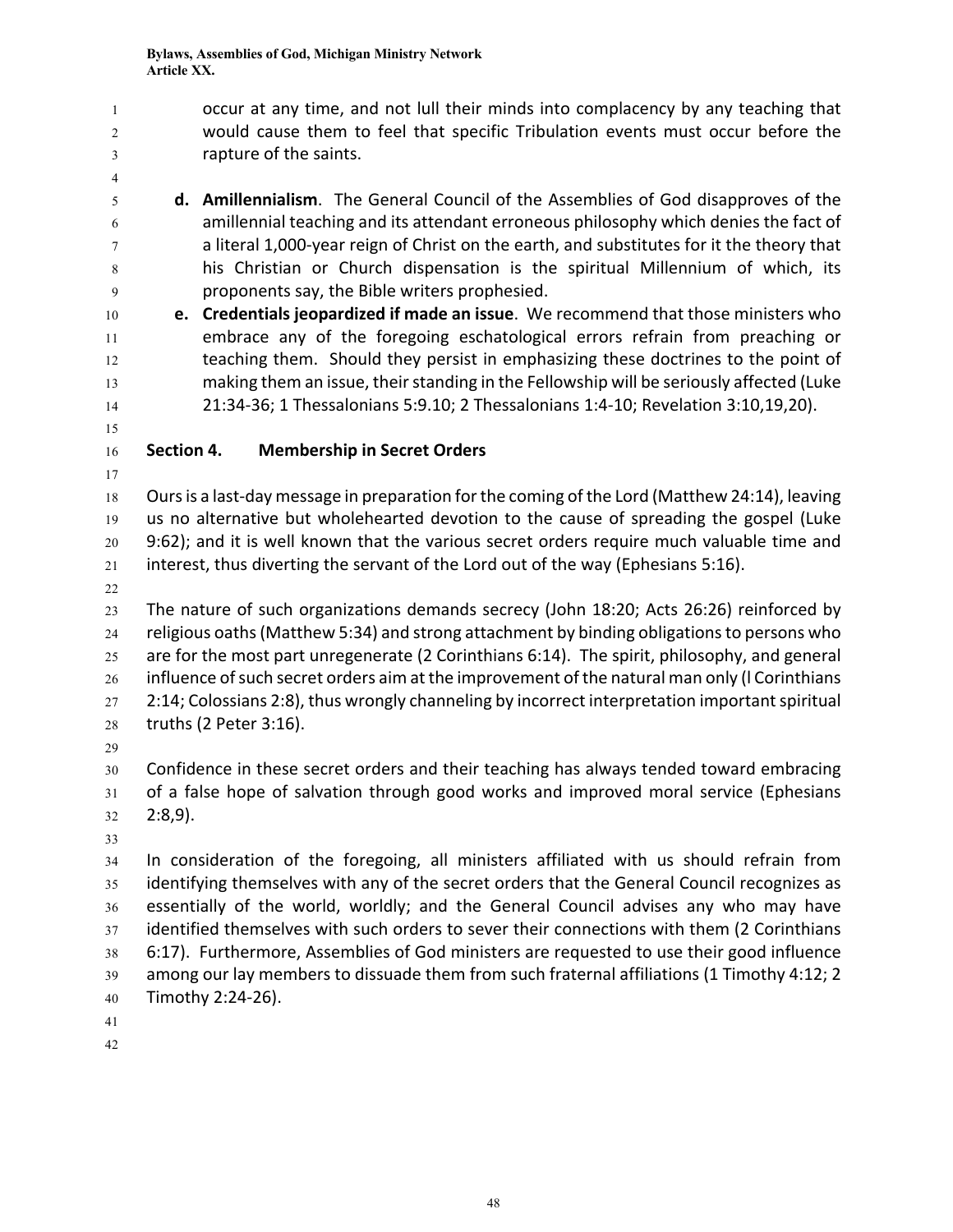**Section 5. Divorce and Remarriage**

- **a. Membership**
- 1) *Marriage entanglements before conversion*. There are now among Christian people those who became entangled in their marriage relations in their former  $\frac{7}{7}$  lives of sin and who do not see how these matters can be adjusted. We recommend that these people be received into membership of local assemblies and that their marriage complications be left in the hands of the Lord (l Corinthians 7:17,20,24).
- 2) *Common-law marriages*. We recommend that in no case shall persons be accepted into membership who are known to be living in a common-law state of matrimony.
- **b. Remarriage**. Low standards on marriage and divorce are very hurtful to individuals, to the family, and to the cause of Christ. Therefore, we discourage divorce by all lawful means and teaching. We positively disapprove of Christians getting divorces for any cause except fornication and adultery (Matthew 19:9). Where these exceptional circumstances exist or when a Christian has been divorced by an unbeliever, we recommend that the question of remarriage be resolved by the believer in the light of God's Word (l Corinthians 7:15,27,28).
- **c. Local Church Leadership**

 1) *Standard for office of bishop, elder or deacon*. We recommend that each Assemblies of God church restrict divorced and remarried believers from holding the 28 office of bishop, elder or deacon if either marriage partner has a former spouse living, unless the divorce occurred prior to his or her conversion (2 Corinthians 5:17), or for the scriptural causes of a former spouse's marital unfaithfulness (Matthew 19:9), or the abandonment of the believer by the unbeliever (1 Corinthians 7:10-15).

 2) *Prerogatives of local assemblies*. It is understood that recommendations are not binding, but local assemblies shall maintain the prerogative of setting their own standards (in accord with provision of Article XI of the General Council Constitution).

 

### **d. Performing Marriage Ceremonies**

- 1) *Ministerial guidelines*. We discourage any Assemblies of God minister performing a marriage ceremony for anyone who has been divorced and whose former spouse is still living unless the case is included in the exceptional circumstances described in Article IX, B, Section 5, paragraph b.
- 2) *Violation of conscience not required*. We realize that the remarrying of such persons included in the exceptive circumstances in the General Council Bylaws,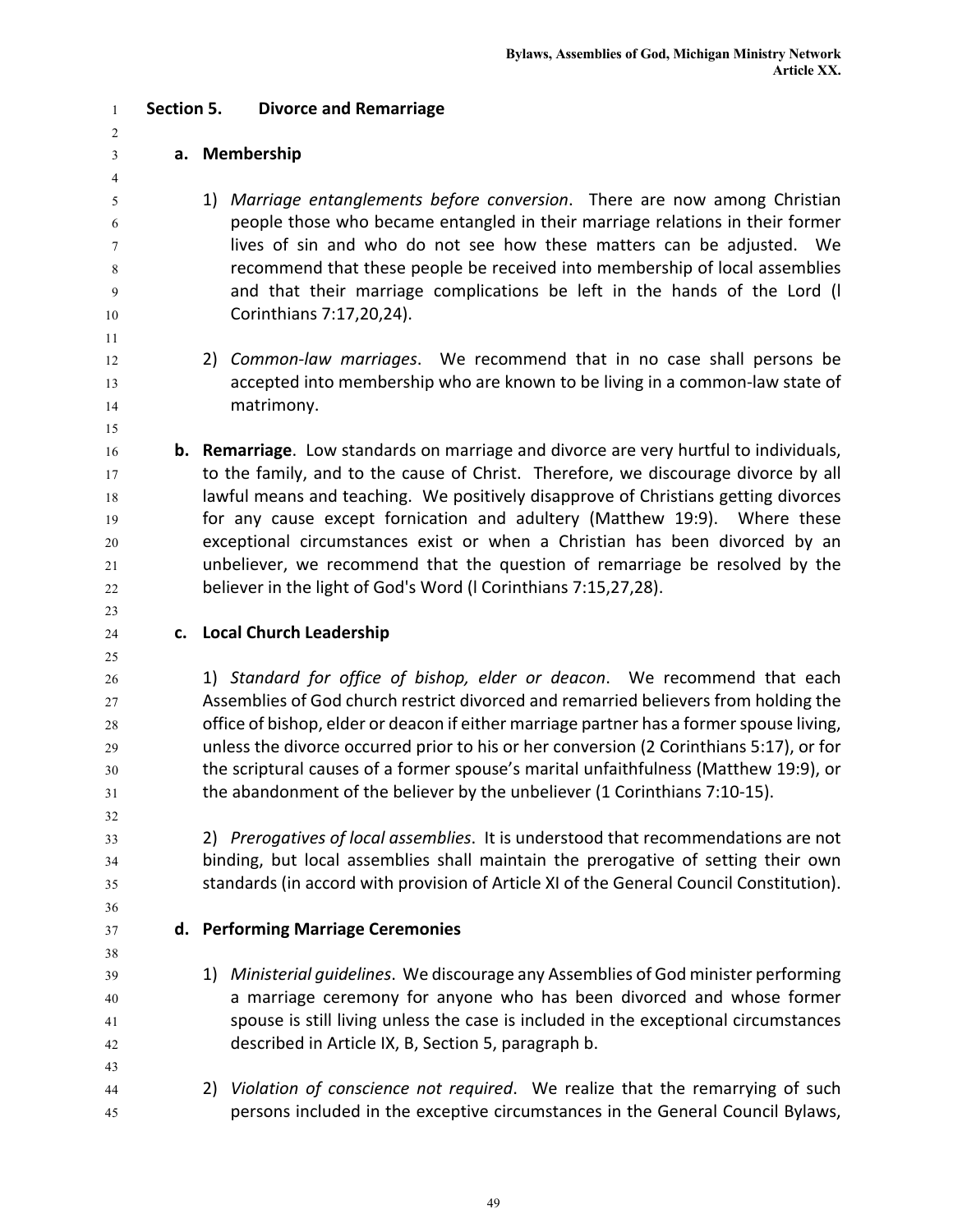- Article IX, B, Section 5, paragraph b, could violate the conscience of a minister; and if this should be the case, the minister should not be expected to perform such ceremonies.
- 3) *Same-sex ceremonies*. No minister shall perform any type of marriage, cohabitation, or covenant ceremony for persons who are of the same sex. Such a ceremony would endorse homosexuality which is a sin and strictly forbidden in God's Word (Leviticus 18:22; 20:13; Romans 1:26,27; 1 Corinthians 6:9; 1 Timothy 1:9-11). Any minister of our Fellowship who performs a ceremony for these types **of disapproved relations, unless innocently deceived into doing so, shall be** dismissed from the Fellowship.
- 4) *Counsel*. An Assemblies of God minister is urged to counsel applicants for marriage ceremonies with scriptural guidelines for Christian marriage prior to performing the ceremony. A minister may not perform ceremonies for persons who, in the minister's opinion, approach marriage without proper forethought, **wisdom and sobriety.**
- **e. Ministerial Credentials**. We disapprove of any married minister of the Assemblies of God holding credentials if either minister or spouse has a former spouse living unless the divorce occurred prior to conversion (2 Corinthians 5:17), or for the scriptural causes of a former spouse's marital unfaithfulness (Matthew 19:9), or the abandonment of the believer by the unbeliever (1 Corinthians 7:10-15). (See also General Council Bylaws, Article VII, Section 2., paragraphs j and k.)
- 

- **Section 6. Worldliness**
- 

 In view of the alarming erosion of national moral standards, we reaffirm our intention of holding up Bible standards against all forms of worldliness. We urge all believers to "love not the world, neither the things that are in the world…. For all that is in the world, the lust of the flesh, and the lust of the eyes, and the pride of life, is not of the Father, but is of the world" (1 John 2:15,16).

34 In its teaching regarding worldliness, the Scripture warns against participation in activity that defiles the body, or corrupts the mind and spirit; the inordinate love of or preoccupation with pleasures, position, or possessions, which lead to their misuse; manifestation of extreme behavior, unbecoming speech, or inappropriate appearance; any fascination or association which lessens one's affection for spiritual things (Luke 21:34,35; Romans 8:5-8; 12:1,2; 2 Corinthians 6:14-18; Ephesians 5:11; 1 Timothy 2:8-10; 4:12; James 4:4; 1 John 2:15- 17; Titus 2:12).

- 
-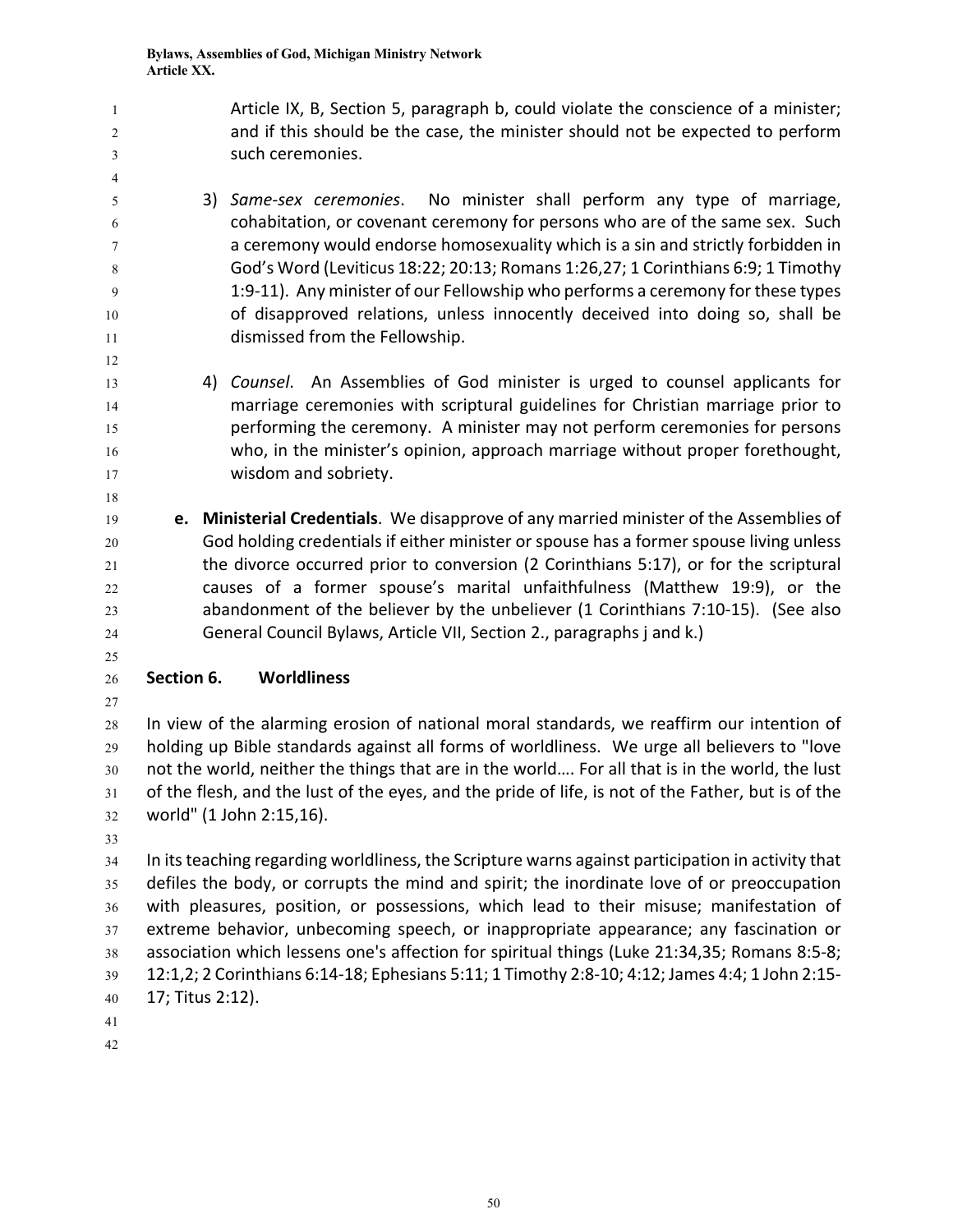| $\mathbf{1}$                           | Section 7.<br>a. Tithing |  | <b>Abuses of Stewardship</b>                                                                                                                                                                                                                                                                                                                                                                                                                                                                                                                                   |
|----------------------------------------|--------------------------|--|----------------------------------------------------------------------------------------------------------------------------------------------------------------------------------------------------------------------------------------------------------------------------------------------------------------------------------------------------------------------------------------------------------------------------------------------------------------------------------------------------------------------------------------------------------------|
| 2<br>3                                 |                          |  |                                                                                                                                                                                                                                                                                                                                                                                                                                                                                                                                                                |
| 4<br>5<br>6<br>7<br>8                  |                          |  | 1) According to the Scriptures, tithes should be used for the support of the active<br>ministry and for the propagation of the gospel and work of the Lord and not be<br>given to charity or used for other purposes. In tithing, the ministers ought to be<br>examples.                                                                                                                                                                                                                                                                                       |
| 9<br>10<br>11<br>12<br>13<br>14        |                          |  | 2) We recognize the duty of tithing and urge all our people to pay tithes to God. It<br>is recommended that arrangements satisfactory to the Pastor and the church be<br>made by all Pastors and churches, so that the Pastor may receive regular and<br>adequate support. We disapprove, however, of the teaching that all tithes<br>necessarily should belong to the Pastor for his or her support.                                                                                                                                                          |
| 15<br>16                               |                          |  | b. Solicitation of Funds                                                                                                                                                                                                                                                                                                                                                                                                                                                                                                                                       |
| 17<br>18<br>19<br>20<br>21             |                          |  | 1) It is considered improper and unethical for ministers or missionaries to solicit<br>funds by letter or otherwise, for anything or any reason whatsoever without<br>proper authorization.                                                                                                                                                                                                                                                                                                                                                                    |
| 22<br>23<br>24<br>25                   |                          |  | 2) The purpose of this section is not to hinder or discourage legitimate projects but<br>to protect the Fellowship from those who employ methods not in harmony with<br>Assemblies of God principles or policies.                                                                                                                                                                                                                                                                                                                                              |
| 26<br>27                               |                          |  | Leaders in local projects shall have unquestioned freedom in local churches or<br>communities.                                                                                                                                                                                                                                                                                                                                                                                                                                                                 |
| 28<br>29<br>30                         |                          |  | Projects of general interest to the Network must have the authorization of the<br>Network Officiary.                                                                                                                                                                                                                                                                                                                                                                                                                                                           |
| 31<br>32<br>33<br>34                   |                          |  | Projects or institutions of national scope that plan to solicit funds from<br>Assemblies of God churches must have the authorization of the Executive<br>Presbytery of The General Council of the Assemblies of God.                                                                                                                                                                                                                                                                                                                                           |
| 35<br>36<br>37<br>38                   |                          |  | Promotion of all projects of a missionary character must have the authorization<br>of the Executive Presbytery.                                                                                                                                                                                                                                                                                                                                                                                                                                                |
| 39<br>40<br>41<br>42<br>43<br>44<br>45 |                          |  | 3) The obtaining and use of mailing lists for promotional purposes not having proper<br>authorization or which are not in keeping with policies of The General Council of<br>the Assemblies of God shall be considered improper and unethical, whether it be<br>under the name of a prayer chain beyond a local scope, chain letters, or appeals<br>to the constituency for the support of ventures of strictly local or personal<br>character. All offenders guilty of the practices expressed in the foregoing<br>paragraphs shall be subject to discipline. |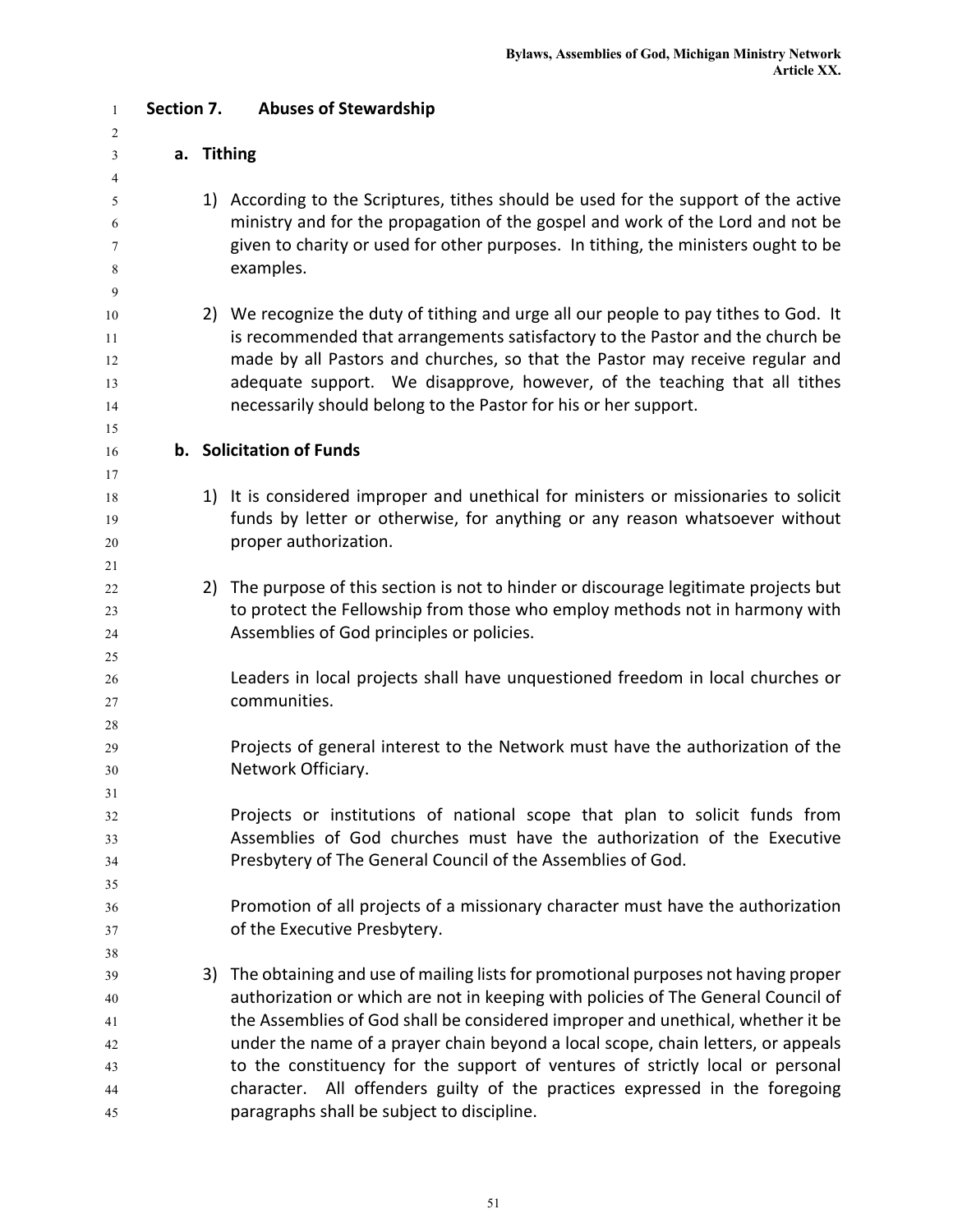**c. Private Ownership of Religious Institutions**. The General Council of the Assemblies of God approves the holding of title to all church buildings, schools, or other institutions that are supported by funds solicited for the work of God by properly constituted corporations. It disapprovesthe holding of title to such properties by the ministers of the Assemblies of God, through private ownership, corporations sole, or closed corporations. In the event a local congregation is not incorporated or set in 7 order by the Network Council, title should be vested in properly qualified trustees. Where private ownership exists, a properly incorporated body shall be formed and title to the property shall be transferred to the corporation.

- 
- 

 A disregard of this principle and recommendation shall seriously affect the relationship of the Assemblies of God of members involved in such ownership.

### **Section 8. Violations of Ministerial Courtesy**

- All discourteous conduct is disapproved, and all ministers are advised against interfering with Pastors in charge of assemblies, whether it be by going in upon their work without consent or by such correspondence with members of the church as will hurt the influence of the leader. All correspondence which concerns the whole assembly shall be addressed to the one in charge and not to individual members. Where there is no Pastor, letters concerning the work shall be addressed to the officers of the assembly.
- 

Any minister who so offends shall be subject to discipline.

## **Section 9. Ministry in a Non-Assemblies of God Church**

 Ministers shall not be limited or restrained from entering open doors to preach this Pentecostal message, so long as they retain Assemblies of God doctrine, standards of holiness, proper attitudes, and proper ministerial conduct without compromise.

 Inasmuch as unity is a vital principle for growth and spiritual development of the Assemblies of God Fellowship, it is essential that we recognize our relationship to each other and that we practice Christian cooperation in all our pastoral, evangelistic, missionary, and local church work.

 We recommend therefore that our ministers confer with Network Council officials before engaging in ministry in any church group or organization not affiliated with the Assemblies of God so as to ascertain whether such ministry might result in confusion or misunderstandings. If the minister does not have Network approval, he or she shall be expected to refrain from conducting services for the church. Ministers who violate this principle shall be subject to discipline.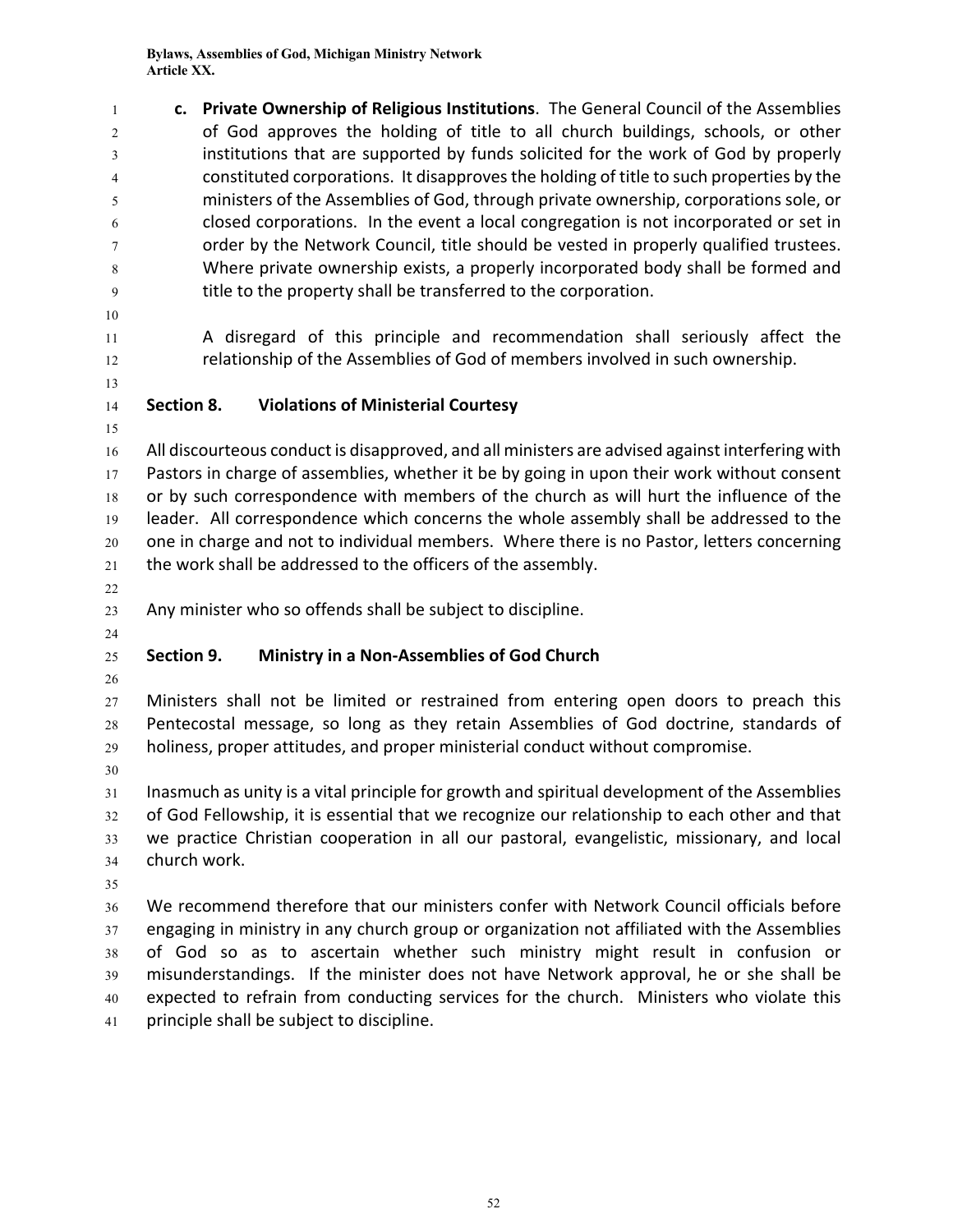| 1              | Section 10. | An Improper Attitude Toward Those Removed From the Fellowship                                     |
|----------------|-------------|---------------------------------------------------------------------------------------------------|
| 2              |             |                                                                                                   |
| $\mathfrak{Z}$ |             | In order to render effective decisions made in the interest of proper discipline and for the      |
| 4              |             | protection of our assemblies, all who hold credentials, and local churches holding certificates   |
| 5              |             | of affiliation, shall refrain from taking an attitude toward offenders that would tend to nullify |
| 6              |             | or set at naught the solemn verdict of those entrusted with this responsibility. Those who        |
| $\tau$         |             | fail to support said verdict shall be subject to reprimand or, if persisted in, appropriate       |
| $\,8\,$        | discipline. |                                                                                                   |
| 9<br>10        | Section 11. | <b>The Ecumenical Movement</b>                                                                    |
| 11             |             |                                                                                                   |
| 12             |             | The General Council of the Assemblies of God disapproves of ministers or churches                 |
| 13             |             | participating in any of the modern ecumenical organizations on a local, national, or              |
| 14             |             | international level in such a manner as to promote the ecumenical movement, because:              |
| 15             |             |                                                                                                   |
| 16             |             | a. We believe the basis of doctrinal fellowship of said movement to be so broad that it           |
| 17             |             | includes people who reject the inspiration of Scripture, the deity of Christ, the                 |
| 18             |             | universality of sin, the substitutionary atonement, and other cardinal teachings that             |
| 19             |             | we understand to be essential to biblical Christianity.                                           |
| 20             |             |                                                                                                   |
| 21             |             | b. We believe the emphases of the ecumenical movement to be at variance with what                 |
| 22             |             | we hold to be biblical priorities, frequently displacing the urgency of individual                |
| 23             |             | salvation with social concerns.                                                                   |
| 24             |             |                                                                                                   |
| 25             |             | c. We believe that the combination of many religious organizations into a world                   |
| 26             |             | superchurch will culminate in the religious Babylon of Revelation 17 and 18.                      |
| 27             |             | (This is not to be interpreted to mean that a limitation may be imposed upon any                  |
| 28             |             | Assemblies of God minister regarding his or her Pentecostal witness or participation              |
| 29             |             | on a local level with interdenominational activities.)                                            |
| 30<br>31       | Section 12. | <b>Divine Healing and Professional Medicine</b>                                                   |
| 32             |             |                                                                                                   |
| 33             |             | The General Council of the Assemblies of God disapproves of any credentialed minister             |
| 34             |             | counseling a believer to exclude medical advice and/or treatment when seeking prayer for          |
| 35             |             | physical healing. Assemblies of God ministers shall not represent medical advice and/or           |
| 36             |             | treatment as a lack of faith in God's healing power.                                              |
| 37             |             |                                                                                                   |
| 38             |             | <b>ARTICLE XXI. AMENDMENTS</b>                                                                    |
| 39             |             |                                                                                                   |
| 40             |             | Amendments to the Bylaws may be made at any regular or special meeting of the Network             |
| 41             |             | Council provided the proposed amendment has been submitted to the Executive Board at              |
| 42             |             | least sixty (60) days prior to the session at which the amendment is to be considered. The        |
| 43             |             | Network Secretary shall mail a copy of the proposed amendment to the membership of the            |
| 44             |             | Network Council at least thirty (30) days prior to the meeting. A majority of all votes cast      |
| 45             |             | shall be necessary for the adoption of an amendment.                                              |